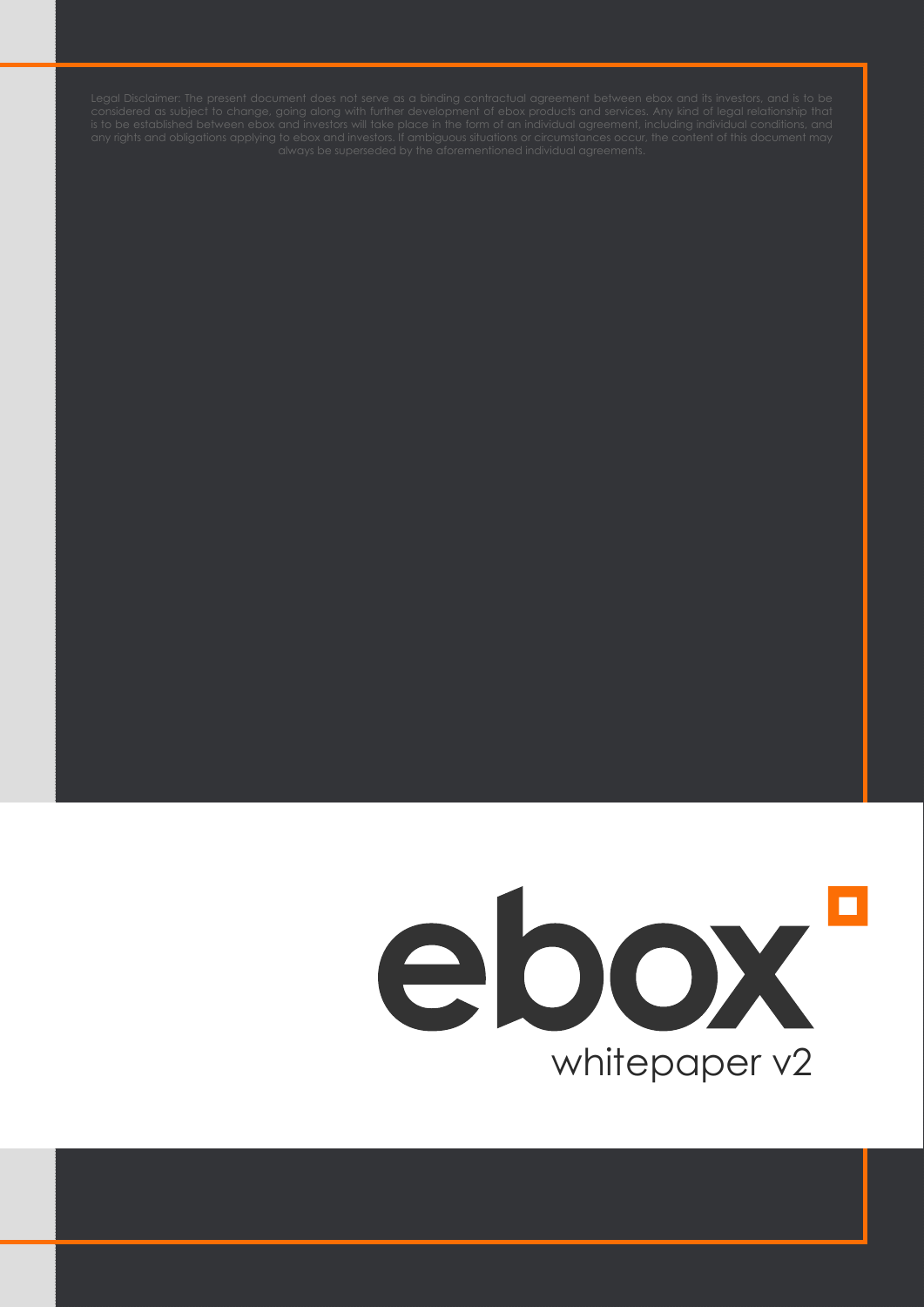# **table of contents**

Introduction ebox Services On-Chain Escrow v1 (ebox Mainnet) Safe Sending with Reversible Transactions OTC Trading Privacy Upcoming in v2 OTC / NFT Trading Platform Everyday Tools ebox Business Solutions In-Wallet Staking & Yield Farming ebox Investment Platform Service Transactionless Governance Everyday Tools for Business Fee Structure, Packages and Pricing ebox Token (EBOX) Token Utility Reduced Fee In-Wallet Staking Payout Transactionless Governance Deflationary Token Token Distribution Marketing and Strategy Branding & Identity Marketing Concept Strategy Transparency **Technical**  ebox Services On-Chain Escrow (ebox Mainnet) OTC / NFT Trading Platform Everyday Tools ebox Business Solutions In-Wallet Staking & Yield Farming ebox Investment Platform Service Transactionless Governance Everyday Tools for Business ebox API Token Utility In-Wallet Staking Payout Transactionless Governance Roadmap Achieved Milestones Upcoming **Perspective** Team Links & Contracts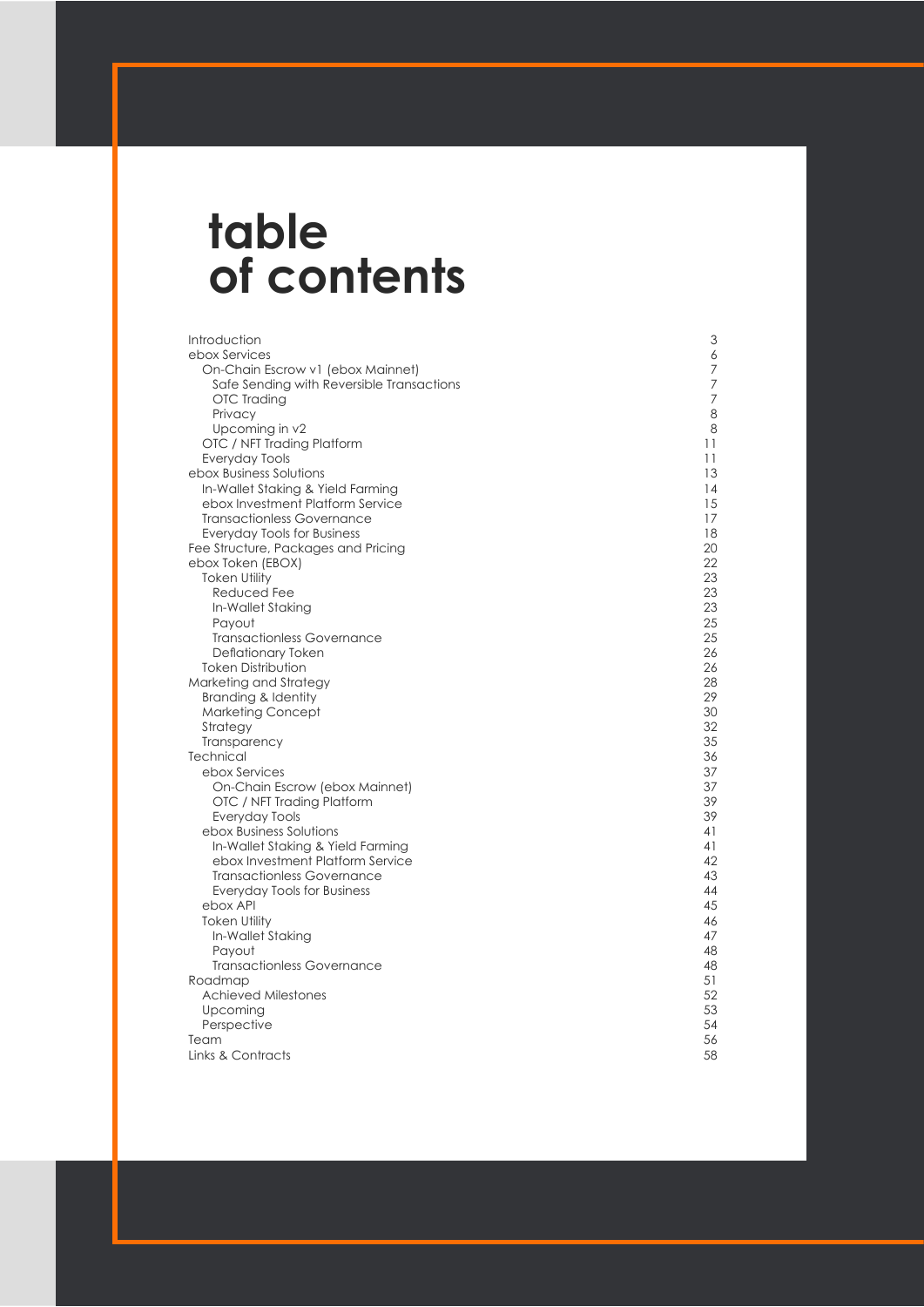# **introduction**

ebox provides services and solutions with a unique character, bringing straight-forward innovation and usability to end users and businesses alike. Keeping things simple and safe, we address widespread issues and problems throughout the crypto space, making life a lot easier for everyone involved.

With the spirit of community embedded deep within our hearts and vision of the project, having our roots within the trader, investor & enthusiast community ourselves, we understand the needs of our audience, and adjust dynamically to any challenges we face along our journey.

Sailing towards a brighter blockchain of tomorrow, we have been supported since our earliest days by our friends and partners at DuckDAO, one of the oldest, most well-established decentralized blockchain venture capitals. After holding off our IDO with them in March 2021, we have now established a strategic partnership that is sure to be a mutually fruitful and long-lasting one.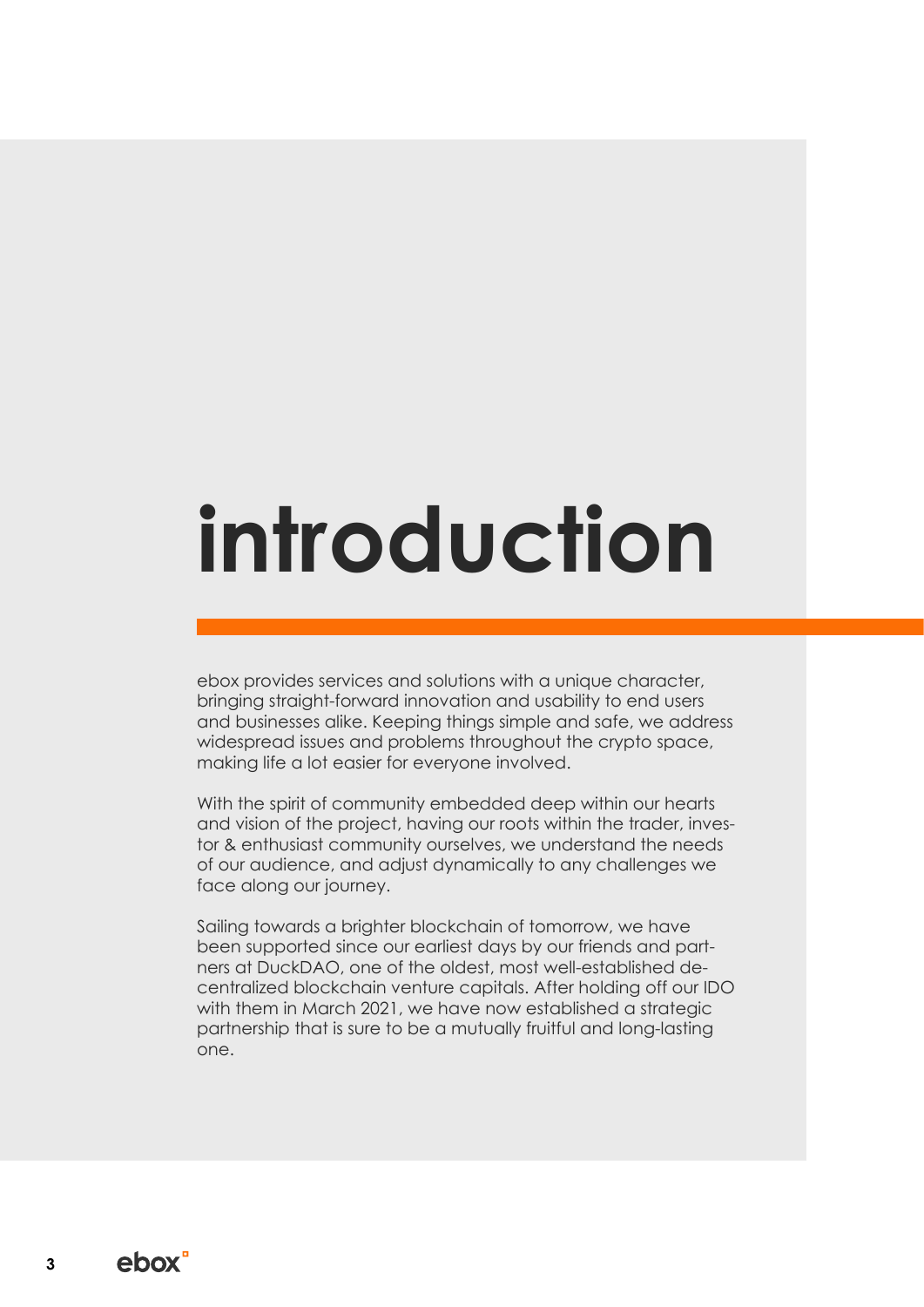#### **On-Chain Escrow**

The first pillar of ebox technology we drove into the ground and established as something that's here to stay, was – and still is – the ebox On-Chain Escrow service, enabling for reversible transactions and thereby offering an unprecedented level of comfort and trustless safety in everyday crypto transfers and transactions.

Funds accidentally sent to a mistyped or mistakenly copied wrong address have perished in millions if not billions, leaving potentially grave damage after a simple slip of attention, that is an entirely natural thing to happen every now and then. Determined to put an end to this, ebox was founded.

From then on, much has happened, and things have evolved significantly. At the moment, we are looking to greatly extend the functionality of our On-Chain Escrow, and completely re-do the underlying mechanics for a game-changing increase in safety.

Rather than requiring users to deposit their assets inside a smart contract, the upcoming ebox On-Chain Escrow v2 will transact entirely from wallet to wallet: Users keep tokens inside their wallets until the transaction is fulfilled or cancelled, completely disarming any potential risk of malicious smart contract exploitation.

As safe and well-audited as our main service already is, we at ebox uniformly agree that removing a possible attack vector is always a good thing, all aside how much this measure increases user flexibility in being able to handle tokens at will until transactions are complete.

#### **Extending Innovation**

Thanks to our particular way of looking at things and leaving no stone unturned, we elaborated new methods and solutions for handling previously well-established tasks. Our In-Wallet Staking is the prime example for this, not requiring users to lock a single token inside a smart contract in order to participate and receive staking rewards.

Seeing how positively this feature was received, making users' lives easier and safer at the same time, we found the need to be providing this to other crypto projects and business as well, and found direct resonance with another partner project of DuckDAO.

This leveled the ground for expanding the spectrum of our impact, bringing innovation to entirely new parts of the crypto sphere: ebox Business Solutions became reality, offering projects the technology we develop for simple integration into their application.

Next to our In-Wallet Staking model and Transactionless Governance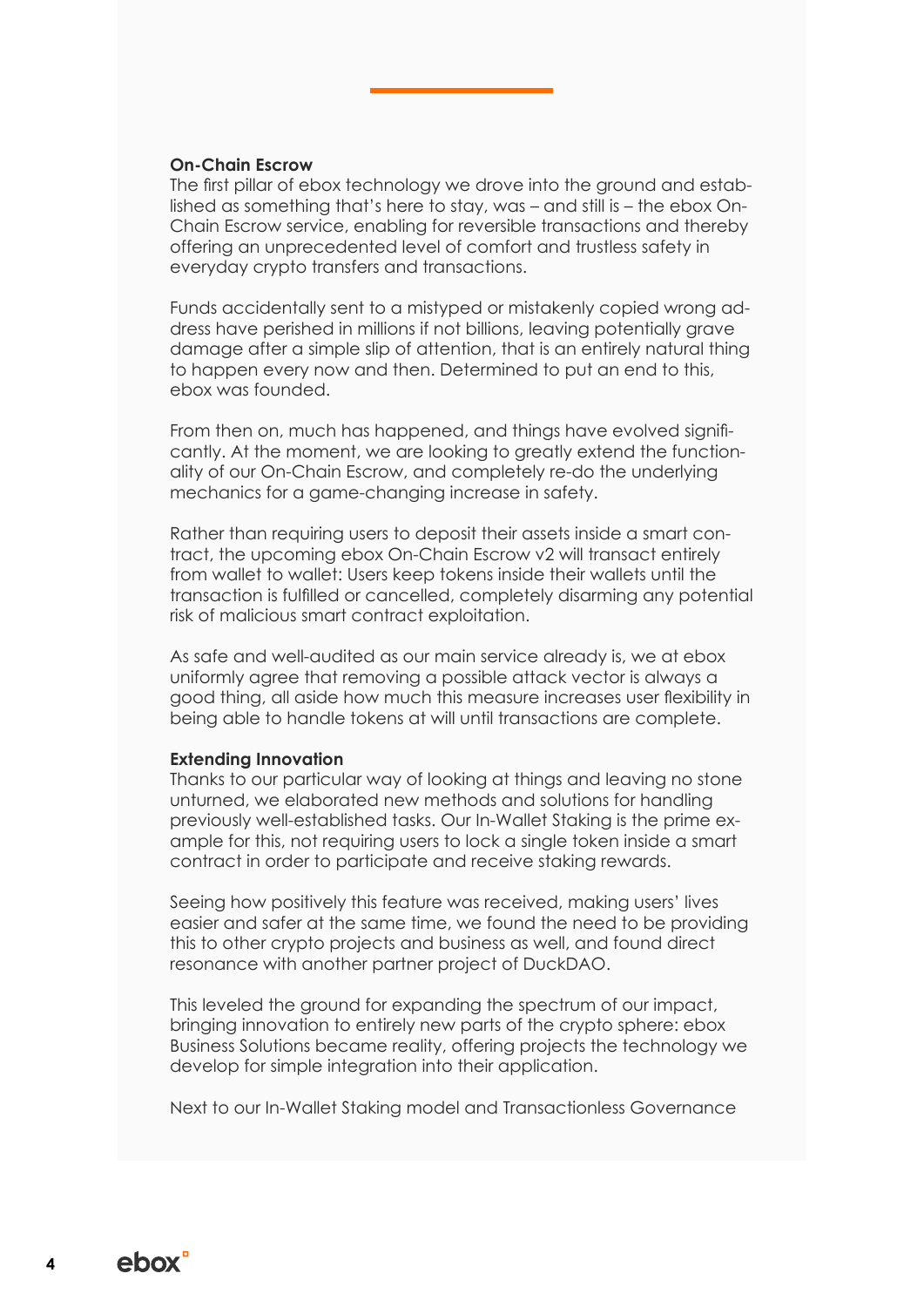systems, we are currently developing the ebox Investment Platform Service, a complete, automated solution for deploying crowd sales, customizable through an easy-to-use dashboard interface.

Alongside, we will be serving ebox Everyday Tools and ebox Everyday Tools for Business, offering smaller, yet needful necessities for users' and project administrators' daily lives.

#### **Outlook**

With additional legs to stand on, pillars that are being driven further and further into the ground with every breath this vision-come-alive is taking, ebox is already something that's here to stay, and leave a long-lasting, fruitful impact, beneficial for everyone involved.

ebox is currently transforming from a single-service provider to a multi-functional service platform. Having started with a basic feature for the worldwide crypto community, time and experience taught us there are plenty of other building sites both in the business-to-customer and in the business-to-business sector.

Throughout this whitepaper, we will give insight into what is meant when we speak and write of innovation, portraying the solutions we offer and their inner technological workings. Being aware of how profoundly important it is to let beautiful things shine in the right light, we dedicate a chapter to elaborating our marketing & strategic approach to ebox as a business.

For a well-rounded ending, our upcoming roadmap is sure to satisfy desires, and at the same time stir curiosity – The team of project ebox wishes you a good read!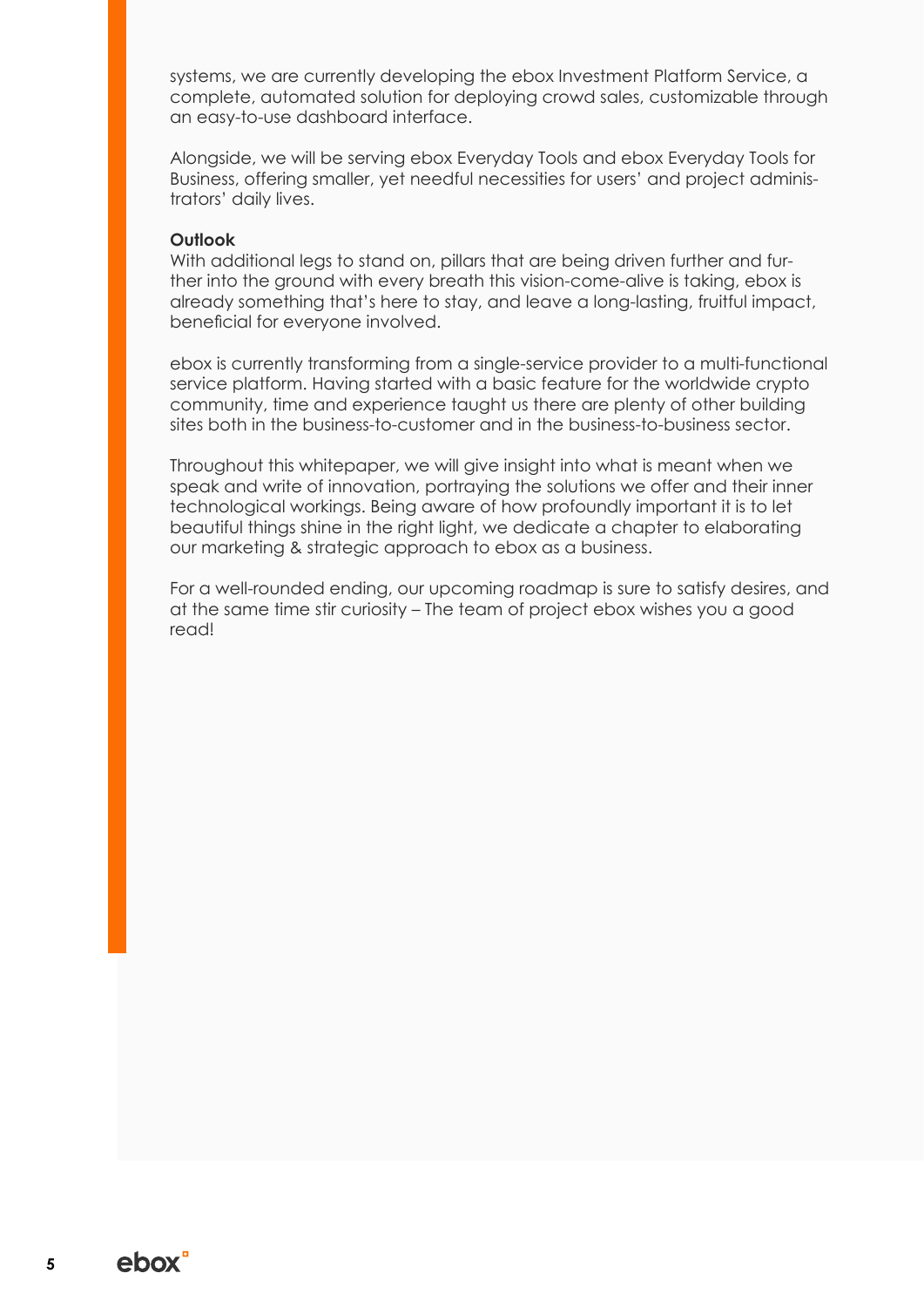# **ebox services**

Setting out to make the blockchain a more comfortable place, we at ebox cut no corners. Through diligent research and development, we are able to offer services that make everyday crypto life easier and safer all at once, as well as saving on transaction costs here and there.

With our On-Chain Escrow as the base foundation of all that is ebox, we are now further extending by implementing a separate OTC / NFT Trading Platform that engages ebox mechanics, and providing practical little tools to go along, some of which are entirely free of charge.

ebox<sup>-</sup> **6**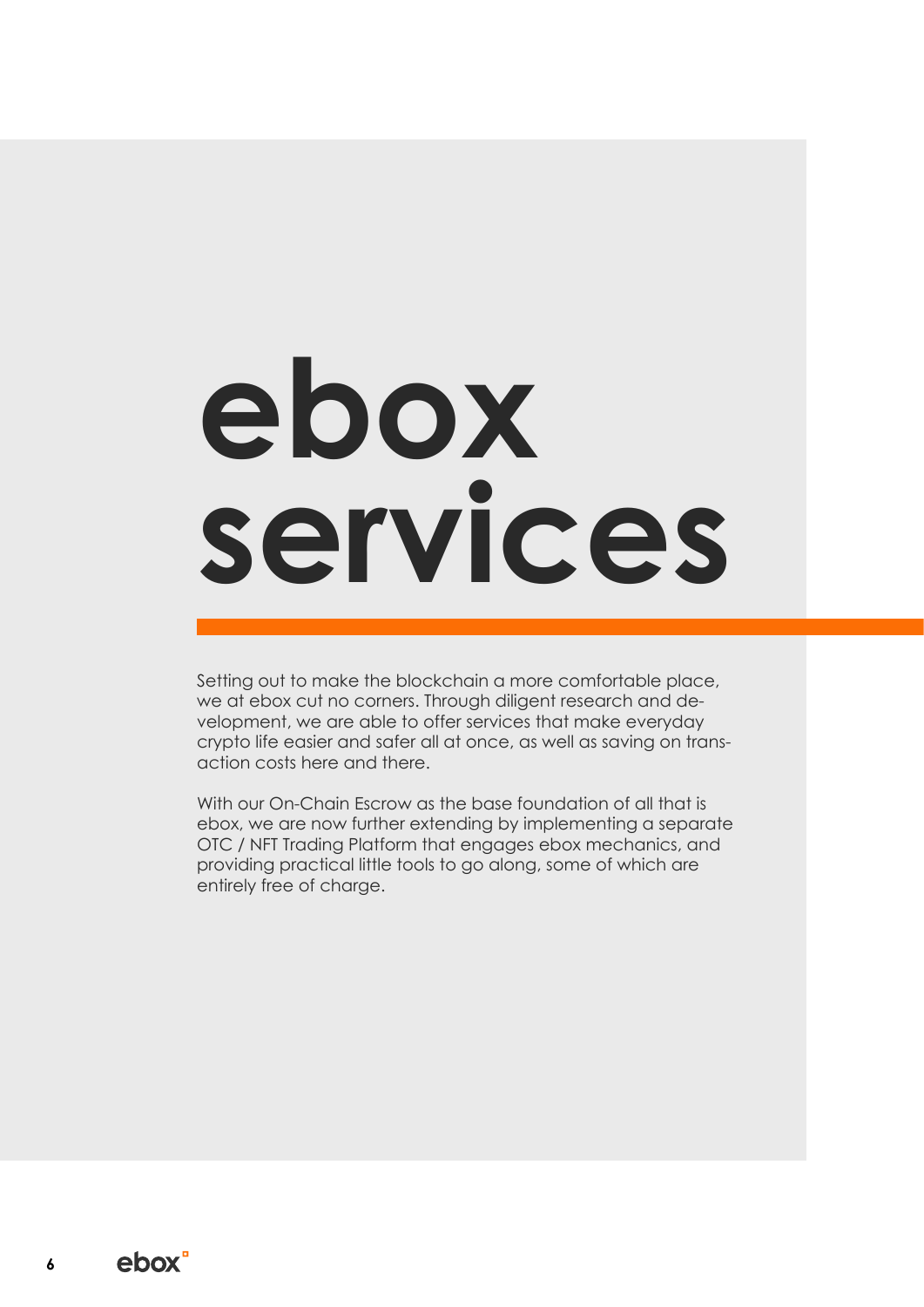# **On-Chain Escrow v1 (ebox Mainnet)**

Our initial feature, the one endeavor that kicked off our blockchain development, is the ebox On-Chain Escrow, providing a unique solution to a problem in cryptocurrency trading that is as devastating as it is widespread.

Accidentally sending funds to a mistyped or mistaken recipient address is the cause for hundreds of millions, if not billions, of financial damage. Harnessing the cryptographically unbreakable safety of the underlying blockchain, ebox offers a smart contract based digital escrow service to completely alleviate any risk of loss while transferring crypto assets.

#### **Safe Sending with Reversible Transactions**

The ebox On-Chain Escrow serves as a trustable, transparent and always-valid intermediary between two parties willing to send cryptocurrency one way or both ways.

Through an easy-to-use & straight-forward dashboard interface, users wanting to send funds simply chose a recipient, select a particular asset and define an arbitrary passphrase. The assets are then safely stored inside the ebox smart contract.

If any mistake was made, such as sending to a wrong recipient address or transferring an incorrect amount of funds, the sender can cancel the transaction at any time.

With just the click of a button, the correct recipient knowing the right passphrase – authenticated by the ebox smart contract through wallet connection – can then retrieve the funds that were transferred.

#### **OTC Trading**

Aside from sending funds, the ebox On-Chain Escrow also offers the possibility of easily requesting funds. This works one-way as well (only requesting), but when using this feature in a send-request manner, it gives the possibility of trustless, 100% DeFi over-the-counter (OTC) trading.

Rather than having to rely on a trade partner's credibility, OTC trades can now be done in a way that's safeguarded by the ebox smart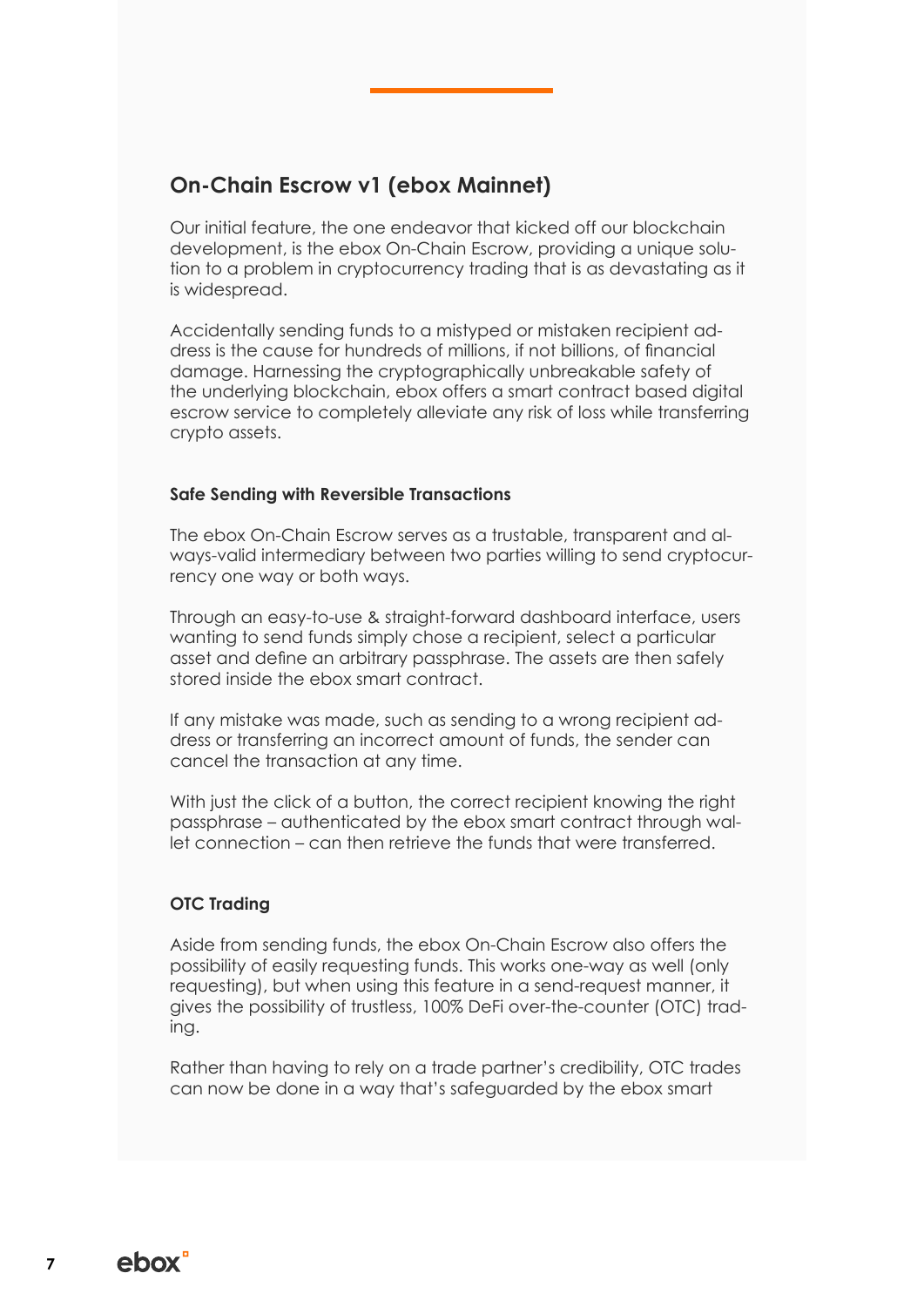contract. The transaction is only fulfilled once the recipient has put in the requested tokens, and can be cancelled by the sender at any point before that.

This gives users a safe, reliable environment for OTC trading that is immune to any form of fraud or scam. Through unbreakable blockchain mechanisms, ebox OTC transactions are guaranteed to take place in the only way that is acceptable, being fair and mutually beneficial for both parties.

#### **Privacy**

Naturally, transferring funds through the ebox On-Chain Escrow disrupts the chain of transparently trackable blockchain transactions, thereby obfuscating their origin and destination.

For situations where discretion is required, users have the option of wrapping ebox transactions with an additional layer of privacy – When using this added privacy feature, both sender and recipient addresses are encrypted locally on users' computers. No clear-text addresses are ever transmitted into the internet or stored on-chain, and users may remain anonymous to each other.

Any attempt to reconstruct added-privacy transactions between ebox users becomes tremendous effort, if not impossible, with growing number of transactions being sent through ebox.

### **Upcoming in v2**

Thanks to immensely positive feedback from the community, bringing an influx of new ideas and perspectives, combined with our own spirit of never-ceasing innovation, we are able to further extend on what the ebox On-Chain Escrow has to offer.

With v1 serving as the foundation, v2 will add and re-do core points that define this service, making it an entirely new, feature-rich yet easy-to-use experience, vastly improved in terms of safety and comfort on the user side.

#### **In-Wallet Escrow**

It would seem necessary for an escrow service to actually hold the funds inside a smart contract, at least once within a complete escrow transaction. In the ebox On-Chain Escrow v1, this is exactly the way things are being handled.

Coming with the release of v2, we will be making a radical change to this aspect of our escrow service. Instead of requiring users to deposit funds into the ebox smart contract, users merely grant it approval, and can retain the funds inside their own wallets.

Just like our In-Wallet Staking model, this brings a massive boost in safety and

**8**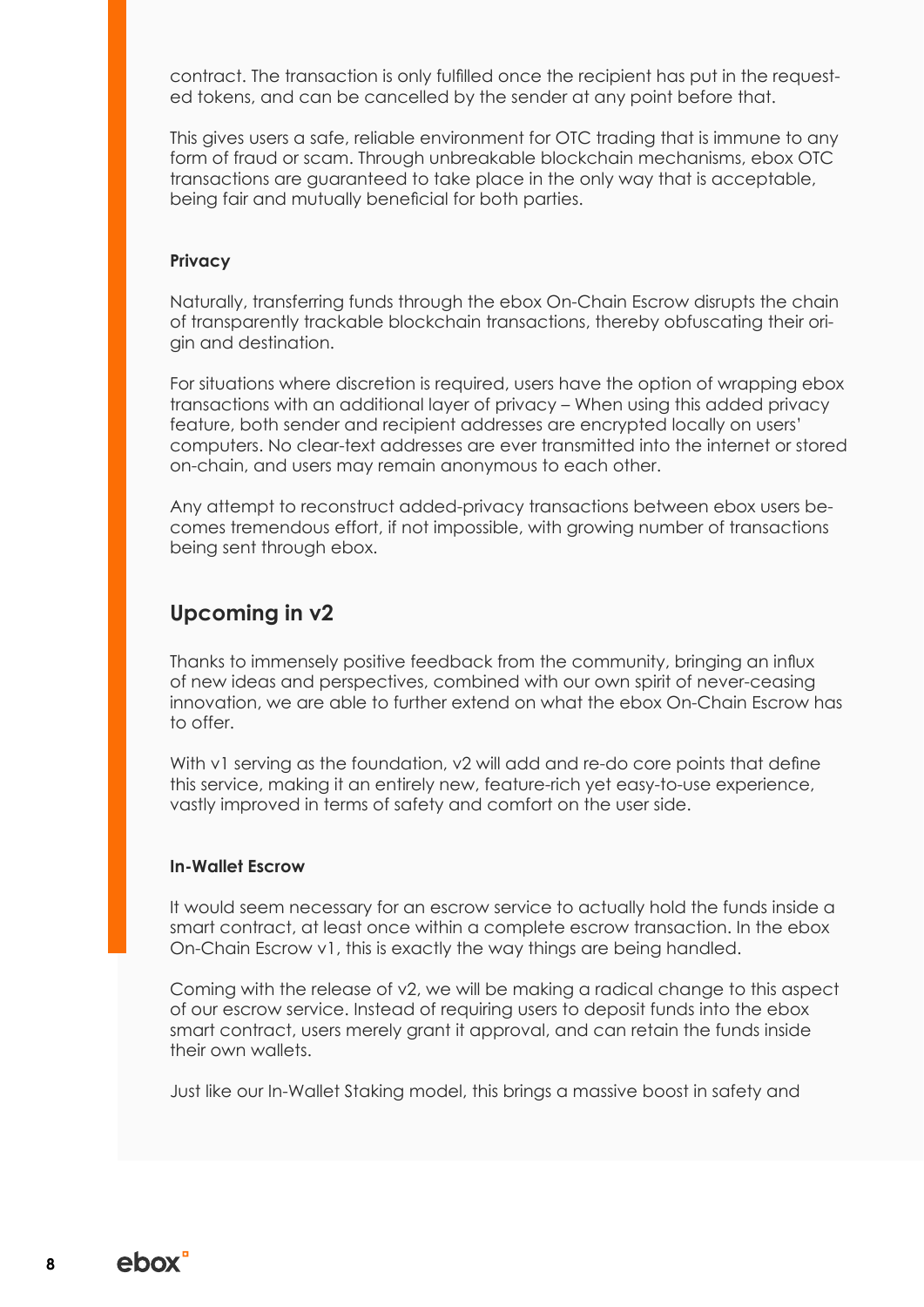freedom – Tokens to be sent simply remain with you all the time, until the recipient comes pick them up through our dashboard interface. As with a direct debit bank connection that can be reverted at any time, this change of mechanics makes for a big increase in flexibility, allowing users to work with their tokens as they would.

No tokens being stored inside a smart contract at any moment means that there is no possibility for loss in case of a malicious drain attack – With all our expertise and the rock-solid competence of our auditing partners at CertiK Foundation, as unlikely as such a scenario might be, completely eliminating it is always a good thing.

Aside, with less (potentially costly) blockchain transactions to be made, this update also lessens our service's financial impact, making it noticeably cheaper to use.

#### **NFT Support**

Catering to the needs of an aspiring new universe of possibilities inside the crypto sphere, given by the uprise of non-fungible tokens ("NFTs"), it is absolutely clear to us that we need to offer our users the possibility of handling these valuable onchain items in the safest way possible.

#### **Payroll**

For those wishing to send regularly recurring transactions, such as employers wanting to distribute salaries on-chain in a trustless, automated way, our payroll feature coming up in v2 will be of great aid.

Setting it up is as simple as clicking a few buttons, merely requiring a list of addresses and respective amount of tokens to be distributed, together with a timeframe (once per month for the next 12 months, for example).

From there on, users on that list are able to regularly retrieve the amount of funds that was individually assigned, in the time intervals that were given, for as long as the payroll is set to take place.

#### **Sending / Requesting Multiple Tokens**

Basic yet effective, this feature allows for ebox transactions to contain more than one token on either side. Sending as well as requesting multiple tokens becomes possible, and OTC trades can be done with one or multiple tokens on either side.

#### **Sending / Requesting to / from Multiple Recipients**

Useful for distributing funds or pooling together funds from multiple users, this feature also brings an increase in privacy by enabling one to split up a transfer to multiple wallets, thereby further obfuscating one's trail through the blockchain.

**9**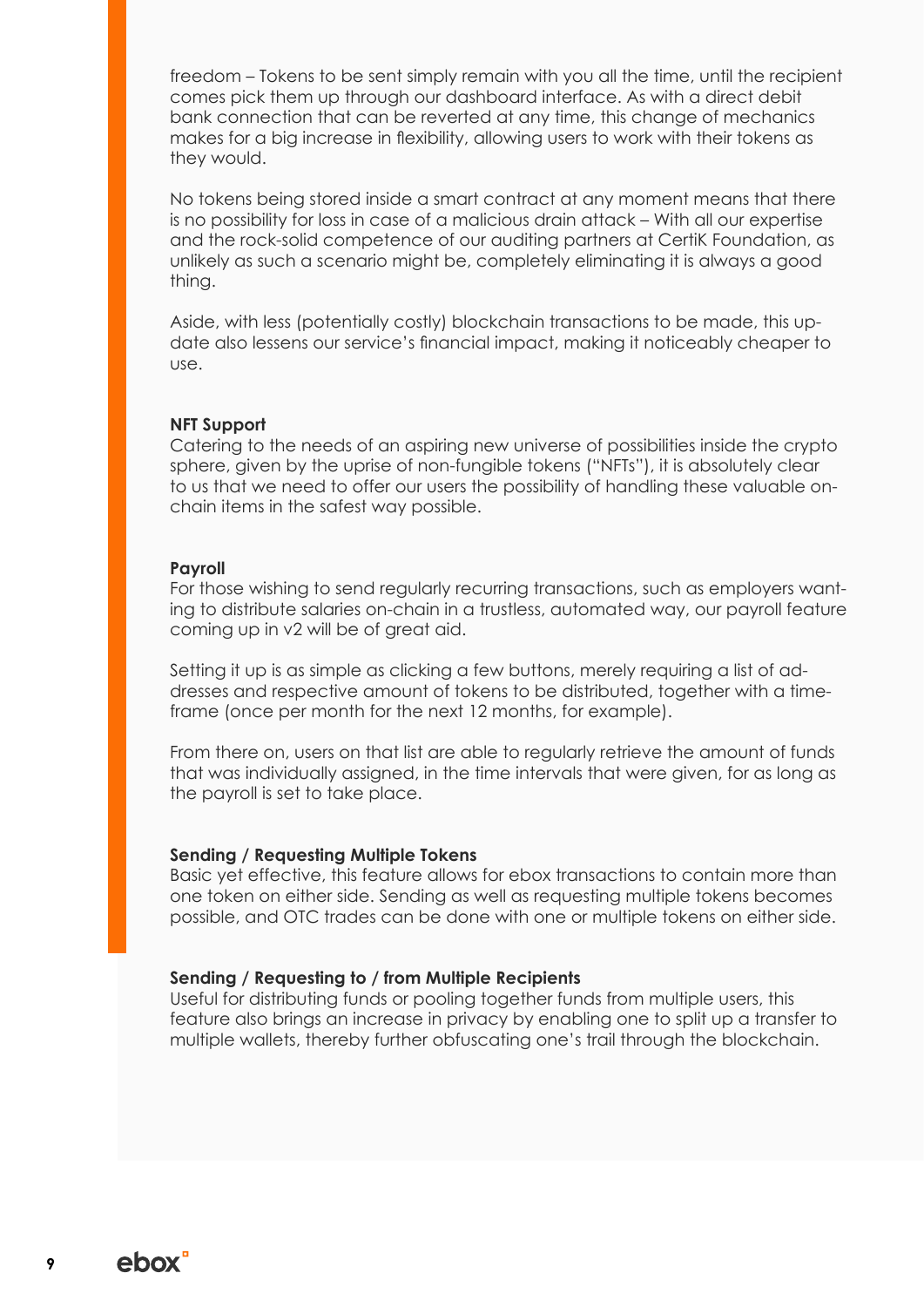#### **OTC Market Feature**

Not to be confused with our upcoming OTC / NFT Trading Platform, the OTC market feature simply allows sending a transaction through ebox with an undefined recipient, thereby allowing every user of ebox to access it through a special tab in the dashboard.

#### **Partial Payout / partial OTC Trade**

Combined with the above, this feature makes for easy & uncomplicated selling of assets through our escrow service, simply putting up a trade and waiting for interested people to come by.

Additionally, combining partial payout with a send / request to multiple recipients, this brings a major increase in privacy, as transactions can be simply retrieved part-by-part, in arbitrarily chosen, seemingly random amounts. This way, reconstructing who transacted with whom through ebox becomes increasingly impossible with more and more transactions taking place over our service.

#### **Wildcard Request**

Instead of having to specify a particular token to be requested, this feature gives users the ability to request "this -OR- that" token, in arbitrary combinations.

#### **Market Request**

Similar to the wildcard request, with this update, it will be possible to leave one parameter undefined – Here, it's the amount of tokens to be requested.

ebox automatically fills in the corresponding market price, thereby providing the same functionality as a decentralized exchange, except through peer-to-peer OTC trading.

#### **NFT Key**

Making use of the non-fungible token standard's inherent uniqueness, we will be giving users the possibility of generating a one-time use NFT key that is given to a transaction's recipient instead of the passphrase, or complementing it.

#### **Gas Fee Optimization**

Particularly meaningful for our Ethereum userbase, we are continuously working and crunching ideas on how to squeeze the absolute most out of gas being used. With ongoing development, we are sure to further increase and eventually maximize the efficiency of transaction costs required for using this service.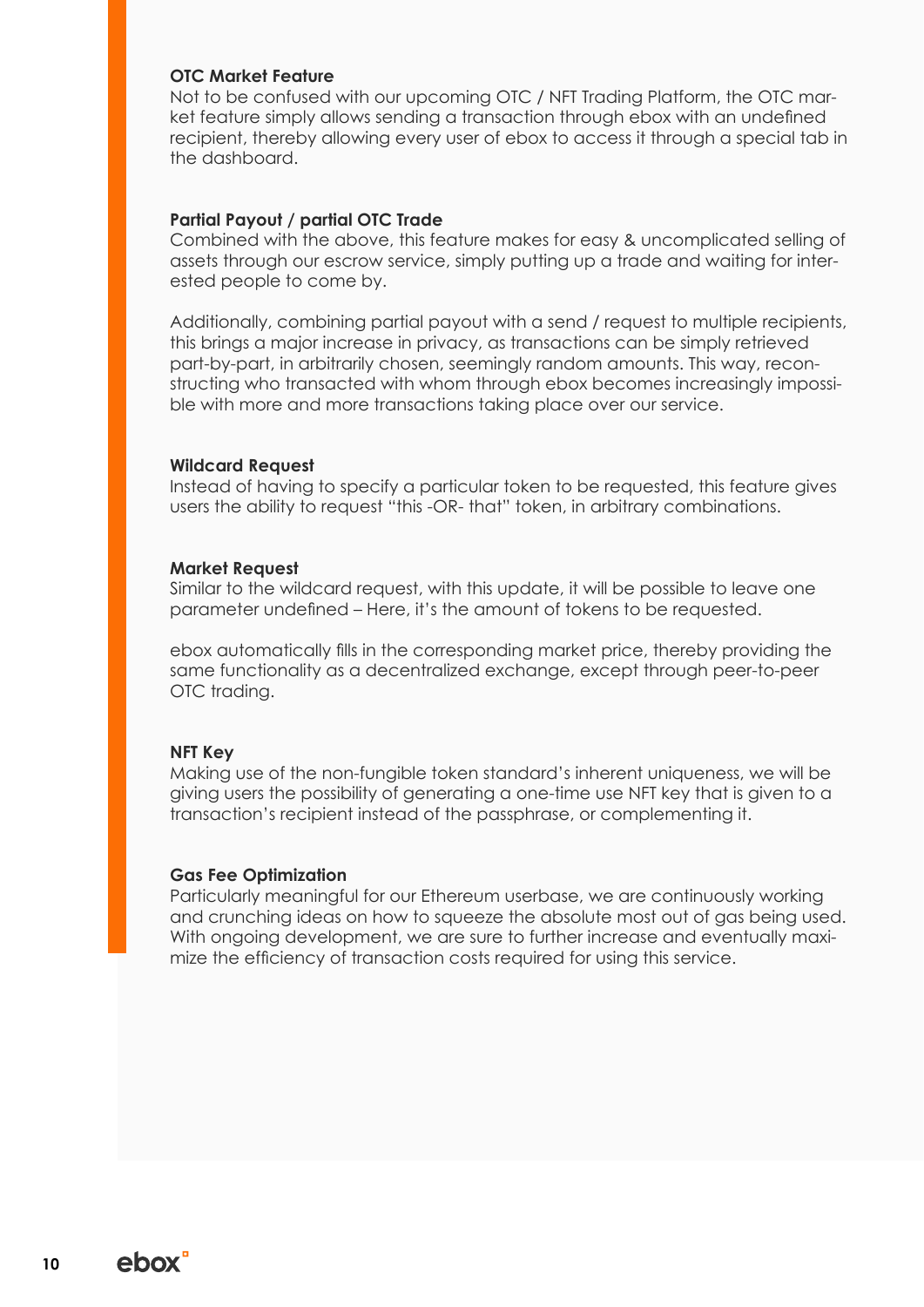# **OTC / NFT Trading Platform**

Even though our On-Chain Escrow was initially conceived as a peer-to-peer thing, the addition of OTC trading and the upcoming Mainnet v2 features bear huge potential for getting a stage of their own.

Features such as requesting funds from an unspecified user (= anyone), "wildcard request" or "market request" are already present in the base escrow service, yet we feel there is the need for a separate web portal with its own user interface to enable the users to make the most out of these and some other OTC-specific features.

With the ebox OTC / NFT Trading Platform, we will be offering users an intuitive dashboard for overlooking and managing all their OTC trades through ebox, tailored to the needs of OTC traders.

Simple & clear design makes it easy to keep track of relevant data while using all the necessary features (of which there will be just enough, but never too many), and smart, customizable filters help with finding you the juiciest deals and opening trade positions yourself.

*This service is currently under development and will be released in accordance with our roadmap.*

# **Everyday Tools**

We see a lot of potential for making people's lives easier in some key aspects of everyday crypto life. With ebox Everyday Tools, we present a set of useful helpers and small services that are simple & easy-to-use, but can make an impactful difference.

#### **Approval Tracker**

Granting approval for spending an ERC-20 token of yours directly from your wallet is a very common, widespread practice in the world of DeFi. Trading a token on Uniswap or participating in yield farming on PancakeSwap, for example, both require approving the respective project's smart contract to spend your token(s).

When a contract asks for token approval, there's always a "how much". It would be safe to only approve as much as the user actually wants to spend, but also impractical, as you would have to re-approve every single time you'd want to trade a token on a DEX, for example.

Therefore, one is usually asked for infinite (!) approval, meaning the smart contract in question could theoretically take your entire stock of the token you approved. This won't happen unless one accidentally approves an illegitimate, fraudulent smart contract, one would think.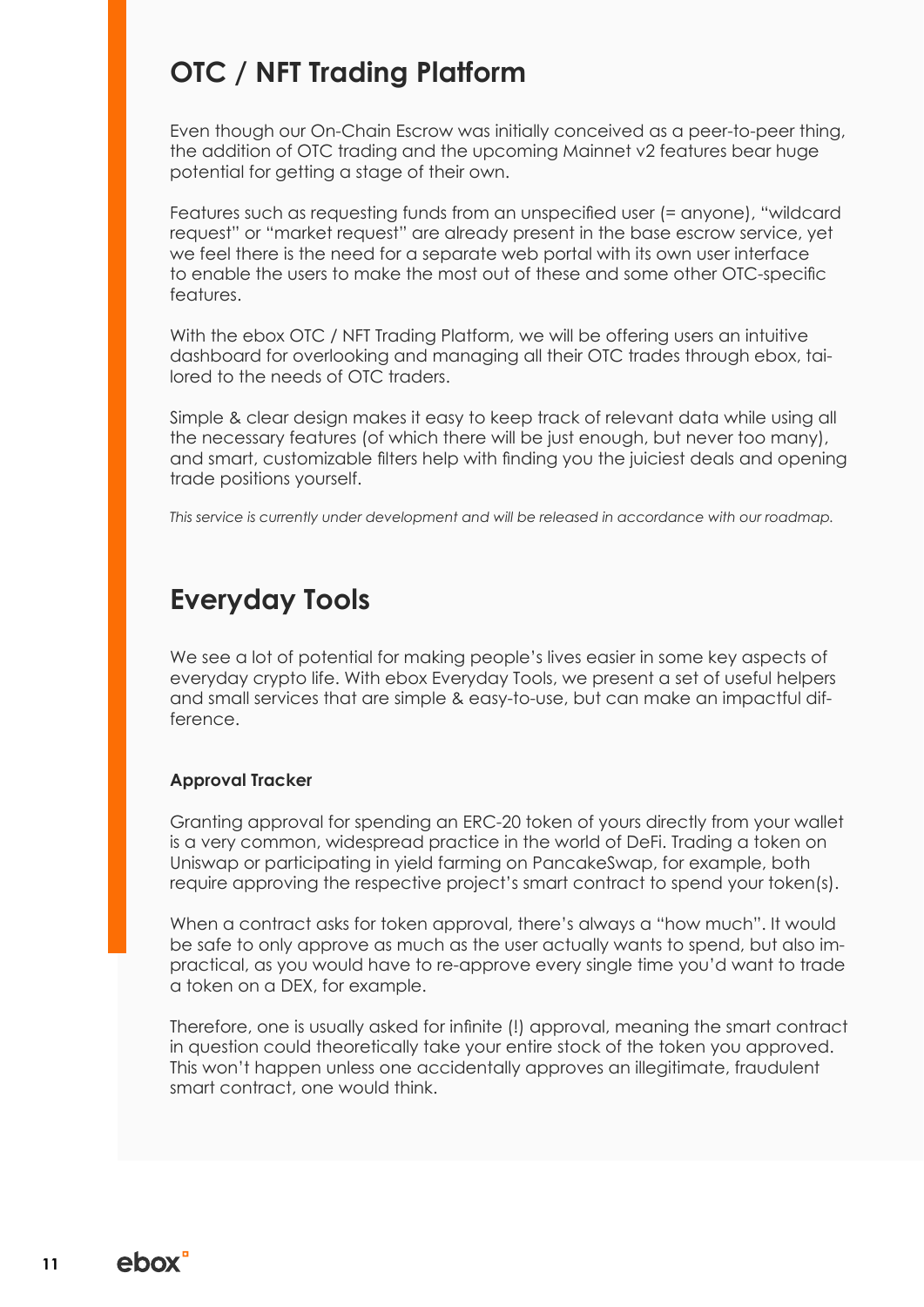However, smart contracts being hacked, exploited and drained is a recurring thing, as devastating as it can be. Therefore, as even the smart contract of a project that is genuinely trustable can fall victim to such an attack, it seems necessary to be able to keep track of the approvals one has given.

With ebox Approval Tracker, we present a free-to-use tool for easily tracking all token approvals granted by any address, displaying the currently remaining approved amount, and allowing you to instantly nullify your approval, if needed.

*This service is currently in planning and will be released in accordance with our roadmap.*

#### **Wallet Linker**

The vast majority of people in crypto come to use more than one single wallet address at some point or another, for various purposes. As long as the credentials to each wallet are kept safely, all is good, but if access to a wallet is lost, there's no way to recover the assets stored inside it.

Sometimes, when browsing through old wallets, one can find funds that were thought lost, but usually, the opposite is the case: Having funds inside some wallet that hasn't been used forever, with the private key nowhere to be found. This is a scenario so common one would wish there'd be a way to prepare for this happening.

This where ebox steps in. Instead of just waiting for things to happen and keys to get lost for reasons of simple negligence, regular life mishaps or events as serious as a fatal accident, this service allows you to act preemptively.

ebox Wallet Linker enables you to set a certain time (30 days, 6 months, 12 months etc) after which a wallet of your choice ("wallet B") is granted full control over one or more tokens inside the wallet that you're linking ("wallet A").

From within wallet A (the one that might get lost later on), the ebox Wallet Linker dashboard gives you the option to extend the aforementioned time period, meaning that you have to continuously connect with that wallet before the set time interval expires, click a button and let the ebox Wallet Linker know that you're still in control over that wallet.

If, for whichever reason, the time interval is not extended from wallet A's side, the tokens that have been linked become accessible to wallet B, and can be safely transferred over from wallet A to wallet B. Before the time expires however, it is not possible for wallet B to access any of wallet A's assets.

Using the ebox Wallet Linker is as simple as connecting with your side wallet and choosing to automatically grant access to your main wallet in a year, for example, and that's all there is to it.

This service is currently in planning and will be released in accordance with our *roadmap.*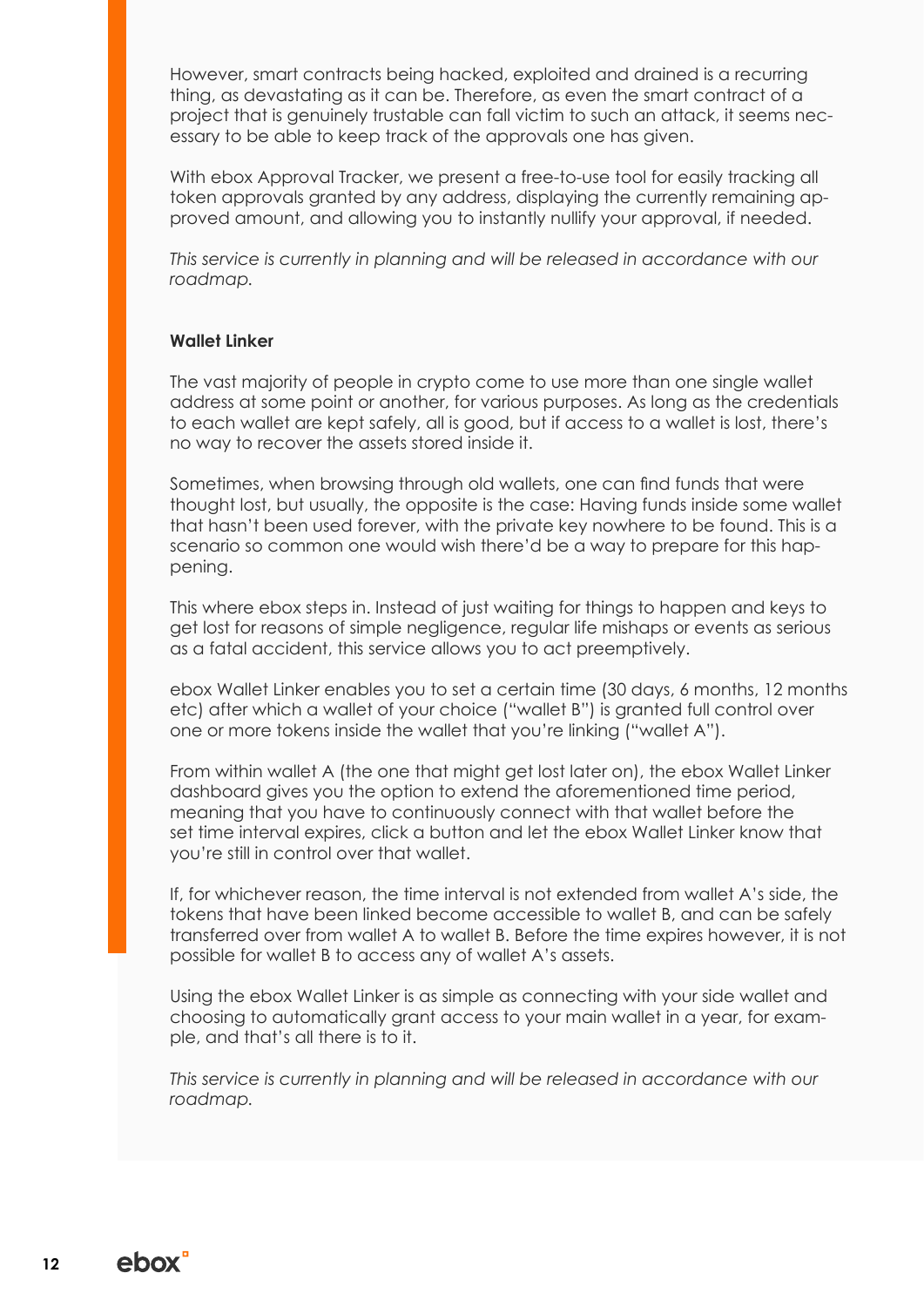# **ebox business solutions**

Through our emerging ebox Business Solutions branch, we are offering the technology we developed to other crypto projects and businesses, aiming to provide a complete solution for everything from crowd sale to token utility through staking & governance, and beyond.

Implementing ebox mechanics by deploying our services for your project becomes a mundane task using the clear, concise dashboards and interfaces we aim to present in the upcoming weeks and months.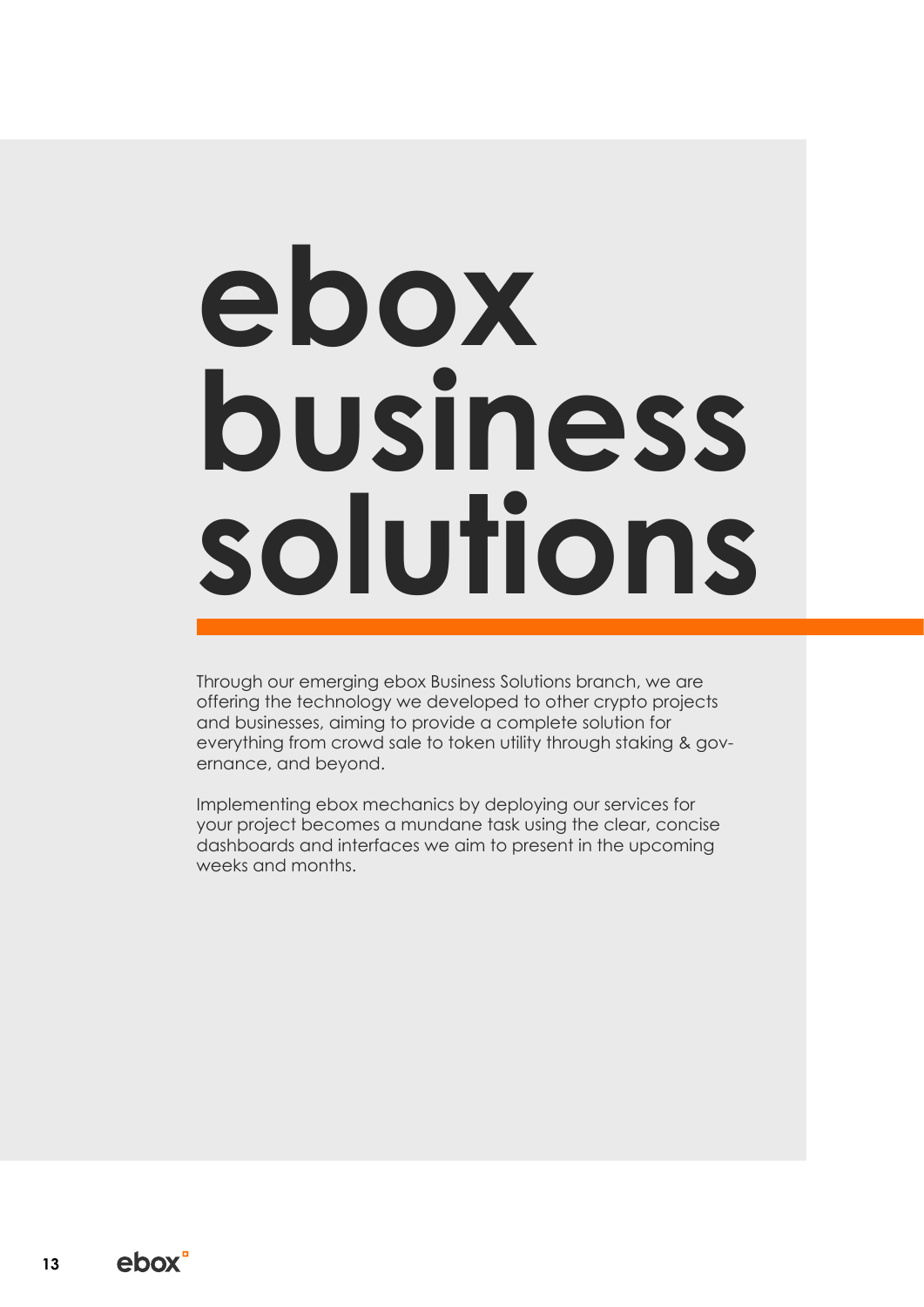# **In-Wallet Staking & Yield Farming**

*For an explanation of how our In-Wallet Staking model works, please see below under "Token Utility", as this section is about the business-to-business implementation.*

After seeing how well the staking model that we initially developed only for our own purposes was received by our community and outsiders alike, and on top of that being approached by another crypto project asking for help with their staking program, we realized the need for providing the technology we develop to other crypto projects and businesses.

With the aforementioned crypto project, we already have a running, successful implementation of our In-Wallet Staking. In the same way that users can stake tokens through our In-Wallet Staking, yield farming is also possible by simply selecting a particular "LP token" as the token to be staked.

For easy setup and administration, we will be building a convenient interface for businesses to deploy their own fully customizable instance of our staking model, allowing to choose conditions, bonuses, and define all relevant details.

As of now, we are providing our staking calculations after individual consultation, through a simple API for integrating the calculation results into your project's staking dashboard. Kindly contact us at office@ ebox.io if you are interested in integrating the ebox In-Wallet Staking & Yield Farming into your project.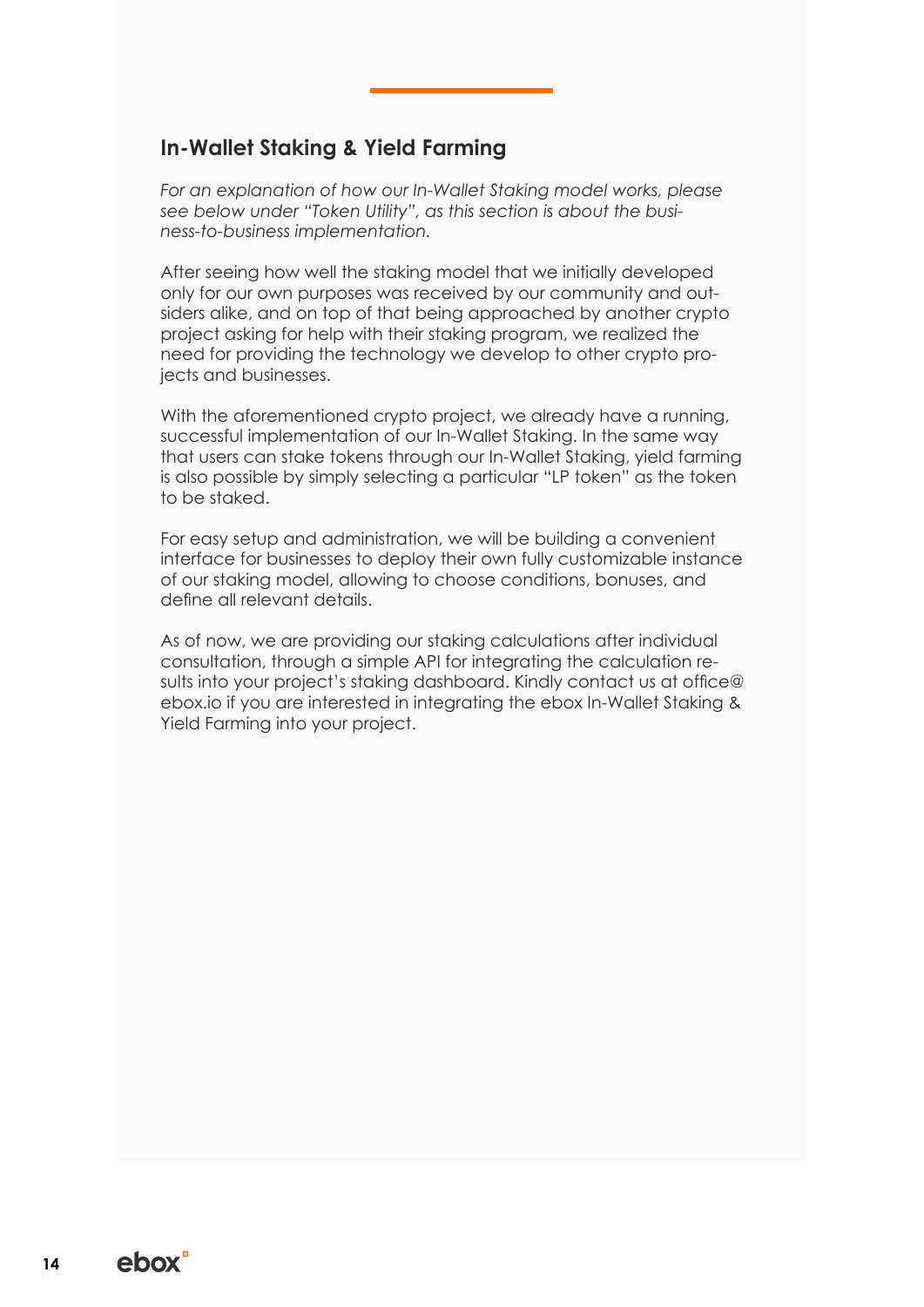# **ebox Investment Platform Service**

Observing a trend throughout the crypto sphere in recent months, project fundraisings are no longer a thing of predominantly small private retail investors – Much rather, crypto projects tend to work together with various pool groups, VCs and DAOs to collect the funds necessary for a successful launch. This benefits newly starting projects by having to conclude contracts with only a few parties, rather than needing to reach out to a large number of small to medium-sized private investors.

Thus, many decentralized investor groups and so-called launchpads have formed within the last year, each of them going by their own procedure of getting crowdfunding rounds done as fair and simple as possible.

#### **Problem**

Looking under the hood, one would expect to find an arrangement of neatly organized automations, but quite the opposite is the case: Interestingly, many if not most processes are being done by hand, making them prone to such simple fallacies as basic human error, which can happen to anyone at any time.

Given the size of such groups' member pools of oftentimes hundreds if not thousands of active users, and how tedious it can get to manually process all their deposits, eventually refunding part of those at the expense of unnecessarily paid transaction cost, we at ebox see the absolute need for a complete, automated go-to solution here – A tool that makes life safer and simpler at the same time, for both your userbase and you as a project administrator.

#### **Solution**

With our experience of the past years, both as private investors and as professional, we have come to know the workings of various pool groups and DAOs. Combining this with our usual spirit of simplicity and innovation, we are presenting a service that brings the best of ebox to the world of launchpads and IDOs.

The ebox Investment Platform Service enables project administrators to deploy a crowd sale at highly customizable conditions through a convenient dashboard, in a way that reduces financial impact on both sides, and at the same time provides for unbreakable safety and reliability where needed.

Included features, not limited to:

- Open & end crowd funding rounds through a simple interface
- Define min / max allocation Anything above gets rejected, no need for refunds
- Define min / max cap per user
- Define start & end time Before and after, no payments are accepted
- Set requirements for participation
	- Holding a specific token
		- User whitelisted
		- Social media verification (upcoming)
		- Referral activity (upcoming)
- Enable / disable users retracting their funds once deposited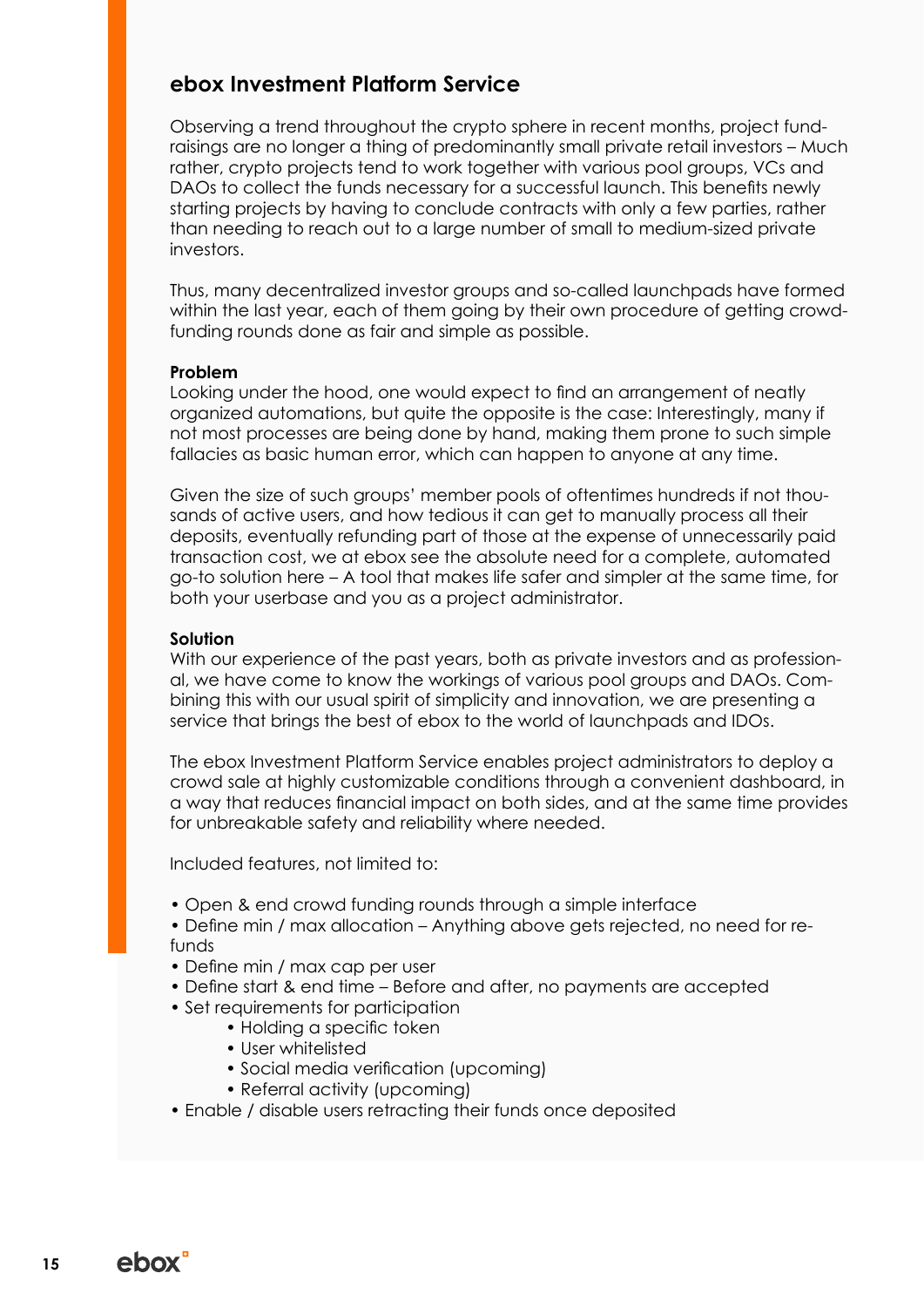- Include custom data & further information to be displayed to users
- Easy token distribution through integrated ebox Claiming Platform
	- Particularly important: Vesting & locking!
- Simple end-user dashboard
	- Shows all sales the user is eligible for
	- Enables depositing funds for sale, and claiming token afterwards
	- Privacy option, based on ebox On-Chain Escrow

Project operators will no longer need to meticulously maintain workflow sheets and keep track of every single step in order to ensure that all members are given the correct amount of tokens, all while saving on costs for transactions and potential error.

On the user side, members benefit from not having to keep track of past transactions and pool groups for their investments anymore, as all relevant information is being displayed to them through a clear, easy-to-use dashboard interface, giving an overview of open / closed pools, eligibility for participation, and so on.

At the same time, not being able to over-fill the sale profits users just as much as project administrators, saving them unnecessary transaction costs. The risk of sending funds to a wrong address is completely eliminated, as all pool investments are handled through the aforementioned dashboard, and users never even have to bother with handling a single address other than their own.

Any kind of verification required for participation in the sale is handled automatically by the ebox Investment Platform Service, in such a way that users don't need to waste a single transaction. It's only when all conditions set by the administrator are met, that users are given the option to deposit funds through their dashboard.

In order to give an option for anonymization and increased privacy, users will have the possibility of determining another, second (third, fourth, …) wallet address, through which the token claiming will take place.

#### **Bottom Line**

Through the use of established ebox tech, we give you a complete solution for managing crowd sale rounds in a safe & simple way that vastly reduces the potential for human error, the financial overhead of transactions that can be avoided, and also the workload involved on all sides.

For all crowd sale needs that arise outside of what we're offering here, kindly feel free to contact us at office@ebox.io, so we can work out an individual solution for your project together.

*This service is currently under development and will be released in accordance with our roadmap.*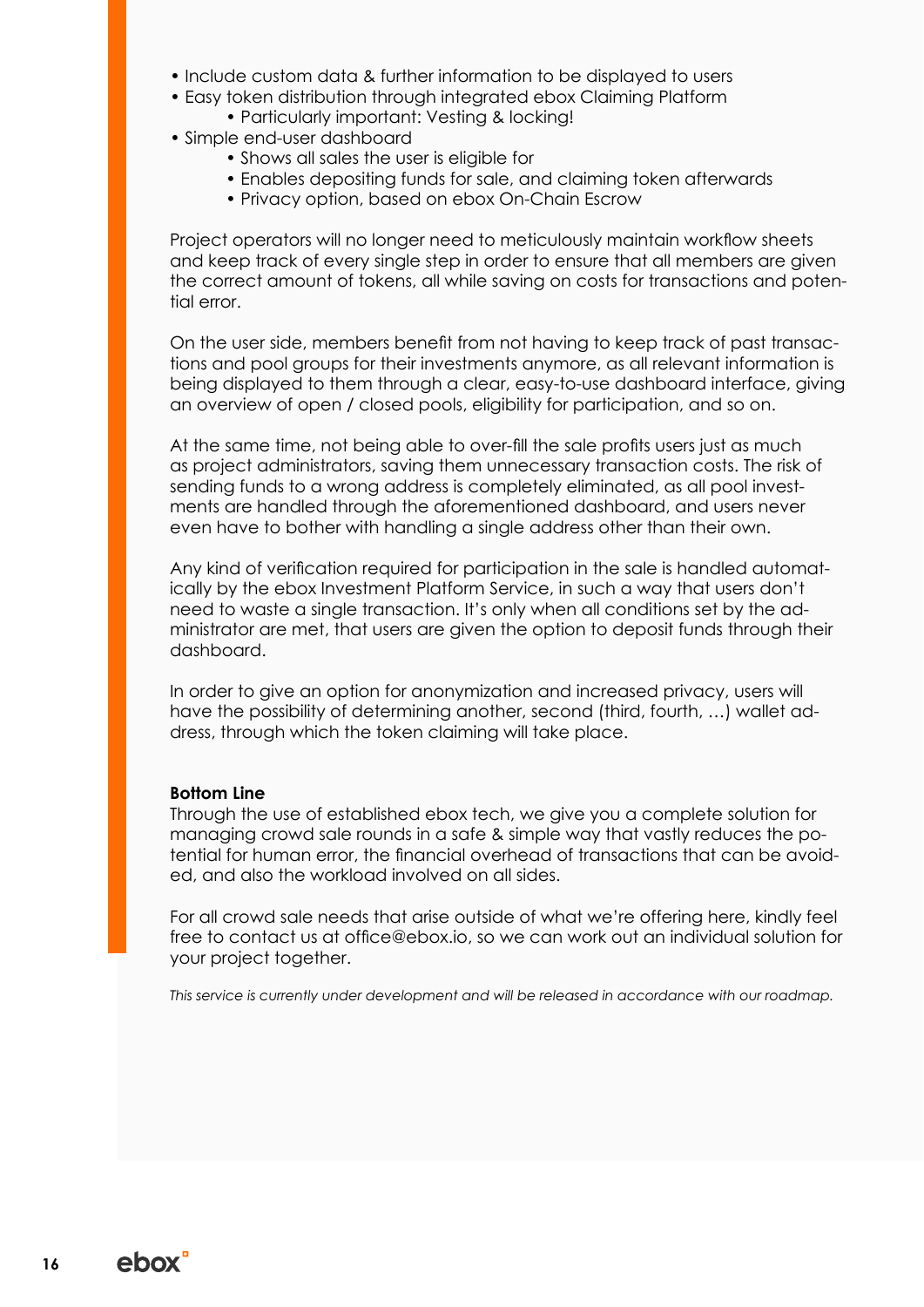# **Transactionless Governance**

*For a more detailed explanation on our Transactionless Governance model, please see below under "Token Utility". The governance model will be explained in this chapter as well, but less in detail, as this section is more about the business-to-business implementation.*

Even before our very beginning, it was clear for us at ebox that the community had a very special place in our hearts and in the way we engineer our project. Keeping an attitude that's generally open for suggestions and discussion is one thing, but there is nothing more directly democratic than getting your community involved through open, public voting on certain matters that set the course and direction of your project's development.

We elaborated a way that strives to balance each user's individual power behind a vote, and the actual amount of tokens that users have when voting. You can have a detailed description of our governance model here.

Same as for our staking service, after building this tool for ebox and realizing that a lot of other projects are thinking the same way as ebox and want to implement such service, it became clear that we need to offer this product as a service. As with our staking program, users don't have to lock tokens anywhere in order to participate in governance voting.

Governance as a utility for a token is an attractive utility. It's a way to give the power back to the community and therefore a lot of different projects are eyeing to include such service.

Projects will have the opportunity to choose between a variety of parameters, such as minimum holding period, balance, individual power and anything in between.

ebox will produce a fully functional system for the projects which will be accessible through an easy straightforward dashboard in the end.

Business partners can rent that service & throughout participate in these major advantages.

*This service is currently under development and will be released in accordance with our roadmap.*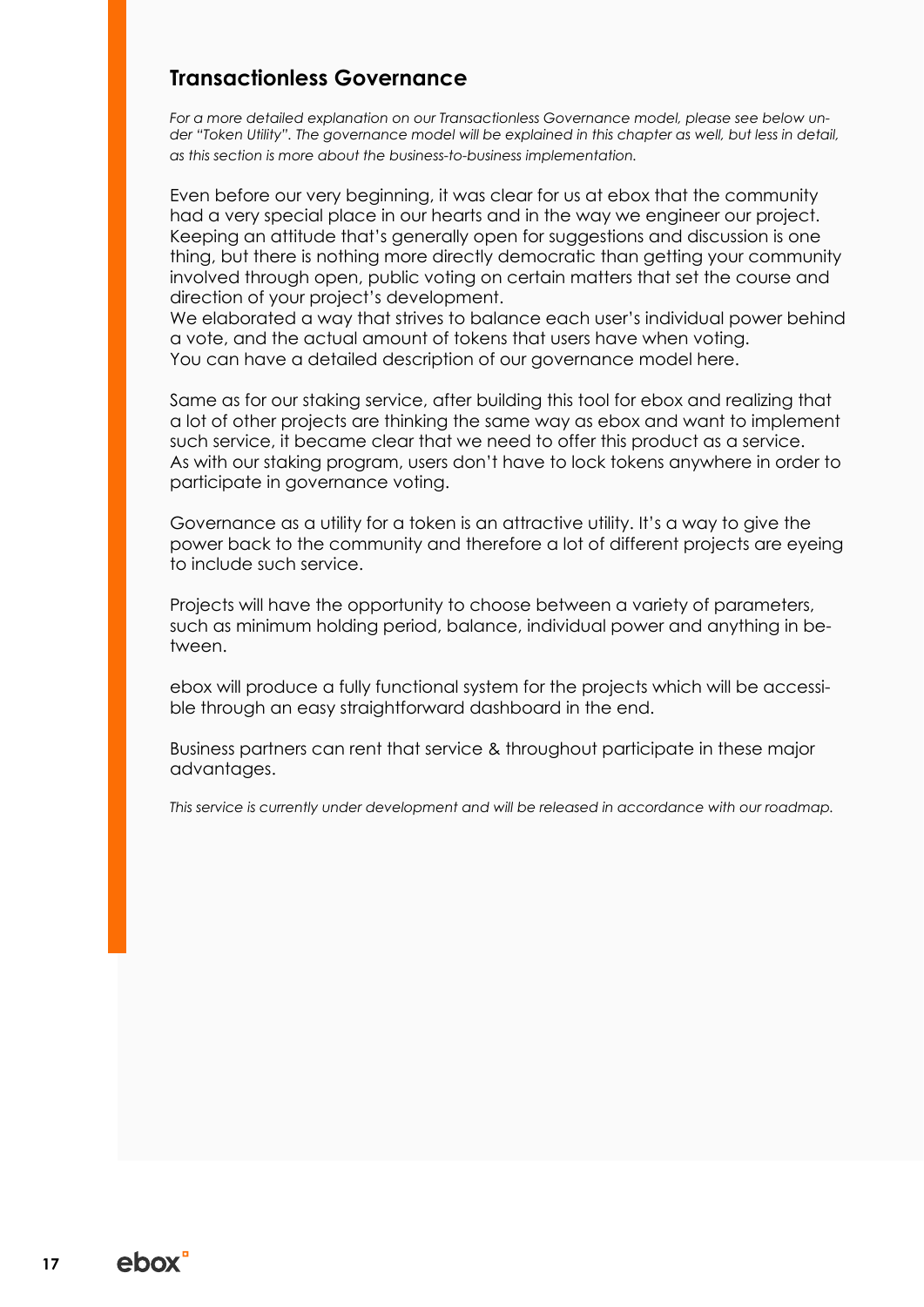### **Everyday Tools for Business**

Successfully launching and maintaining a crypto project is already a rather serious responsibility on its own, but as always, it's the details that can make all the difference. There are lots and lots of small and not-so-small challenges that need to be tackled properly in order for a project to flourish, and for some of those, ebox is here to help and take some weight off your shoulders.

#### **Liquidity Locker**

When providing liquidity on a DEX such as Uniswap or PancakeSwap, the liquidity provider receives a certain amount of LP tokens ("UNI-V2", "Cake-LP" etc) representing the pooled assets for both sides. Whoever holds these LP tokens is able to retrieve those assets.

Given how it is necessary to provide an adequate amount of funds as liquidity when launching a new token onto the market, and how "adequate" usually means "a rather serious lot", it is understandable that users are oftentimes concerned about what's being done with the LP tokens. Burning the LP tokens is one option, but one that is both irreversible and potentially damaging to the project's health.

The one single right thing to be done here: Storing the LP tokens inside a smart contract with a customizable time lock, which trustlessly takes care of them until the right time has come. Being a fully transparent on-chain service, each and every user can check what's going on, and rest assured that the ones in charge with the project are as concerned for their users' safety as they are.

At ebox, we understand the necessities of both worlds – With the ebox Liquidity Locker, we're offering a simple tool that can make an impactful difference, one that makes rug pulls a thing of the past.

*This service is currently in planning and will be released in accordance with our roadmap.*

#### **Multisend**

Distribution of funds is a task every crypto project having a token is faced with at least once in its lifetime. Usually, this something that has to be done repeatedly due to vested token unlocks etc, resulting in spending some more or less serious money on transaction costs, depending which chain your project is active on.

We have come up with a way to greatly reduce the financial impact of sending assets to multiple addresses in parallel, supporting any kind of funds, be it ETH / BNB / MATIC, ERC-20 tokens or NFTs.

Just like one would expect, it's as simple as it sounds: Provide funds, upload a list, click a button and be amazed how cheap it is when compared to conventional multisending solutions.

*This service is currently in planning and will be released in accordance with our roadmap.*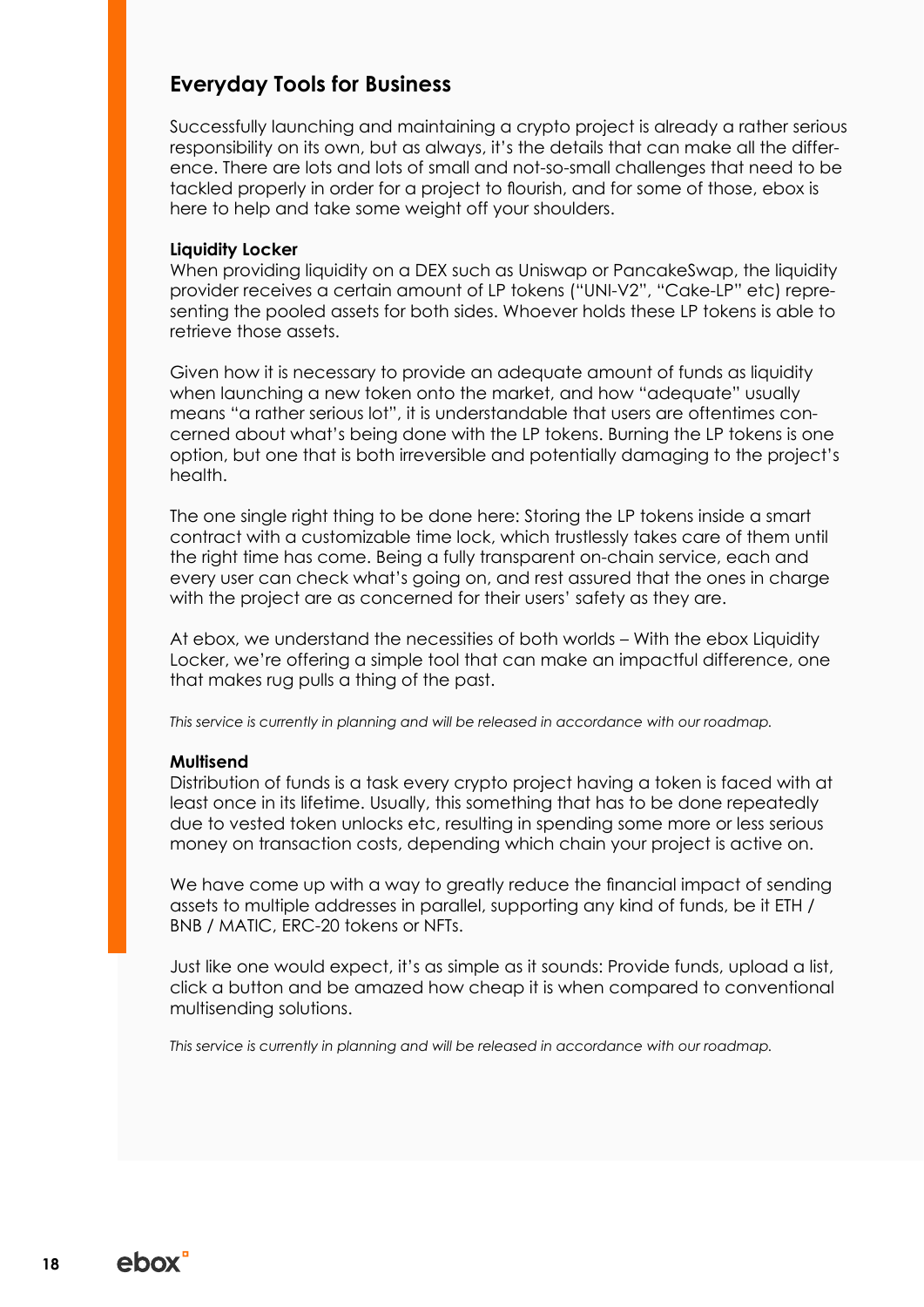#### **Claiming Platform**

Other than distributing funds through direct sending, having users claim their individual share through a smart contract is the other option – Which one to choose depends entirely on the task at hand, as, for example, vested tokens that are unlocked in regular intervals are something usually sent directly, whereas rewards, such as for staking, are usually claimed by the user.

The practical difference for the administrating party lies within the transaction costs: When using a service such as ebox Multisend, the sender carries the entire financial load, whereas with claiming, each user pays their claiming transaction individually, and the administrator only has to pay for one single set-up transaction.

As mentioned above, it is entirely up to you to decide which tool is best suited for your needs. For those moments when you want your users to be able to claim their share in tokens themselves, with optional time-locked vesting, conditions for claiming and more options being currently developed, the ebox Claiming Platform is here to help.

*This service is currently in planning and will be released in accordance with our roadmap.*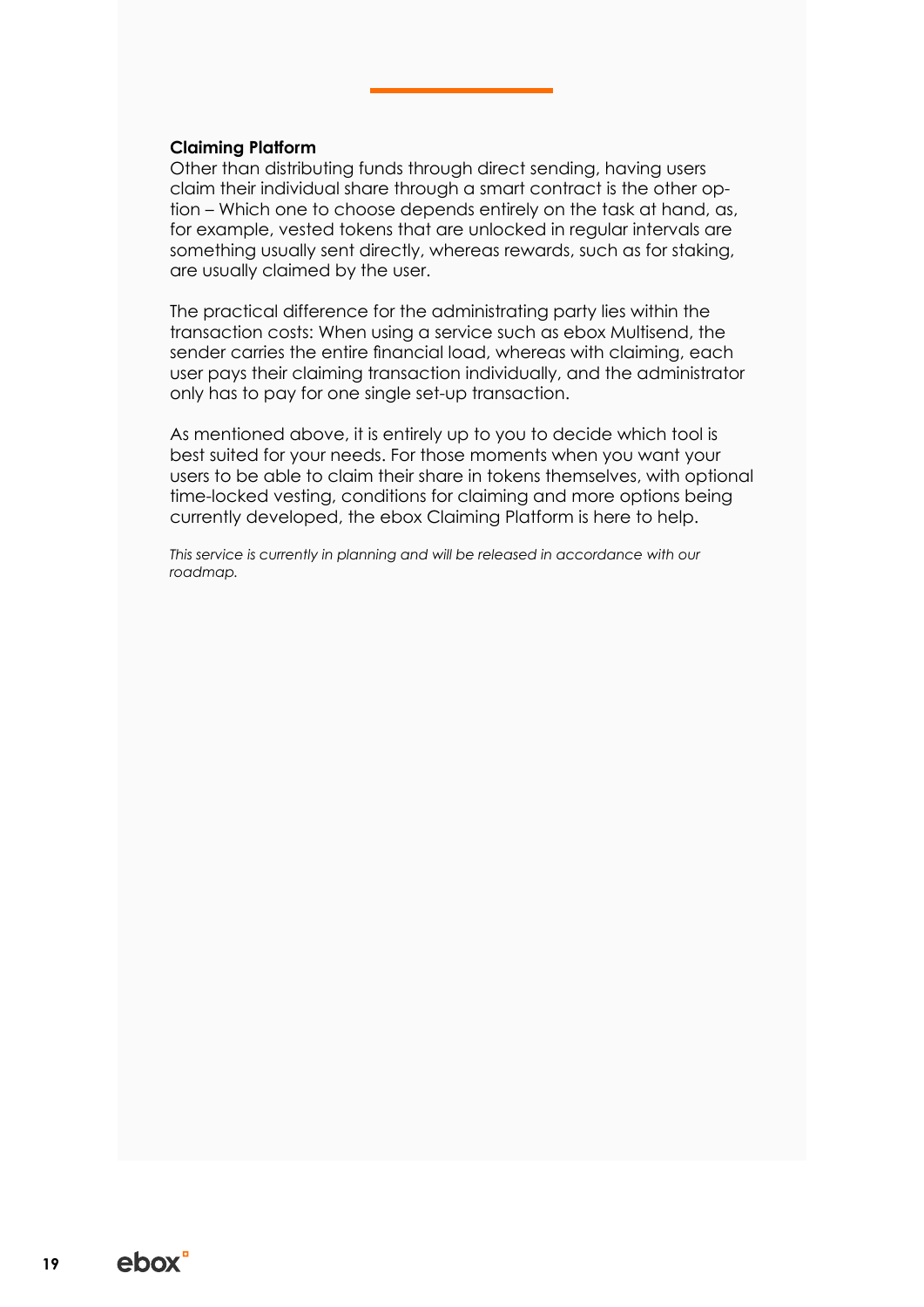# fee structure, **packages and pricing**

As with everything we develop, the way we generate income through offering our services and solutions has to take place in a way that both we at ebox and every single of our customers, be it individual users or entire crypto projects, can smile at the end of the day and call it a good deal.

With due consideration to our current stage of development progress, this section is one that will be extended with particular focus during the upcoming weeks following this whitepaper's release.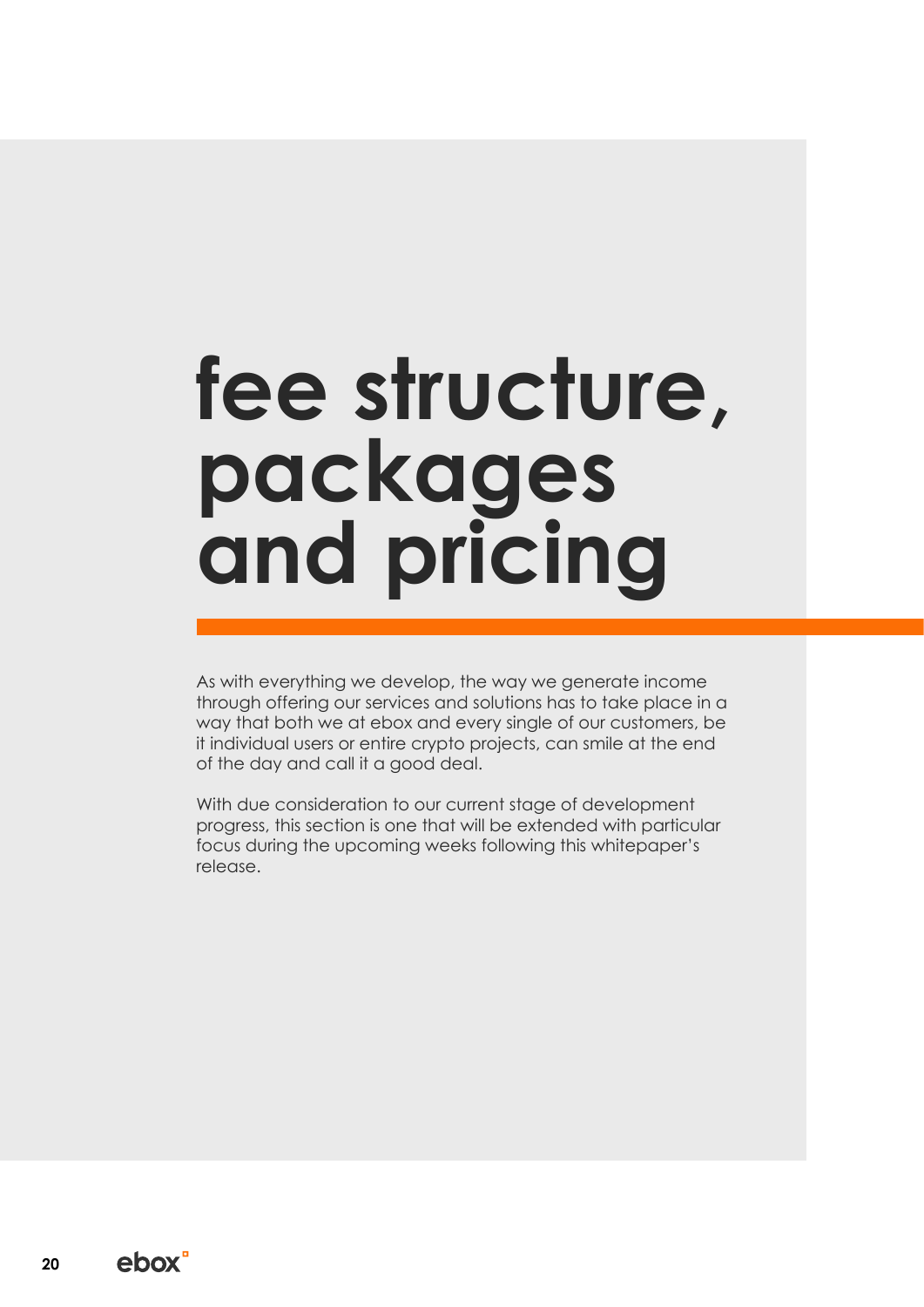#### **ebox On-Chain Escrow v1**

Until it will be superseded by the release of v2, the ebox On-Chain Escrow v1, which is currently live on Ethereum, Binance Smart Chain and Polygon, is completely free to use.

#### **ebox On-Chain Escrow v2 (upcoming)**

For transactions below \$300 or of undefinable value, the ebox On-Chain Escrow will be free to use.

|                   | regular services | with privacy | <b>OTC</b> |
|-------------------|------------------|--------------|------------|
| no EBOX           | 1.5%             | 2.0%         | 3.0%       |
| $>= 5.000$ EBOX   | 0.8%             | 1.0%         | 2.0%       |
| $>= 15,000$ EBOX  | 0.4%             | 0.8%         | 1.0%       |
| $>= 50.000$ EBOX  | 0.3%             | 0.6%         | 0.8%       |
| $>= 100.000$ EBOX | 0.2%             | 0.5%         | 0.6%       |

The fees listed above are the same as in the previous whitepaper, and we are looking to make some corrections here. Within the upcoming months, we will present a new fee structure for our On-Chain Escrow, in accordance with governance voting.

#### **ebox Business Solutions**

The exact packages and pricing scheme for our business-to-business services are still under development, and will be unveiled in the weeks following the release of this document. The whitepaper will be updated accordingly.

For any inquiries regarding ebox Business Solutions, feel free to contact us any time at office@ebox.io. We are open for suggestions, wishes & ideas for future services, as well as discussion about our packages and pricing, and individual requests for custom(ized) services.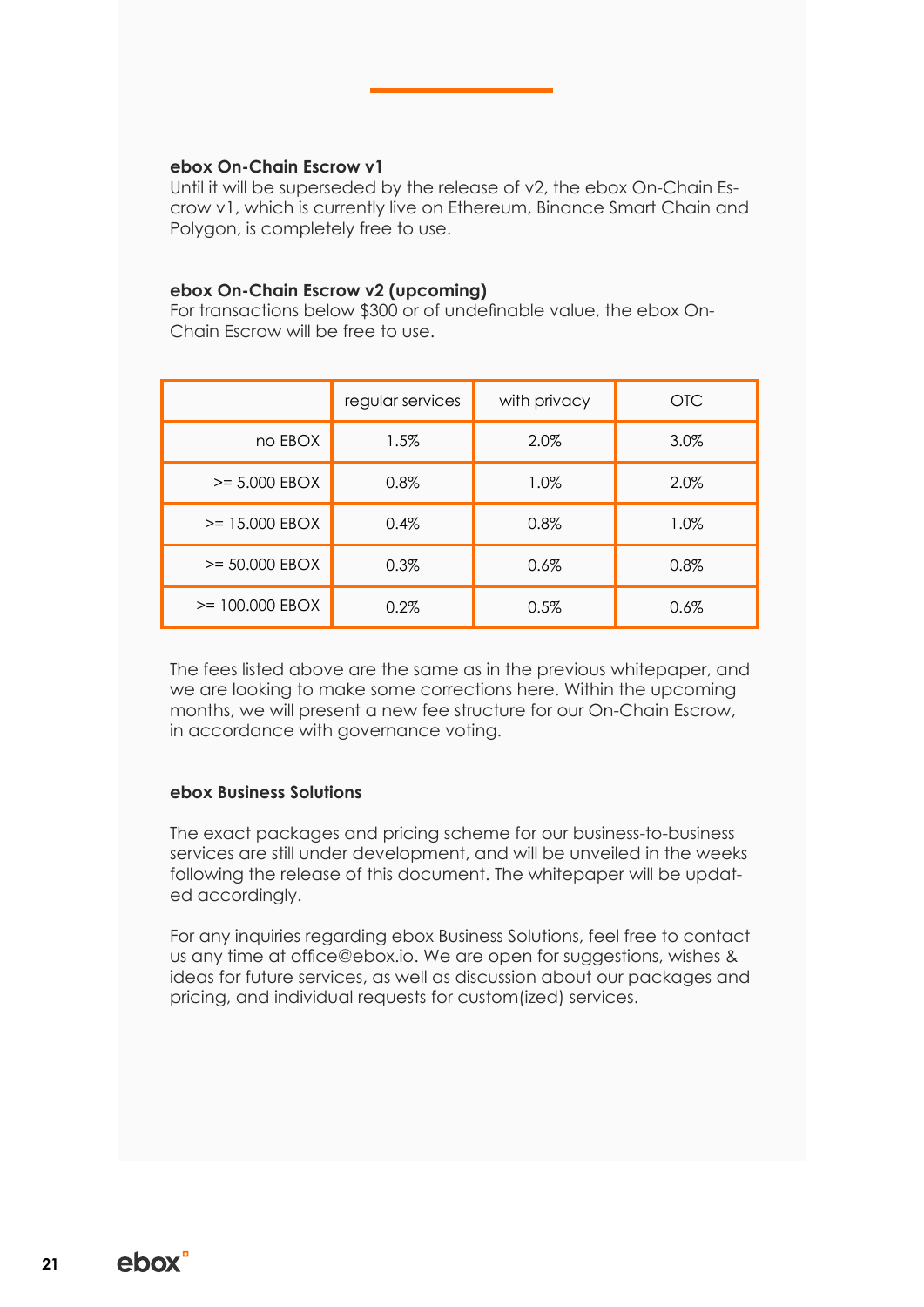# **ebox token**

We wanted to give our community of supporters something worthy to hold onto, so we have designed our EBOX token and everything around it in a mutually beneficial way: For everyone believing in us, as well as for ebox as a project, depending on a strong, stable community and user base.

This mindset has been factored into the utility surrounding our token, meaning the possibilities and options EBOX holders are given, and also into how we handle the distribution and vesting (time-lock) of the EBOX token.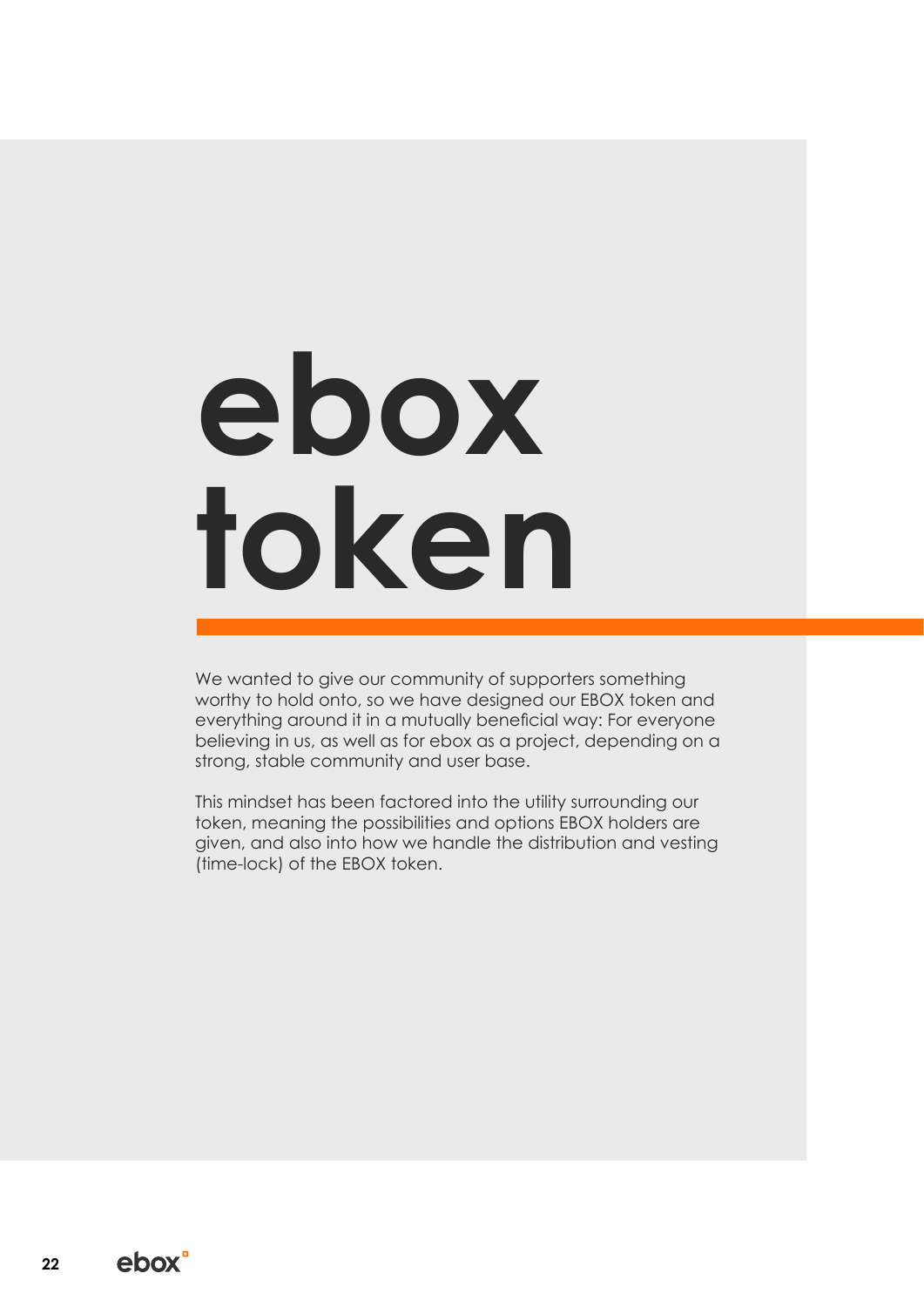## **Token Utility**

What's a token good for, if you can't do anything with it? There are situations when this doesn't apply, but mostly, this is a legitimate question. Following up, we will elaborate what the EBOX token can do for you.

#### **Reduced Fee**

Expressing one's faith in what ebox does through holding our EBOX token is the shortest route to direct benefit: For all ebox services & solutions that charge a fee, everyone holding 5.000 EBOX or above gets a significant discount, which gets even more significant when holding 50.000 EBOX or above!

For details, please see the "Fee Structure, Packages and Pricing" section.

#### **In-Wallet Staking**

Oftentimes, when taking part in a crypto project's staking program, one is required to lock tokens inside a smart contract. We at ebox want to give our community the best possible service & experience, so we thought that through — And came up with a model for staking rewards that's both safer and easier to use than the previously established standard.

When locking tokens in a smart contract for any sort of bonus program, the worst case that can happen is getting both your tokens and your reward taken from you. Without that, the absolute worst case is getting no reward at all — Still not something desirable, and something that'll never happen with ebox, but we prefer not forcing our users to trust us (or anyone else) more than they absolutely have to.

In order to operate as trustlessly as possible, ebox lets everyone with more than a certain amount of EBOX in their wallet automatically participate in our staking program. It's as simple as that!

#### **How Does It Work?**

The share rate is used for calculating each user's individual share among the entirety of EBOX tokens that are being given away as staking rewards, and will be explained in detail further on.

Users holding 5,000 EBOX or above are assigned a base share rate of x1. Users holding 50,000 EBOX or above are assigned a base share rate of x2. Users with less than 5,000 EBOX do not participate in the staking reward program (base share rate = 0).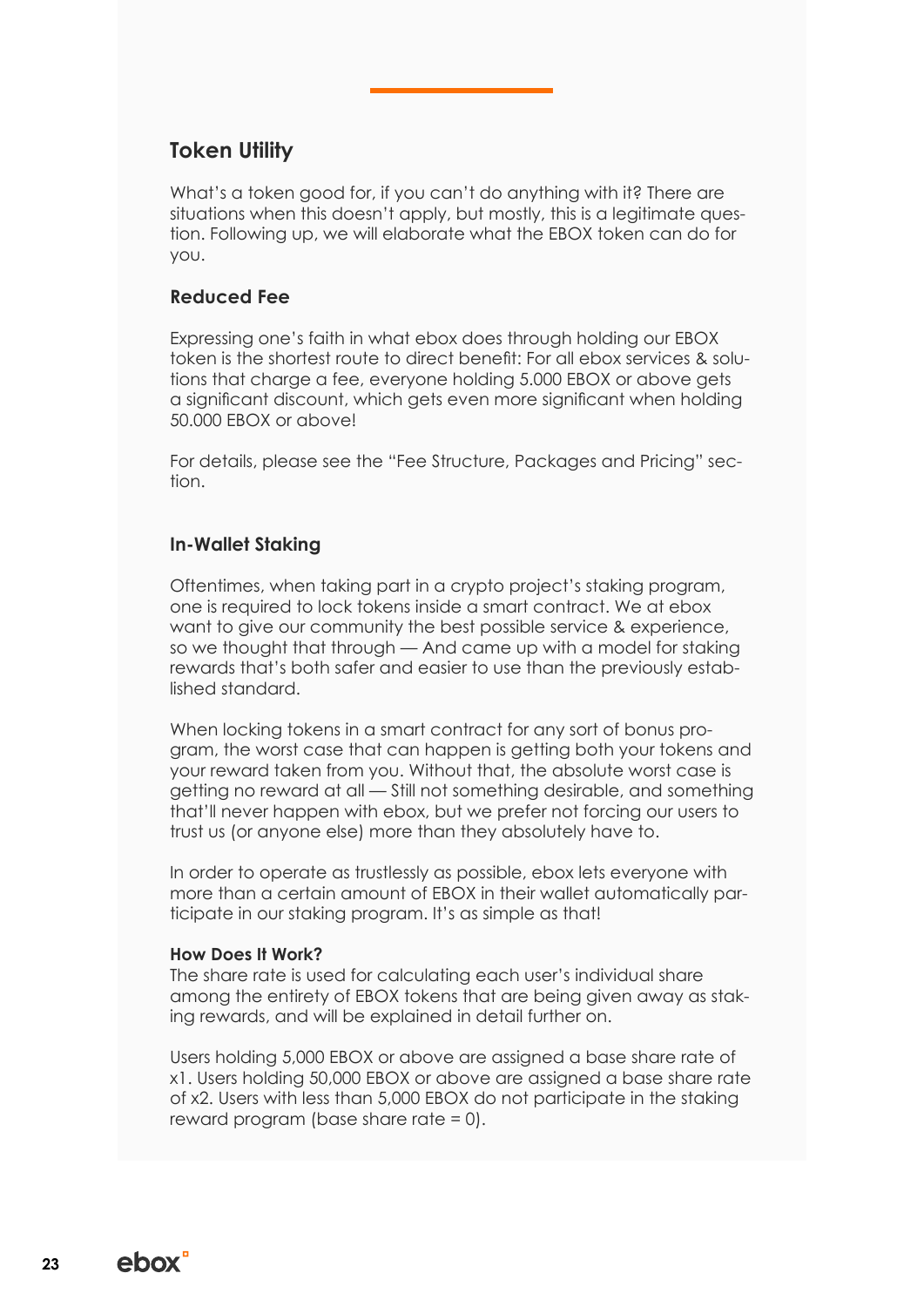Staking period (from one payday to the next) is one month, during which the minimum of 5,000 EBOX / 50,000 EBOX needs to be held at all times. When a user's balance drops below one of those threshold values, the share rate is adjusted / nullified for the current staking period. Previously accumulated rewards that have not yet been claimed do not expire.

Each 15th of the month, rewards are calculated and made available to participating users to be claimed directly (and only) through ebox.io.

Counting days for staking rewards started at EBOX token generation on the 25th of March 2021, and the first payday will happen on the 15th of May 2021 (for the entire period from 25th of March to 15th of May).

#### **"Share rate"?**

In order to calculate everyone's staking, ebox keeps track of all EBOX holders' balances. Each balance is assigned a base share rate of x1 or x2, which can further be modified by the aforementioned bonuses.

18% of the total EBOX supply (65,000,000) have been allocated for staking, which makes for a total of 11,700,000 over a period of 4 years, equaling 243,750 EBOX being given away as staking rewards each month.

These monthly 243,750 EBOX are split among all participating users proportionally to the amount of EBOX tokens being held, multiplied with the user's respective share rate.

#### **Reward Bonuses**

**DuckDAO Bonus:** Staying true to our roots, we offer all DuckDAO members (holding 200 DDIM or 20,000 DUCK, or above) an extra +10% share rate.

**Liquidity Provider Bonus:** EBOX tokens that have been used for liquidity providing also count towards the staking program. When locking 5,000 EBOX tokens or more for liquidity, users get an appreciative reward of +20% share rate.

**Long-Term Bonus:** Our long-term supporters will be rewarded with an extra bonus that even grows with time: Starting from the second consecutive month of staking up to the tenth consecutive month, long-term stakers get a growing bonus on their share rate. The bonus then stays constantly peaked at the highest level until staking ends, or one decides to leave the staking program.

- Month 2: +5% share rate
- Month 3: +10% share rate
- Month 4: +15% share rate
- Month 5: +20% share rate
- Month 6: +25% share rate
- Month 7: +30% share rate
- Month 8: +35% share rate
- Month 9: +40% share rate
- Month 10: +50% share rate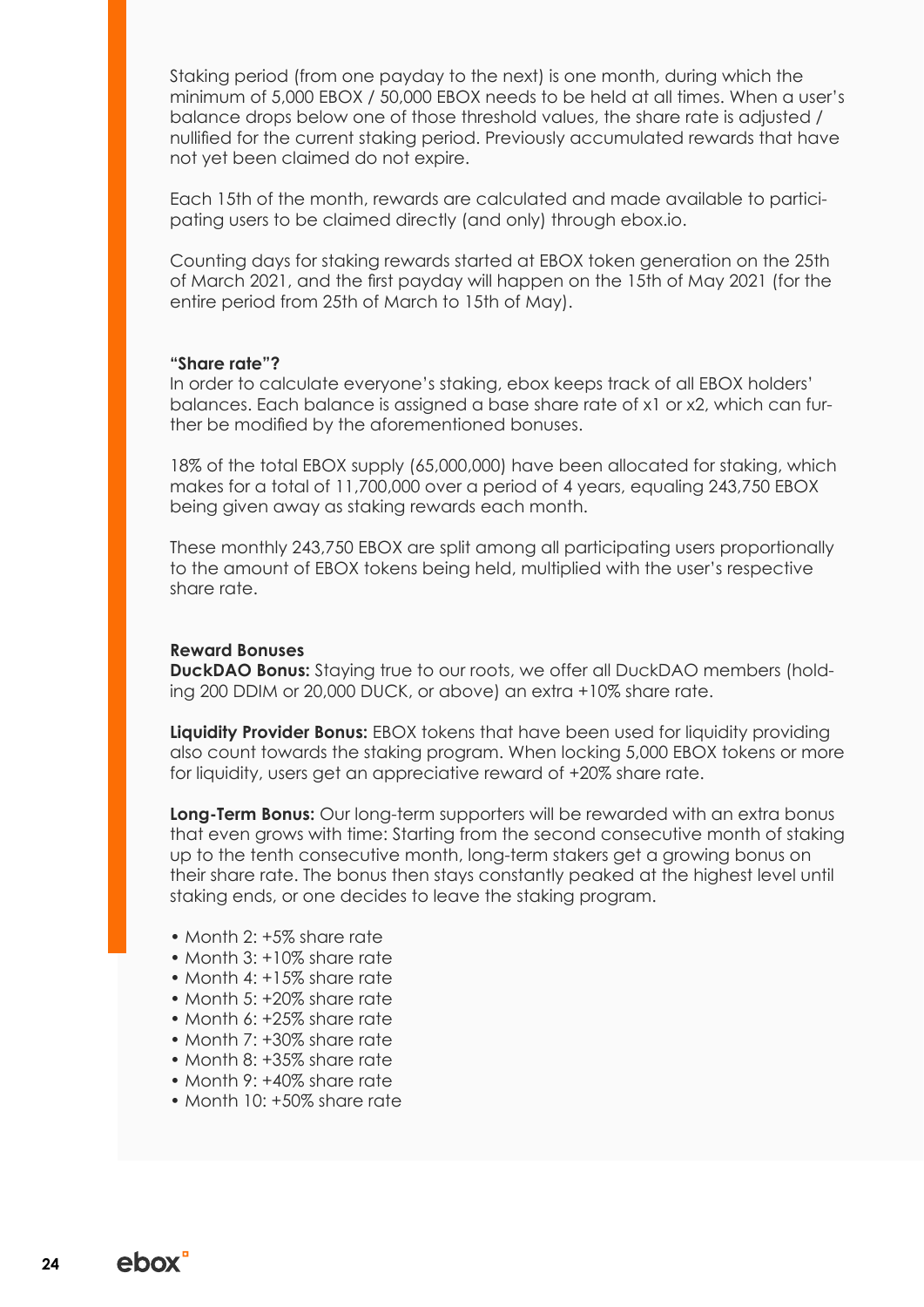#### **Payout**

With our roots deeply within the community, we at ebox see it as an absolute necessity to let our users & believers benefit from our success, as it is theirs just as much as it is ours. Therefore, 25% of all ebox income is reserved to be distributed among our community.

Anyone holding 5,000 EBOX or above automatically participates, and is eligible to claim their share through our staking & payout dashboard. Payout shares go along with our staking model, meaning that the same conditions, multipliers and bonuses apply.

#### **Transactionless Governance**

Right when we started off, it was clear for us how the community has a very special place in our hearts and in the way we engineer our project – Keeping an attitude that's generally open for suggestions and discussion is one thing, but there is nothing more directly democratic than getting our community involved through open, public voting on certain matters that set the course and direction of our project's development.

We came up with a way that balances each user's individual power behind a vote, and the actual amount of tokens that users have when voting. As with our staking program, users don't have to lock tokens anywhere in order to participate in governance voting.

#### **How Does It Work?**

Governance votings are held through our website at ebox.io, with anyone holding 1 EBOX or above at a certain point in time being eligible to vote. This certain point in time is arbitrarily chosen by the ebox team for each voting, meaning that a snapshot of the blockchain from one to few days before the voting will be used to determine the list of eligible voters.

Subjects for voting and options to be chosen from are either proposed solely by the ebox team, or as a joint effort between ebox and the community. Community members are always invited to reflect on what's going on with our project and bring up new ideas and directions, which will then be discussed and can eventually lead to a governance voting being held.

Votings go on for a limited time (usually a few days), after which the results are evaluated and presented transparently. Each user gets a single vote that cannot be changed or withdrawn once cast.

Best of all: ebox Transactionless Governance is absolutely free to use and guarantees manipulation-free voting by using Ethereum signatures.

#### **Weighted Voting**

Aiming to provide a fair and democratic approach to the way the ebox community is involved in project-related decisions, the initial idea was to weight user's votes 1:1 by tokens held, linearly. This would mean that the vote of someone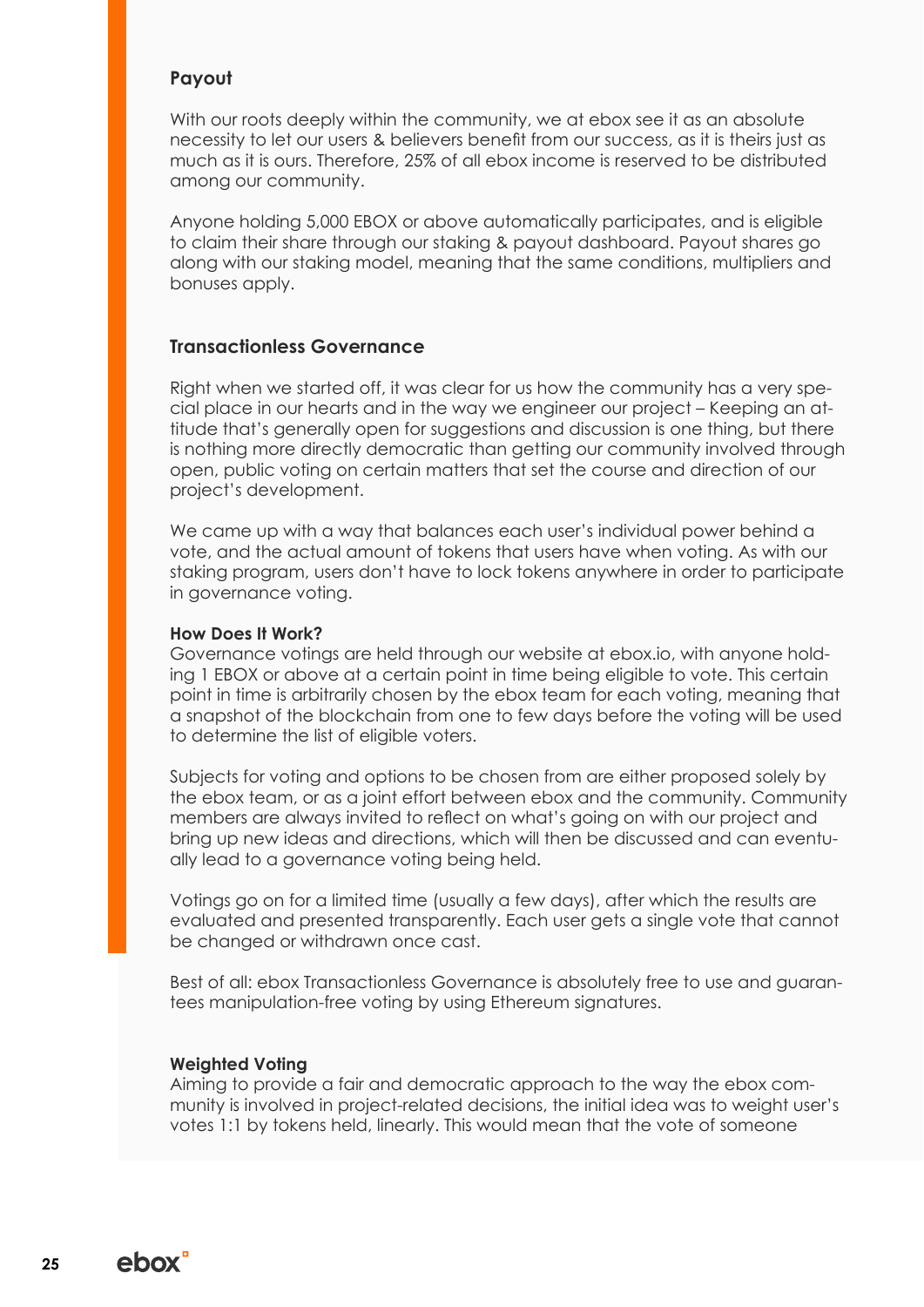holding 10,000 EBOX would count like the votes of two people each holding 5,000 EBOX.

This seems reasonable at first, but when you realize that it would take 20 (!) individuals holding 5,000 EBOX each to realize a 50–50 voting result versus one single person holding 100,000 EBOX, it quickly becomes clear how this model would not honor the value of the individual, the human being that consciously decided to go with ebox and believe in what we're doing.

In order to get as close as possible to that actual "power to each individual" fairness that our project stands for in everything we do, we successfully elaborated a different model, which best balances individual power and the significance of tokens held. Kindly have a look at the "Technical" chapter for further detail.

#### **Deflationary Token**

Through buying back & burning EBOX tokens using a part of our generated income (see fee section for details), we guarantee a shrinking token supply both short-term and in the long run. This deflationary token model benefits both longterm holders, and the ebox project as a whole.

# **Token Distribution**

Blockchain tokens usually represent value, which is clearly the case with our EBOX token, and going along with that comes the potential for fluctuations in marketability, interest in the token and the associated project, and so on. Different parties having different aims and focusses both short-term and long-term was also something to be considered.

We have taken great care to find a very viable middle way that is fair to everyone involved, keeping in mind the good of our community just as much as the delicate yet powerful, fate-deciding nature of the market, and our own need for funding in order to further development and never cease to innovate.

• 35% Token sale

• 6.0% Strategic sale (token price: \$ 0.038) – 7% unlocked at token generation event ("TGE"), monthly distribution of other 93% over following 12 months

• 24% Private sale (token: \$ 0.047) – 20% unlocked at TGE, monthly distribution of other 80% over following 4 months

• 2.5% Public sale (token: \$ 0.055) – Full unlock at TGE

• 2.5% Farmcubation (token: \$ 0.050) – 50% unlocked at TGE, monthly distribution of other 50% over following 2 months

•18% Staking – Available for staking for 4 years, starting at TGE

•16% Marketing – Monthly distribution over 24 months, starting 6 months after TGE

• 2% Marketing bonus / Bounty / Airdrop – Unlocked 7 months after TGE

• 2% Liquidity pool bonus – Monthly distribution over 6 months, starting 6 months after liquidity pool

• 2% Referral system – Monthly distribution over 6 months, starting 6 months after TGE

• 3% Advisory – Monthly distribution over 12 months, starting at TGE

• 12% Team – Monthly distribution over 18 months, starting 12 months after TGE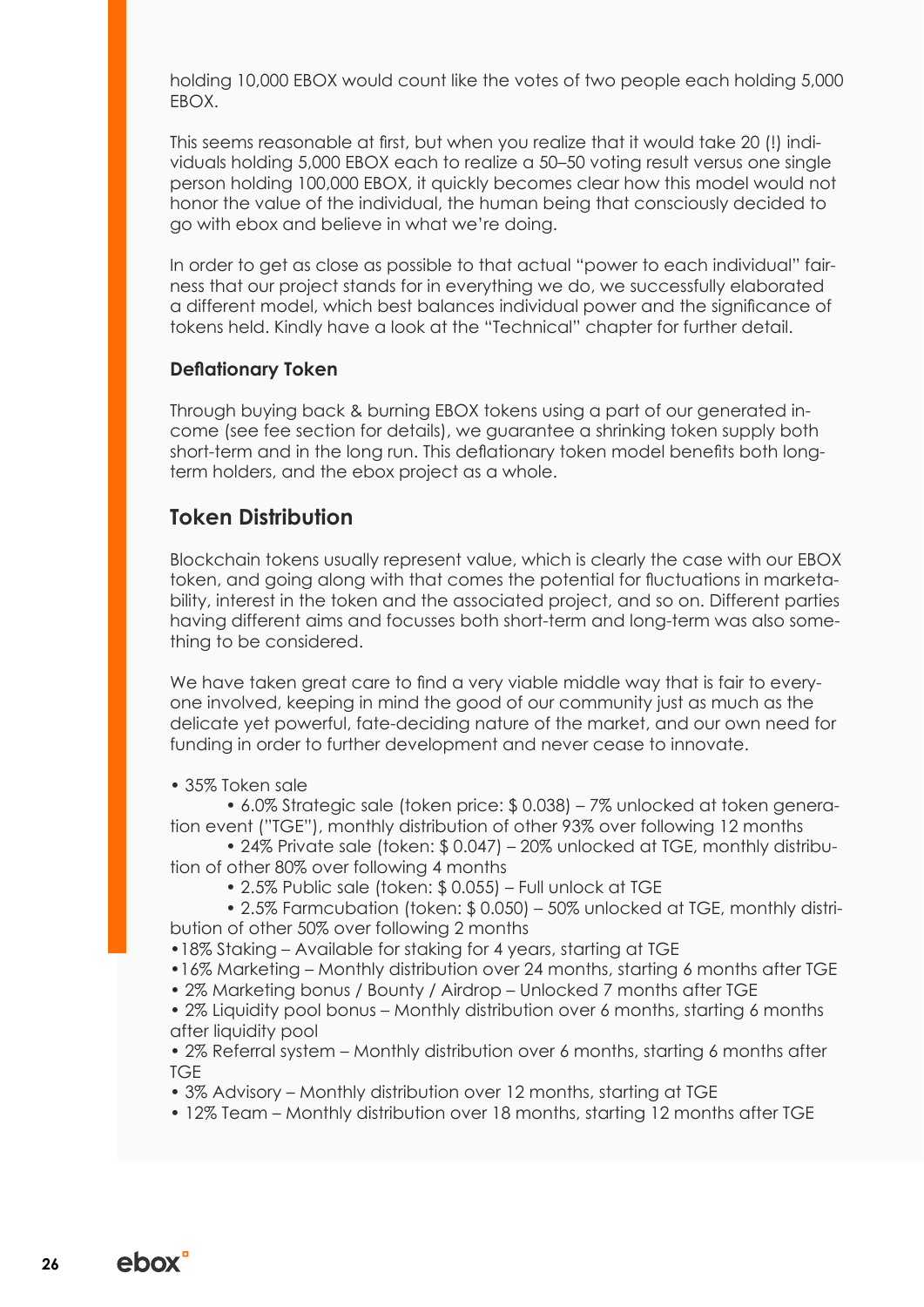- 10% Backup Monthly distribution over 12 months, starting 24 months after TGE
- 4% Liquidity Full unlock at TGE

The following token emission curve depicts the amount of unlocked EBOX tokens over time. Observe the curve's flattening, indicating an increasingly stable circulating supply:

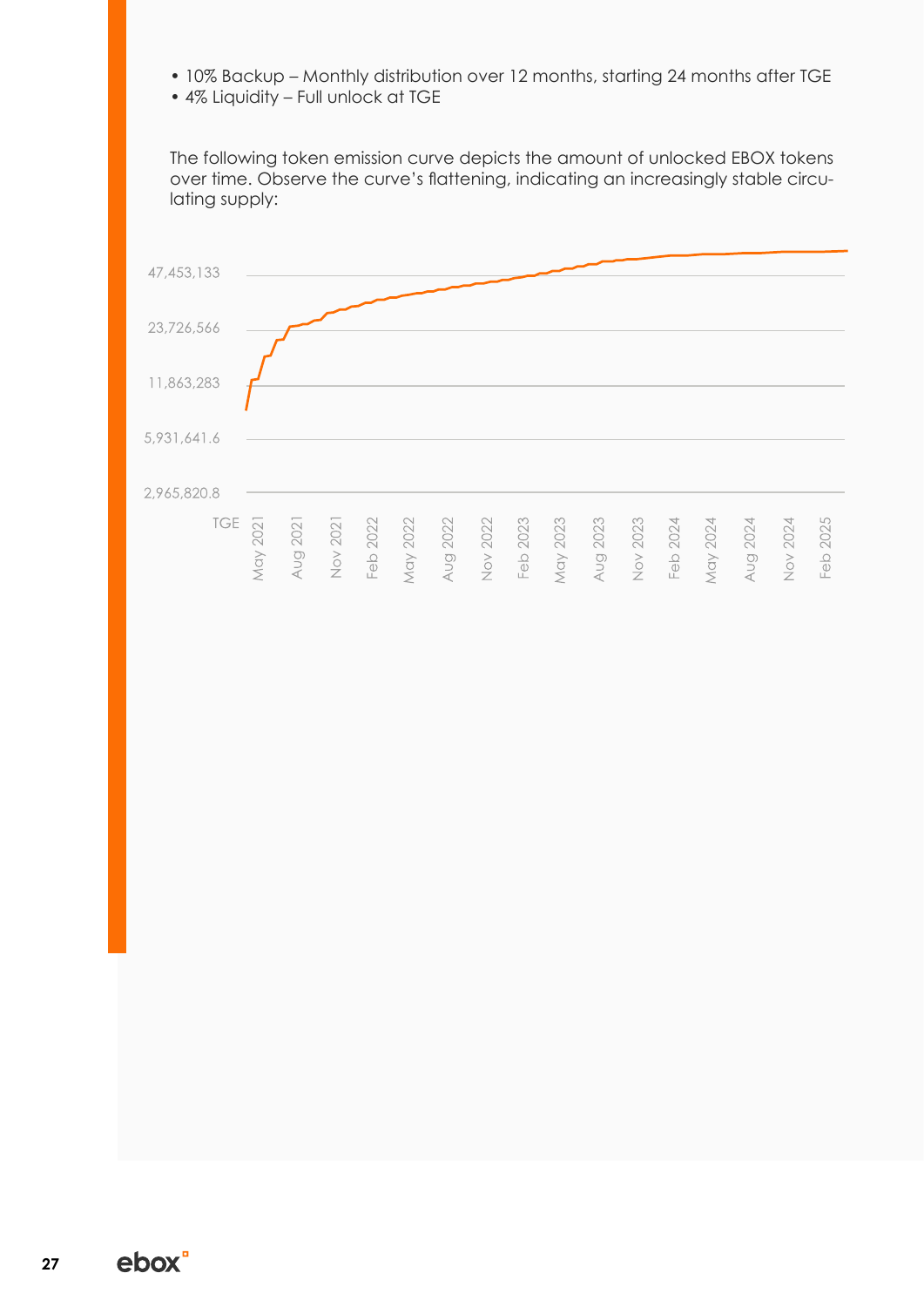# **marketing and strategy**

Having a good story to tell is one thing, but telling it so that the listener has no other way than to be mesmerized and captivated, almost getting carried away by the ease with which it flows and yet the impact that it carries, that's a completely different story of its own.

We at ebox understand the need for strategically & tactically giving our products, services and innovations the stage they deserve, presented in a light that shines favorably on them, so that the spark we imbue our creations with can flash over to our audience and beyond.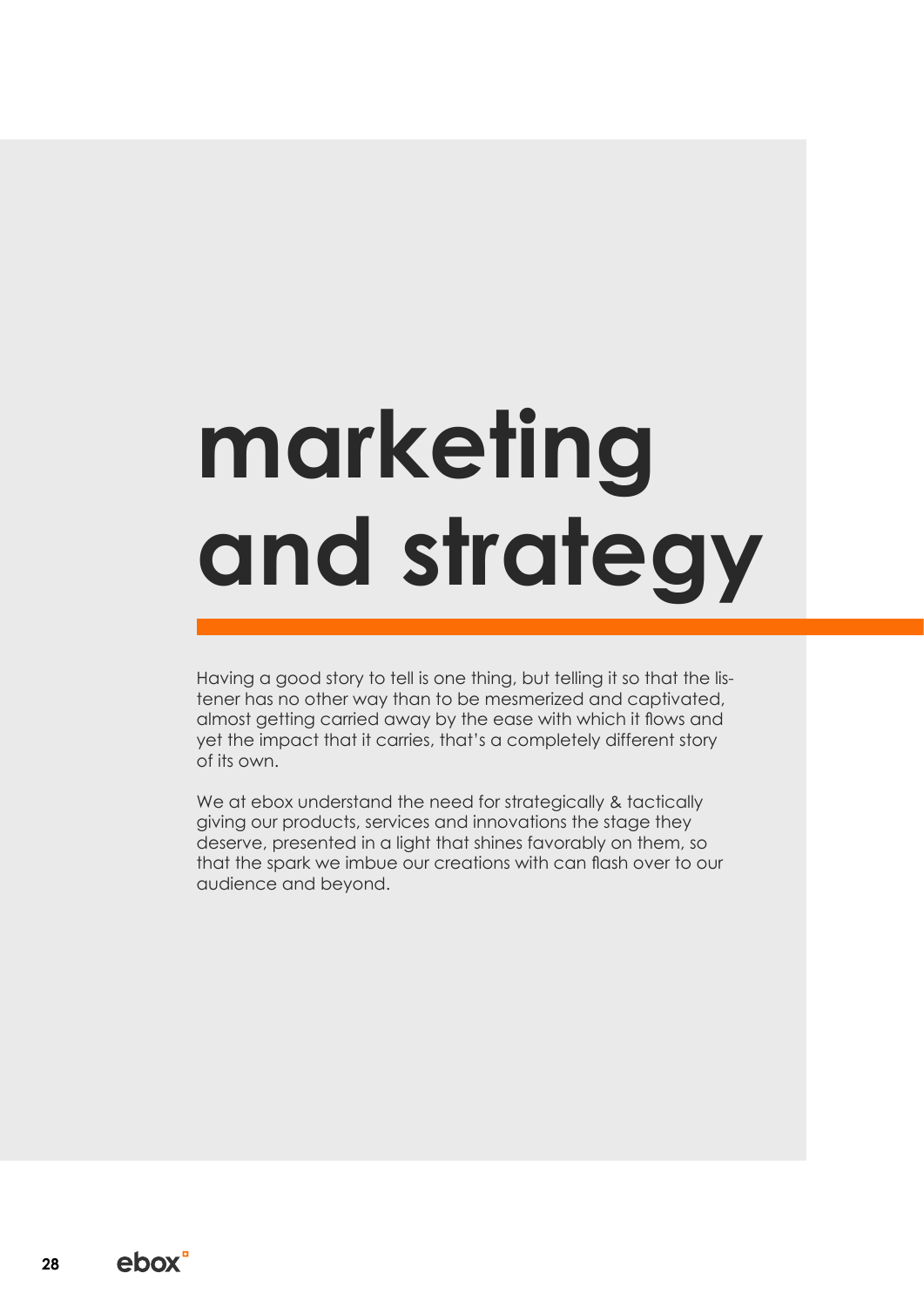# **Branding & Identity**

#### **Introduction**

As much as we'd love to be able to say something along the lines of "it took a great deal of work to come up with our elaborate corporate identity", quite the contrary is true. Given how we had spent all our creative energy and focus on coming up with ebox services & solutions, there was none left for thinking about how to portray ourselves.

Of course, the above paragraph's last part was meant more as a joke than anything else, but as with every joke, there's some truth to be found here. We did, in fact, consider very well how we wanted to come across to the general public, both as a team of founding individuals, and as the project that we now are.

It's just that the answer came right up: Authenticity. There is no need for fancy staging and the like, when what you do resonates perfectly with what you are. Keeping in mind the reason ebox was founded in the first place, that being one of a crypto trader's personal necessity – representing that of so many others out there, it becomes clear where we at ebox see ourselves.

#### **What is ebox?**

We are people with a vision, combined with enough knowledge and the right mindset to make it happen. Our dream is one that is shared by millions of people in the crypto space every day (most of them probably haven't realized yet), as we are simply a part of the community that has come to manifest into something that creates and gives back.

This attitude is represented throughout every single fiber that makes up what ebox is today: Take, for instance, the way people interact with us & each other on our Telegram community, oftentimes being described as one of the few, if not one single completely non-toxic crypto community.

By standing true to our ideals and coming across authentically as what we are – people, still with a vision, comina from the community and now taking their turn to give something back, we orchestrate everything that comes from ebox in a way that people can feel respected, included and treated at eye level.

The same conviction is also found throughout our services & solutions, which we aim to keep as simple and straight-forward as possible, while building on a foundation of "we don't go below 100% safety" and bulletproof functionality.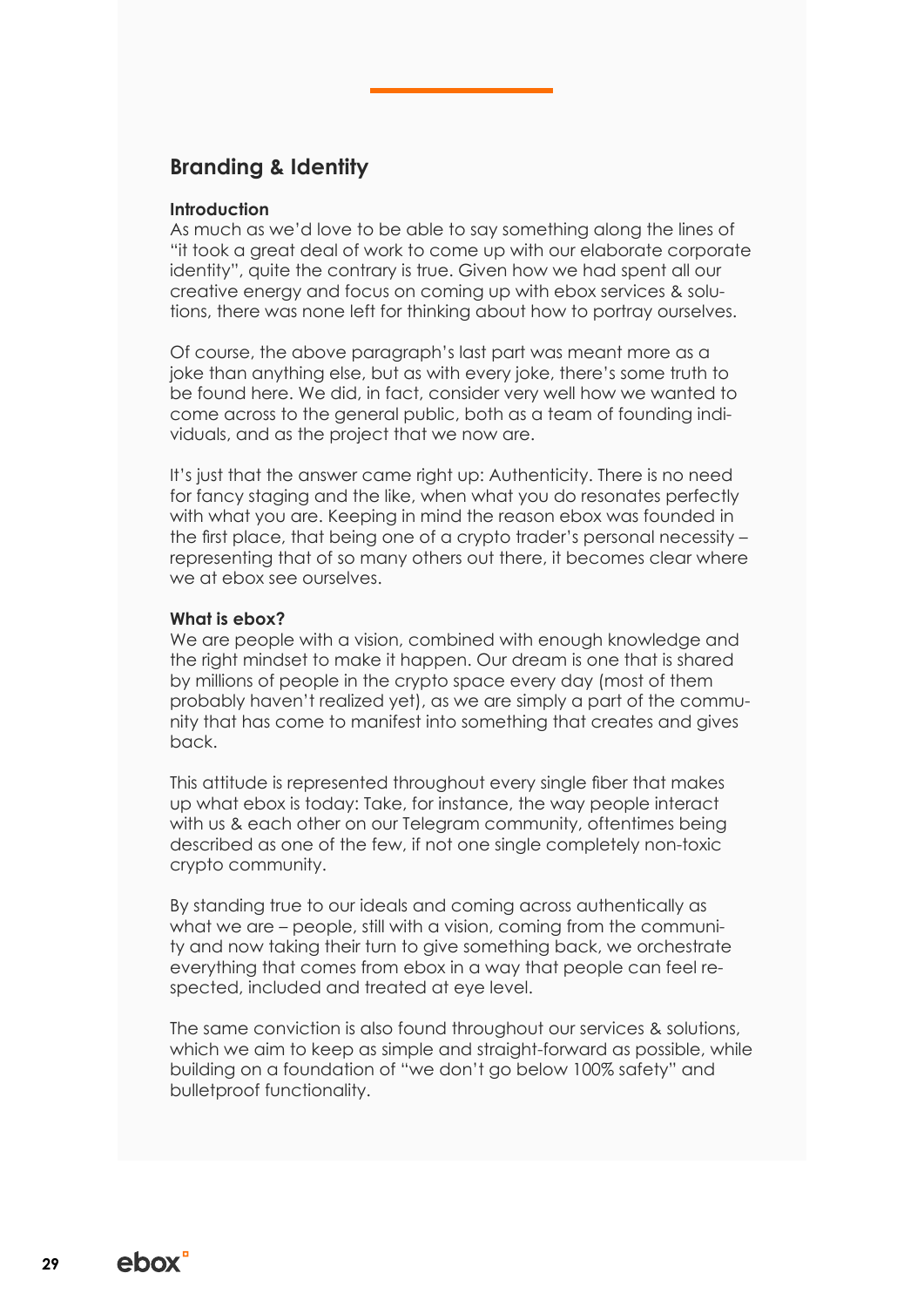#### **Brand & Visual Identity**

Finding our core beliefs reflected in the visual appearance we found best suitable for making our services shine in a way that best reflects their character, was, contrary to the above, a challenge indeed, regarding our project's naming, as well as the logo design and the general color palette to be used.

With the name "ebox" together with the bluish-purple colors that go along with the brand we have established so far, we feel that have done well at setting our first foot as an up-and-coming crypto business. The color palette we have chosen is one that conveys stability as well as an impression of spirited innovation.

Yet, as time passes and things evolve, so do we. As concise and well-memorable our name "ebox" may be, and as much as it might be justifiable to brand a project with "eth" considering where we started off, we see the need for a change.

Given how it is common practice among crypto projects to be affiliating with one or another chain through their naming (emerging projects on Polygon are a good example), and to imply the exclusiveness of their product to some specific chain, this is not something we at ebox want to do.

As of right now, we are working on a rebranding, a complete makeover for our corporate identity, with a name that's new yet familiar, universal yet tangible, and a logo design which, unlike our current one, harmonizes with every medium in which it is depicted.

Together with our creative & strategic partners at between collective, we will be unveiling the result of this endeavor within a few months' time, in accordance with our roadmap.

### **Marketing Concept**

We at ebox firmly believe that good things made with honest effort spread their own word. Holding something meaningful in one's hand, the need for sharing one's passion automatically arises, and keeping it close to the hart is something that comes by itself, effortlessly.

Focusing on organic growth through word of mouth of people who genuinely believe in our services' integrity and value, we see the main potential for getting to our audience by reaching out through seemingly low-key channels such as Telegram, Twitter and Reddit, in a well-orchestrated manner.

To back up the word of mouth being spread, we are looking to create a stable base structure of articles, blog posts, influencer activity, YouTube videos by us and / or about us, together with a polished, easy-to-use website and dApp dashboards. Other than output of information, this serves the purpose of giving people something to pass around and hold onto. A good product goes a long way, but one with pretty graphics attached to it goes much, much farther.

Through cooperation with diverse promotional groups and agencies, we strive to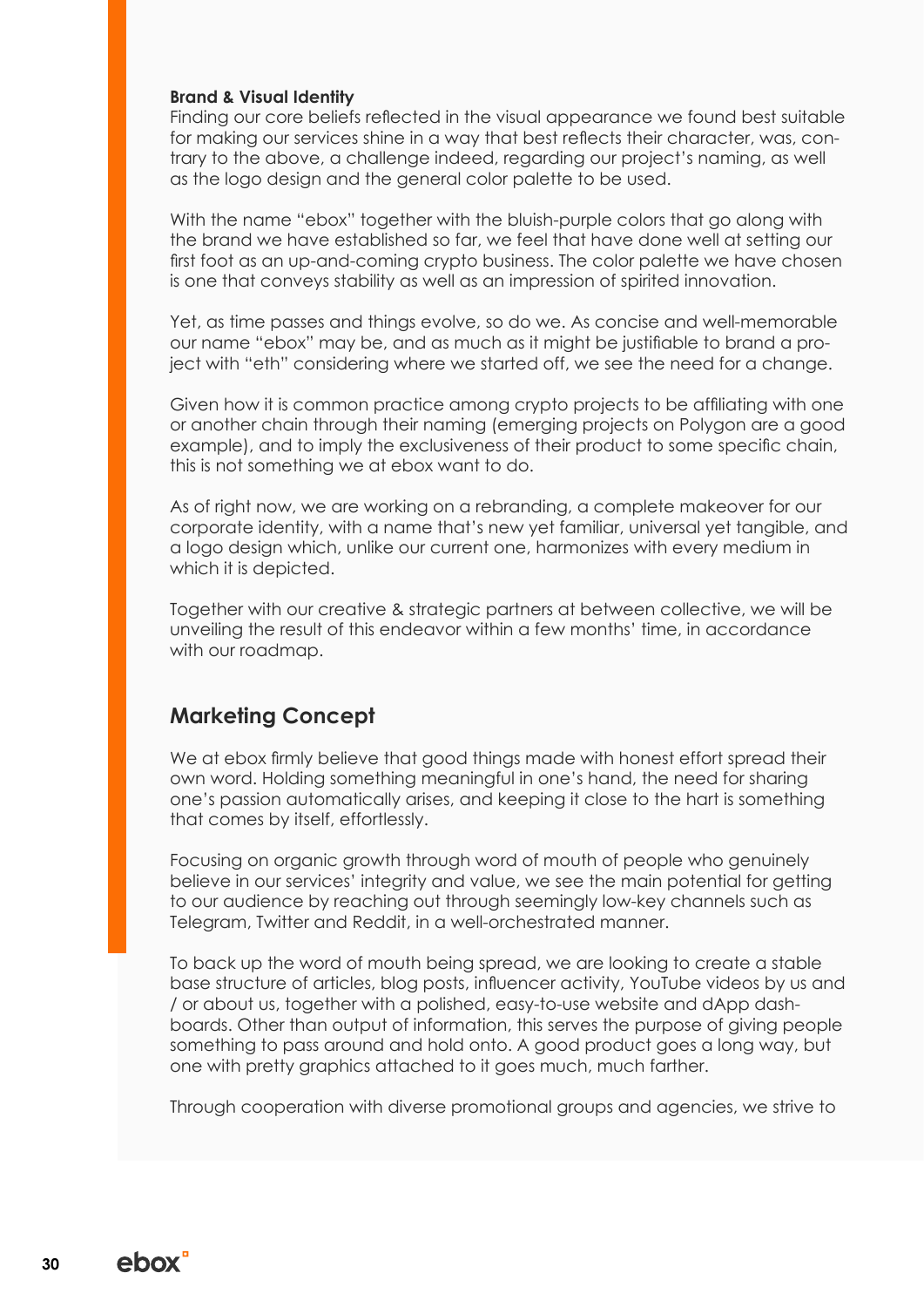push the word of our vision out into the world as far as possible, and secure our place within the hearts & heads of people.

#### **Impactful & Dynamic**

Aiding the goal of giving users something to hold onto, eventually making them firm believers, we generally like to stir things up a bit and keep everything in movement. Wherever there is interaction with anything ebox, there's a chance for leaving an impact and creating a long-lasting, pleasant memory.

Pleasant, for example, would be the touch of a freshly printed, fluffy-on-the-inside hoodie in a smooth combination of colors and a neatly styled ebox logo here and there. Winning in a community contest, being publicly announced and even receiving a monetary reward, now, that sure is something to be remembered.

Here are some very tangible initiatives we have already undertaken, or will be holding off in the future, aiming at intertwining our project with people's daily lives in a mutually beneficient relationship:

- AMAs within our own community
- AMAs with other communities
- Community contests
- Community quests
- Giveaways
- Early Adopter Bonus
- Referral program
- Liquidity provider bonus program
- Merchandise (the aforementioned fluffy hoodie, also shirts and various gadgets), given away for free on special occasions
- The entire story of our In-Wallet Staking and Transactionless Governance
- Physical presence of ebox founders at crypto conventions, meet-n-greets, etc

These all have in common that they do a great job at integrating both the community and outsiders into the whole process, (further) familiarizing them with ebox as a vision and as a service along the way.

#### **Giving Something Back**

Bringing together the previous section, shortly summarized as "give users something to interact with!", with our roots within the community and our proficiency at getting things done, we figured it would make everyone happy if we were to establish a portfolio of free-to-use tools along the way.

Giving back some of what we've learned along our journey, we will be presenting a set of blockchain helpers through our ebox Everyday Tools and ebox Everyday Tools for Business, some of which will be entirely free of charge.

Aside from establishing further revenue streams and fortifying a broader base for ebox as an enterprise (see "Strategy" section below for detail in this regard), the purpose we see in this is, one could have guessed: Giving users something to interact with.

In this win-win relationship, everyone involved benefits. People will have to struggle less with daily blockchain activities which can be easily automated or cir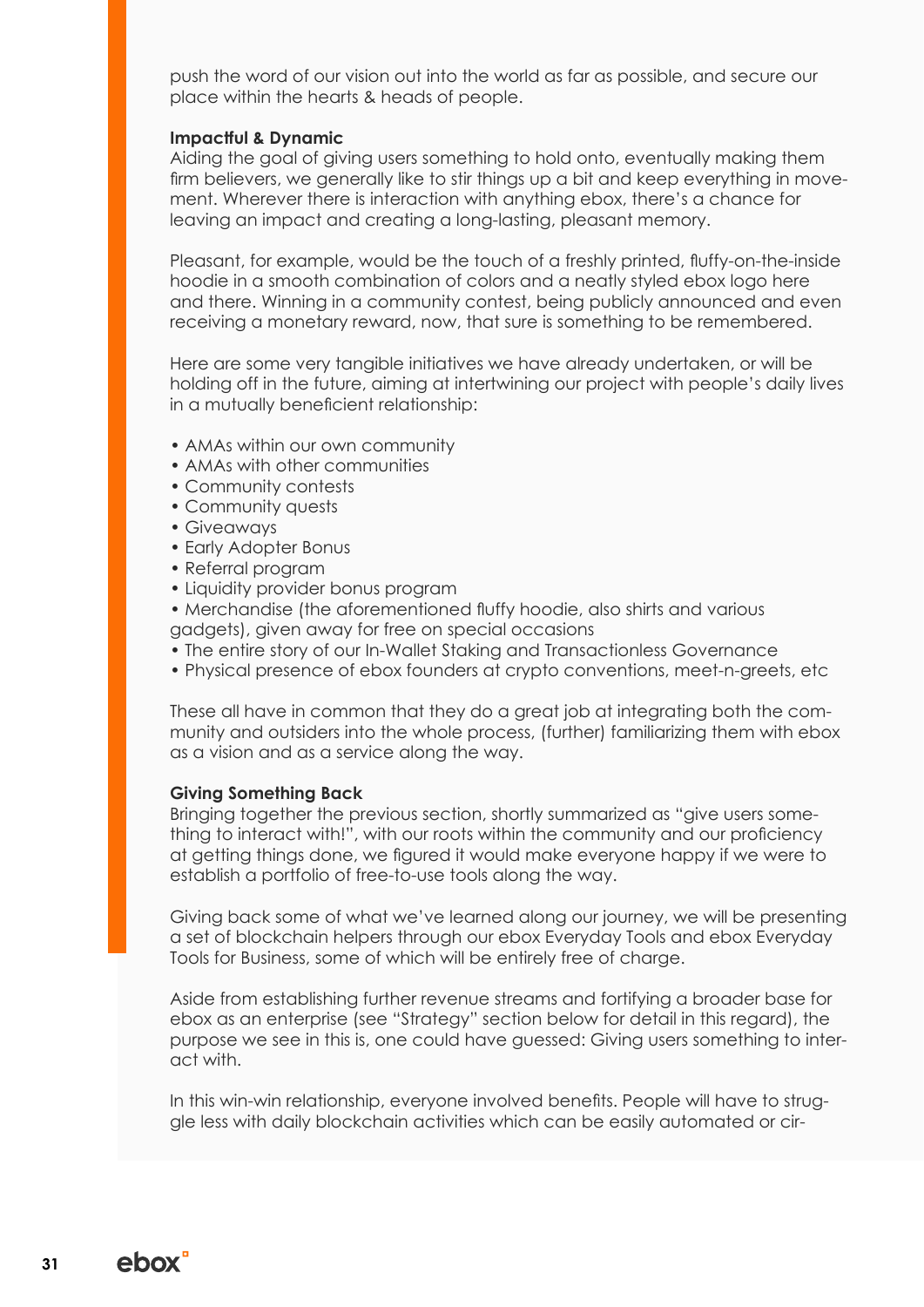cumvented with a little extra effort here and there from our side, and us at ebox finding a home inside people's hearts.

The services that are being presented in this whitepaper under this category are merely a very first impression of what is to come. We plan to be extending this branch, so as to offer a multitude of tools eventually – However, coming last and definitely not least, quality always goes over quantity for us, so the whole thing's character will always be a carefully-curated list of tools and helpers, further adding to the value of ebox as a whole.

#### **Foundation & Connection**

At the very base of it all stands the core of ebox – The three founders and their team with their innovative spirit of leaving no stone unturned when the mission is finding the perfect solution (they would say "the only acceptable"). Starting off with just a dream, they now have a dream and a blockchain enterprise to go along.

The point of stating this is to underline the weight and credibility added by how favorably the situation has evolved for project ebox since its beginning until present day. Together with the experience surrounding the crypto space and its inner workings that they bring, this makes for a very solid impression that is sure to be felt.

Through a well-established network of strategic partnerships with diverse crypto projects and long-term big players, such as their pre-day-one supporters at Duck-DAO, we at ebox strive to further deepen the imprint we can leave in the crypto sphere and in people's everyday lives.

# **Strategy**

One particular key aspect of how ebox evolved can be observed very apparently when comparing our whitepaper's previous installment to the current one: Having started off exclusively with the ebox On-Chain Service as our single main product, we are now looking at a much wider array of services and solutions to offer, both to individual customers and crypto projects & businesses alike.

The declared goal here is establishing ebox as a company through putting several supporting pillars into the ground, on which our project can stand independently. Rather than stand on one single leg, we see having multiple ones as a critical factor for economic success.

With our emerging business-to-business branch and by extending our business-to-customer services, we aim to set a broad entrepreneurial foundation for ebox, throughout which all our customers and clients can benefit from the EBOX token utility (will be further extended to accommodate business & other new services).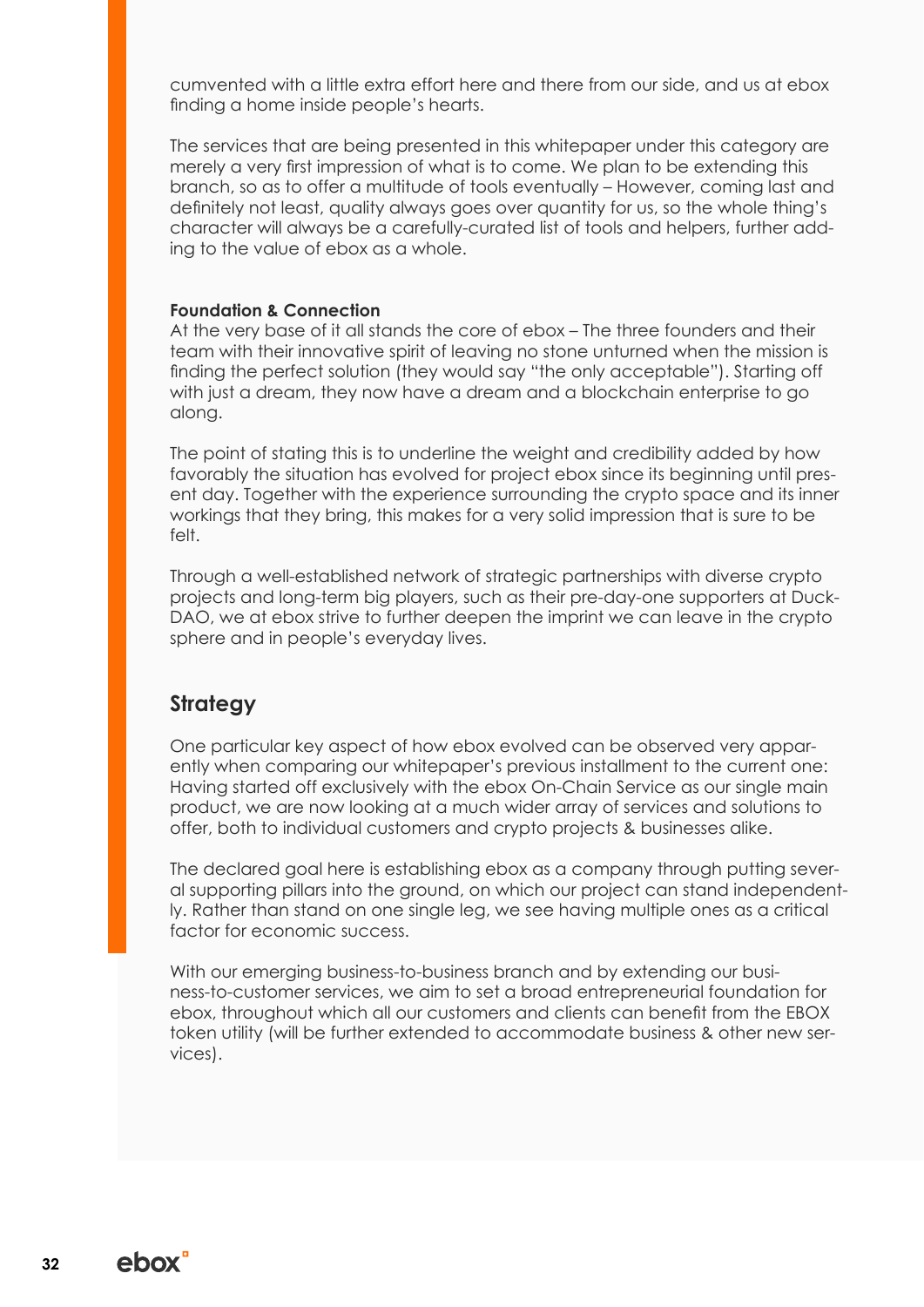#### **B2C and B2B Integration**

The two worlds we are striving to combine in through our strategic approach play be different rules, in that making an impact depends on different factors for customer products than it does for business solutions. Both branches have in common how it takes time and effort to make things grow and flourish, as can exemplarily be seen with Uniswap and OpenSea, very successful protocols to date which took an average of 2 years for building their audience.

Getting our B2C services out into the public is something that requires a certain kind of sensitivity, and being able to adapt to a larger number of variations throughout one's course in order to satisfy the community and every single individual's needs. If this is done right, getting your product known is merely a matter of time.

Our On-Chain Escrow serves as a good example for this, being a very accessible service: Having listened to the voice of our community, the seed for this part of our project has been planted in such way that everyone involved is guaranteed to be more than satisfied in the end, and now needs proper watering, nurturing, and time to grow.

#### **Focus: B2B**

On the business-to-business side, the situation is a different one: The concept of planting a seed and letting it grow with time into something grand still holds true, but here, timing can have a particular impact on its own.

Again, the ebox On-Chain Escrow can be used as an example for underlining this point. An escrow is service that was always needed since people started transacting on the blockchain, so the point of unveiling it to the masses is more or less irrelevant.

With business solutions however, their potential for impact (and therefore their use for ebox) highly depends upon external factors, such as the current market situation and people's general sentiment. Rather than approaching a mass of financially less impactful customers as it is the case with B2C, B2B typically requires interaction with less, but financially stronger partners.

Summing it up, the right product for the right task needs to be presented at the right moment to the right people, so that it can unfold its true potential, both technically and economically.

It is through our contacts in the crowd sale scene, both past and present, that we learned the value of the services we are now developing under the name of ebox Business Solutions – Fortunately for us, this means we are already with the right people.

Through our friends & supporters at the DuckDAO incubator, we can reach out to freshly-emerging projects, before they start or right thereafter, being the first to offer them a complete & all-around solution for necessities such as staking, governance and liquidity locking. There is huge potential for an avalanche effect here, with projects becoming our customers also becoming beacons that send the word of ebox into the world.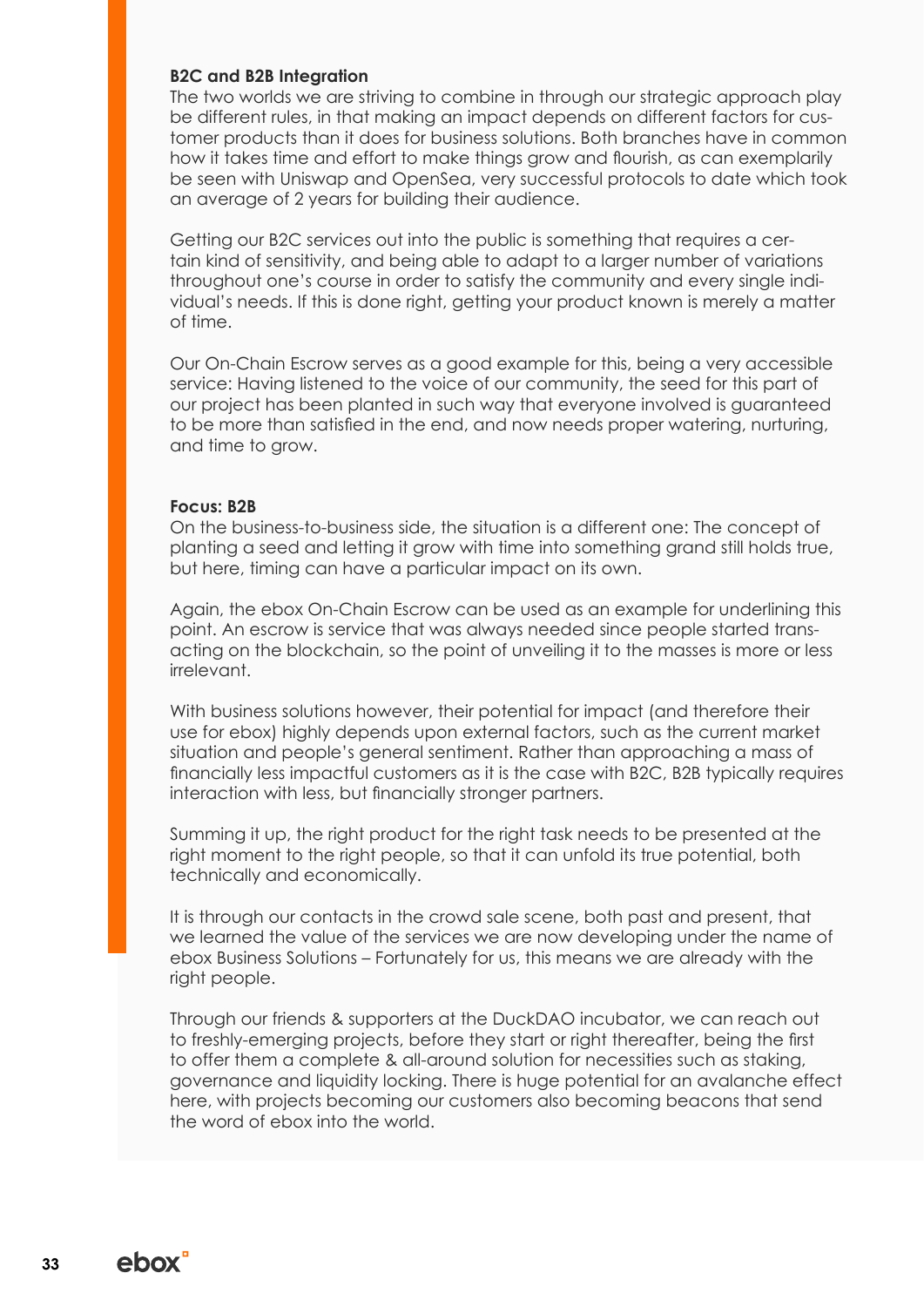As for the right timing, this seems most relevant for the ebox Investment Platform Service. It is merely a question of "when" rather than "if", regarding pool group organizers switching over to an automatic solution in favor of doing things manually. Stepping in to be the first to help, we are sure to be making a powerful once our Investment Platform Service goes live and hits the market.

#### **Bottom Line**

We have to admit, we're modestly impressed with the progress we've made and how far we've come in such a short time, and we can only be thrilled at seeing our strategy unfold over the course of the next months and years.

By establishing a rock-solid foundation for project ebox through setting up multiple branches of business, we are creating an ecosystem that becomes more and more unshakeable and self-sufficient as time goes by.

This leads to a web of interconnection between ebox, crypto communities and crypto businesses alike, linking back to us at every corner and intersection, exponentially maximizing both our outreach towards the public, as well as the impact our vision has.

With our B2C and B2B product synergistically working together, our approach is not about doing something completely different altogether, but much rather about forging a system of services & solutions that pulls together to attract the broadest audience possible, mutually benefitting from the publicity that is being attracted.

Eventually, the extension of ebox through our new, emerging business-to-business branch is sure to bring an influx of users, thereby facilitating transactions being done over our business-to-customer products, which again feeds back into fortifying ebox as a solid name and partner to be doing business with.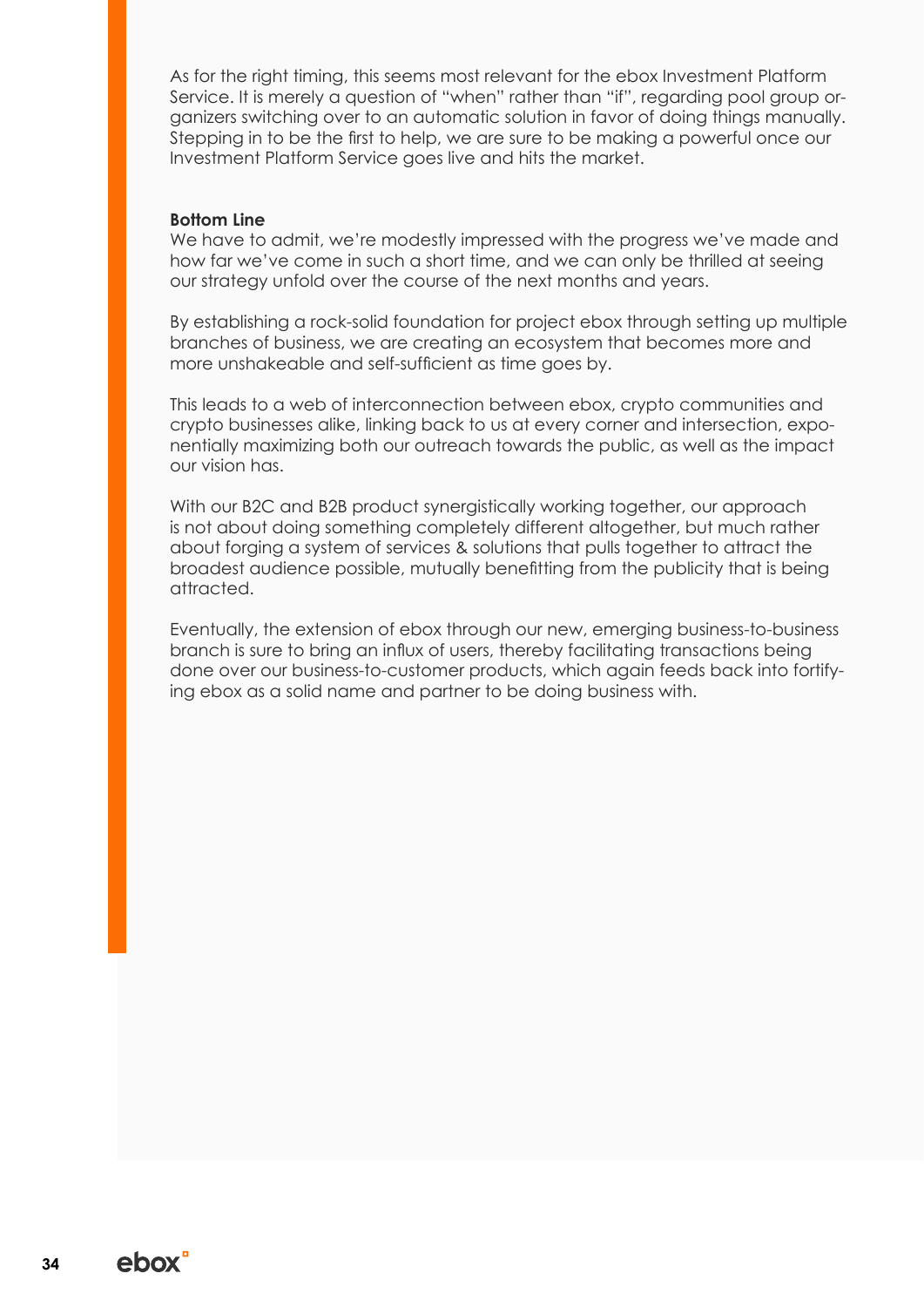### **Transparency**

Putting particular emphasis on operating transparently, we at ebox see the need of preserving our authenticity throughout all aspects of our project. We greatly appreciate the trust we receive from our community and userbase, yet it is our firm belief that everything we do must work out as trustlessly as possible.

As such, we put great effort in assuring that our users know what's going on behind the scenes, both from a technological and from a financial standpoint. Through a separate upcoming dashboard interface on our website, we will be disclosing all our monetary flows.

#### **The entirety of income generated by ebox is distributed as follows:**

- 25% for future development
- 25% for marketing
- 25% for payout
- 25% for buyback & burn

#### **Staking:**

Anything that goes on inside & around ebox's staking program will be fully disclosed at ebox.io, including openly available data on users' EBOX balances that is collected from the blockchain, each user's staking reward and the share rate that was used for calculating the reward.

The integrity and validity of data used for calculating staking rewards can be verified at any time using blockchain explorers such as Etherscan.

#### **Governance:**

Before each voting, the list of eligible voters including their exact token balances in a specific snapshot moment is published on ebox.io. Users can see beforehand whether they can participate in a voting.

After each voting, users are able to see who voted for what, with how many tokens, and how their vote was weighted, therefore enabling anyone to double-check that their vote went through correctly and as intended.

The integrity and validity of data used for generating the eligible voters list can be verified at any time using blockchain explorers such as Etherscan, and each voter's actual / weighted voting power can be calculated using the formula described in this whitepaper.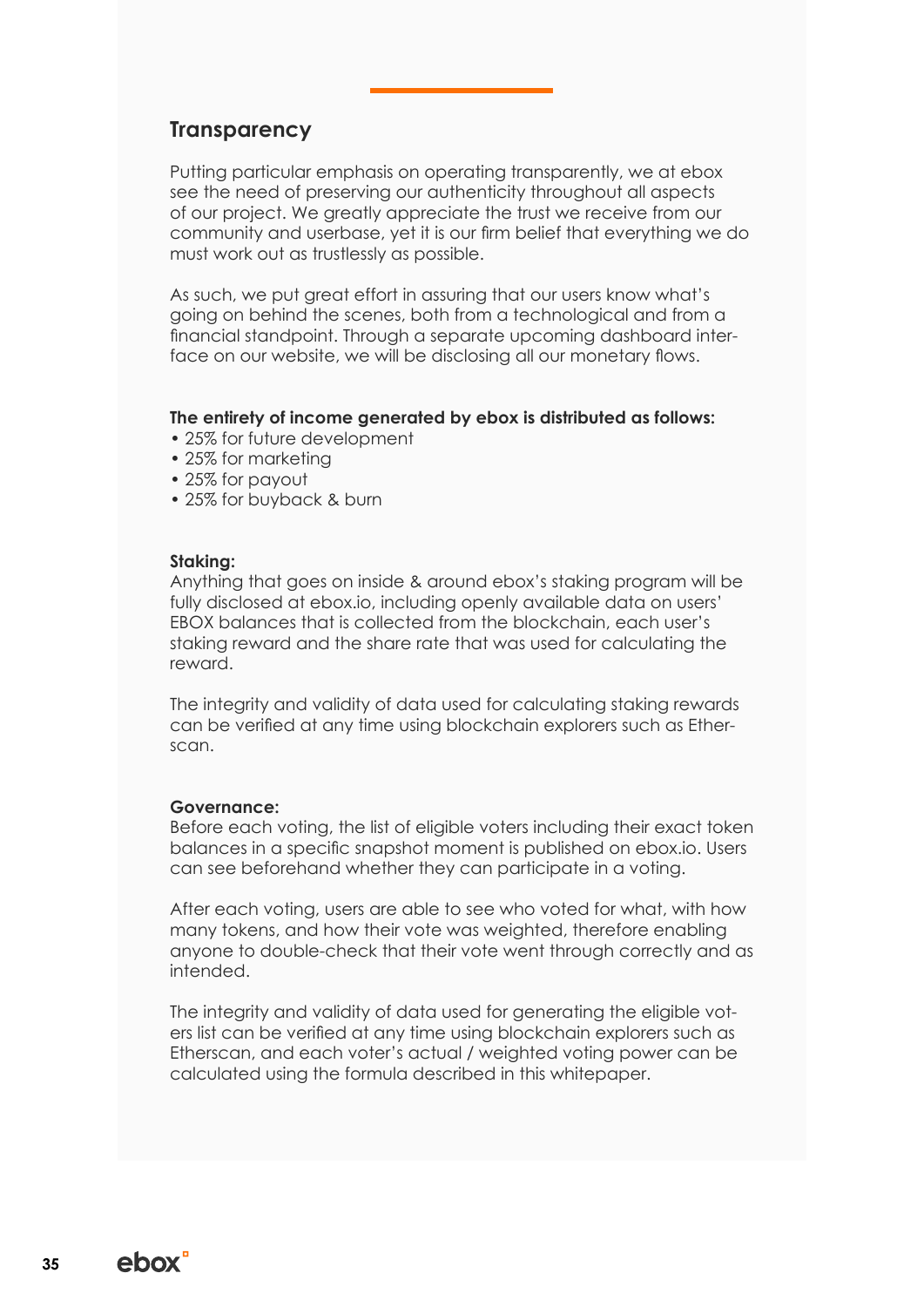# **technical**

In accordance with our core philosophy, all ebox services and solutions are being developed to be safe, simple and innovative, first and foremost. At the bottom of it all, there's code, which reflects the ebox mindset through how it was conceived and how it's working.

Oftentimes, when having to choose between multiple options on how to solve a problem effectively, the one that seems the most apparent isn't necessarily the best. Our In-Wallet Staking gives a good example here – Even though it's a widespread, usual and highly workable practice among crypto projects to be holding off their staking by requiring users to lock tokens inside a smart contract, we questioned that, and reflected to see if we could find a more elegant solution (and we did).

The blockchain, being this huge, immutable, decentralized network that it is, brings previously unimaginable new perspectives and possibilities to what can be done over the Internet, digitally. It would seem practicable to make the absolute most possible use of it when developing DeFi services, but as with the above example, sometimes (not always) less is more. There are situations which require smart contract interactions in order to work out safely and properly, and there are those which don't – No need to be paying for transactions that don't make a difference.

We at ebox purposely reflect on how to best solve the problems we've set out to tackle, and for doing so, telling the aforementioned situations apart is key to creating services and solutions with actual, genuine value. On the following pages, we will be giving an insight to how exactly we're realizing this.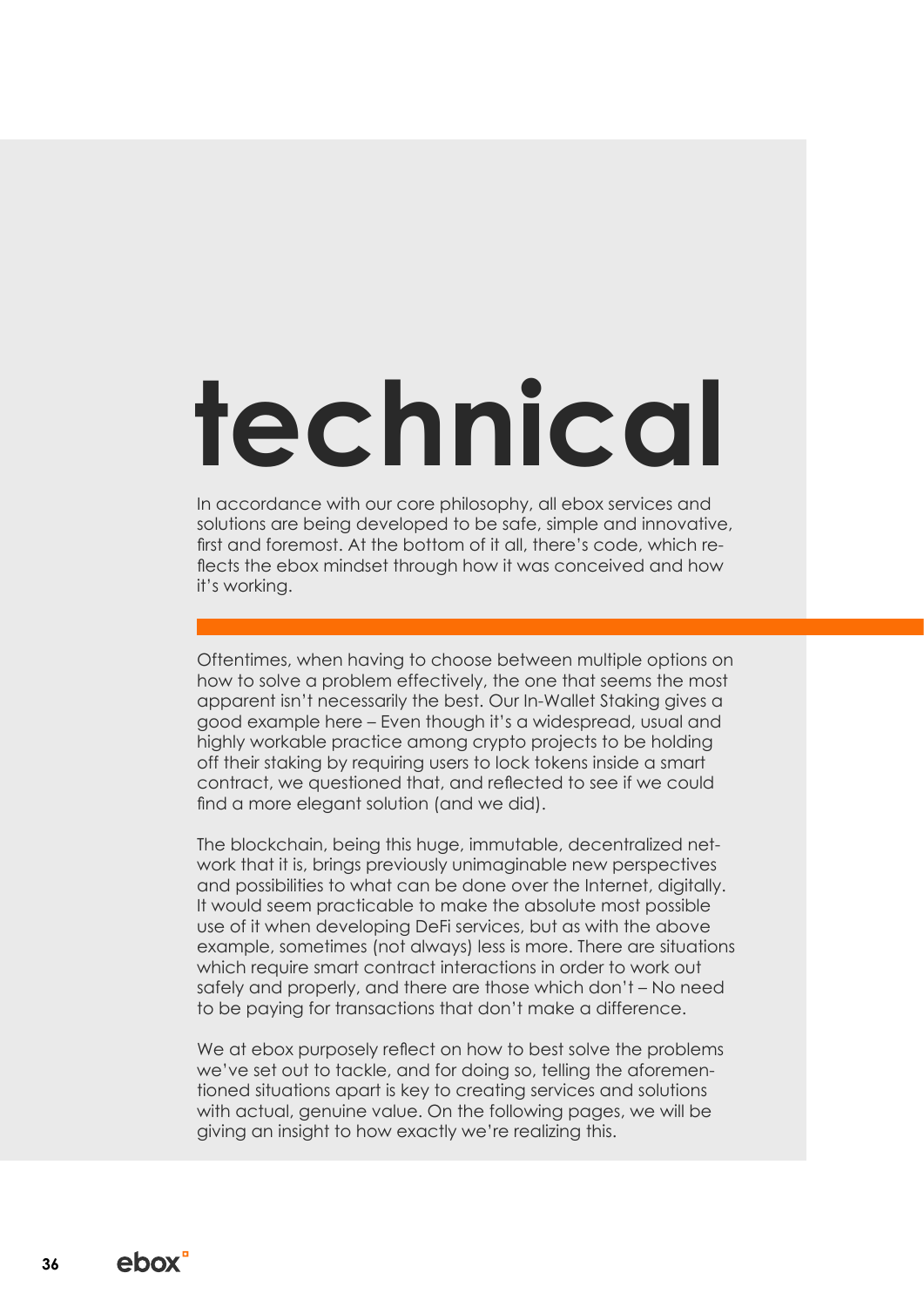### **ebox Services**

With the ebox On-Chain Escrow service being our main focus of attention in this chapter, this section is one in favor of doing things on-chain. Even here, we found some seemingly indirect routes which in the end yielded superior results and filled more room for improvement than the ones appearing shorter at first glance.

## **On-Chain Escrow (ebox Mainnet)**

Users can either deposit funds inside the ebox smart contract ("send"), or retrieve funds that have previously been deposited by another user ("receive").

In order to guarantee that only the designated recipient of a transaction is able to receive the funds, the ebox smart contract takes the recipient's address (authenticated through wallet connection) as one part of a two-factor authentication. The other part is a passphrase, that is arbitrarily chosen by the sender of a transaction.

This means that for retrieving funds, the recipient has to be connected to ebox through a supported wallet using the address that was specified by the sender as recipient, and know the correct passphrase.

For all of this to work, the ebox smart contract has to keep track of what is going on – Who deposited how much, for whom, with what passphrase.

The passphrase part is critical about this, as it can't be stored in the smart contract in clear-text for obvious reasons, given that any data on any smart contract can be viewed by anyone at any time. Therefore, the ebox smart contract is sent merely the Keccak-256 / SHA-3 hash value of each transaction's correct passphrase, and it stores that values hash (the passphrase hash's hash).

A hash value ("hash") is a numeric value that is computed according to a certain cryptographic / mathematical algorithm – You put in X, and you get the hash of X.

What's special about hashes is that there is a unique hash for every X, and the hash of X can be computed at any time, but once only the resulting hash is left, there is no way to go back. The initial input, X, is impossible to retrieve. This is one of the basic underlying concepts of blockchain technology in general, which implies that the safety and reliability of ebox goes hand in hand with the blockchain itself, making it just as unbreakable.

Applying this knowledge to how ebox stores transaction passphrases, this means that ebox can validate any passphrase that it is told by a user trying to retrieve funds, without actually knowing what the passphrase is.

In order to retrieve funds, users are required to enter a passphrase, which is then hashed and submitted to the ebox smart contract.

The smart contract computes the hash of that submitted passphrase, and compares it to what it has stored inside its memory, which is the hash of the correct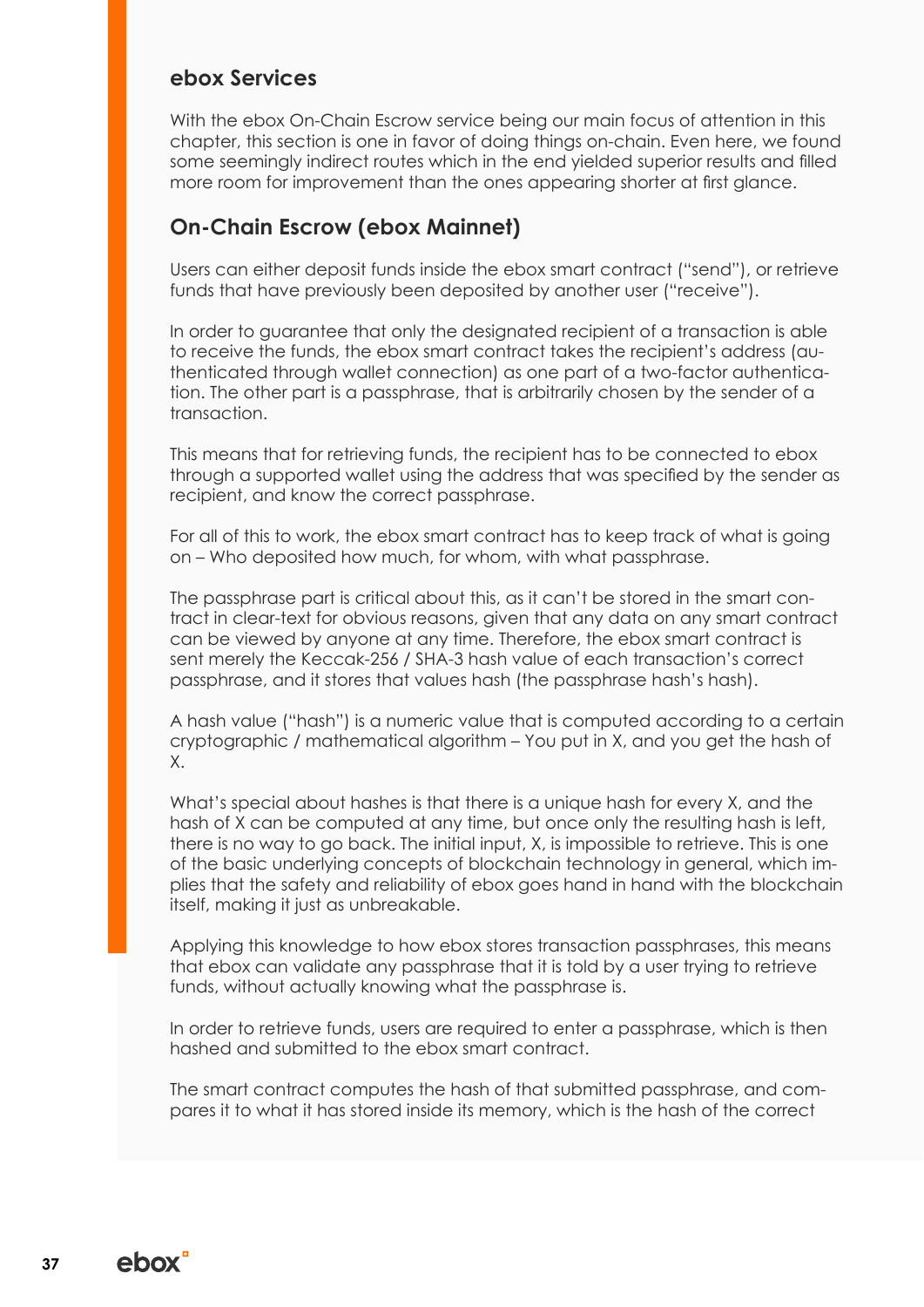passphrase (but not the actual correct passphrase itself).

Although it is theoretically possible to try and brute-force guess what could have been the correct input that led to a specific hash value, the hashing algorithm that is used by both the Ethereum blockchain and ebox (Keccak-256 / SHA-3) is engineered in such a way that it would take a potential attacker something around 10^100 years to succeed, which makes both breaking the Ethereum blockchain and breaking ebox practically impossible.

#### **Upcoming in v2**

Contrary to how this is currently being handled in v1, our next installment of the ebox On-Chain Escrow service will no longer require users to deposit the funds inside a smart contract.



Transferring funds through ebox On-Chain Escrow v1

Instead, a token approval is granted to the ebox contract for every asset that is to be transferred, and funds remain inside users' wallets until the transaction is fulfilled. Then, funds are directly transferred from the sending wallet to the receiving wallet.



Transferring funds through ebox On-Chain Escrow v2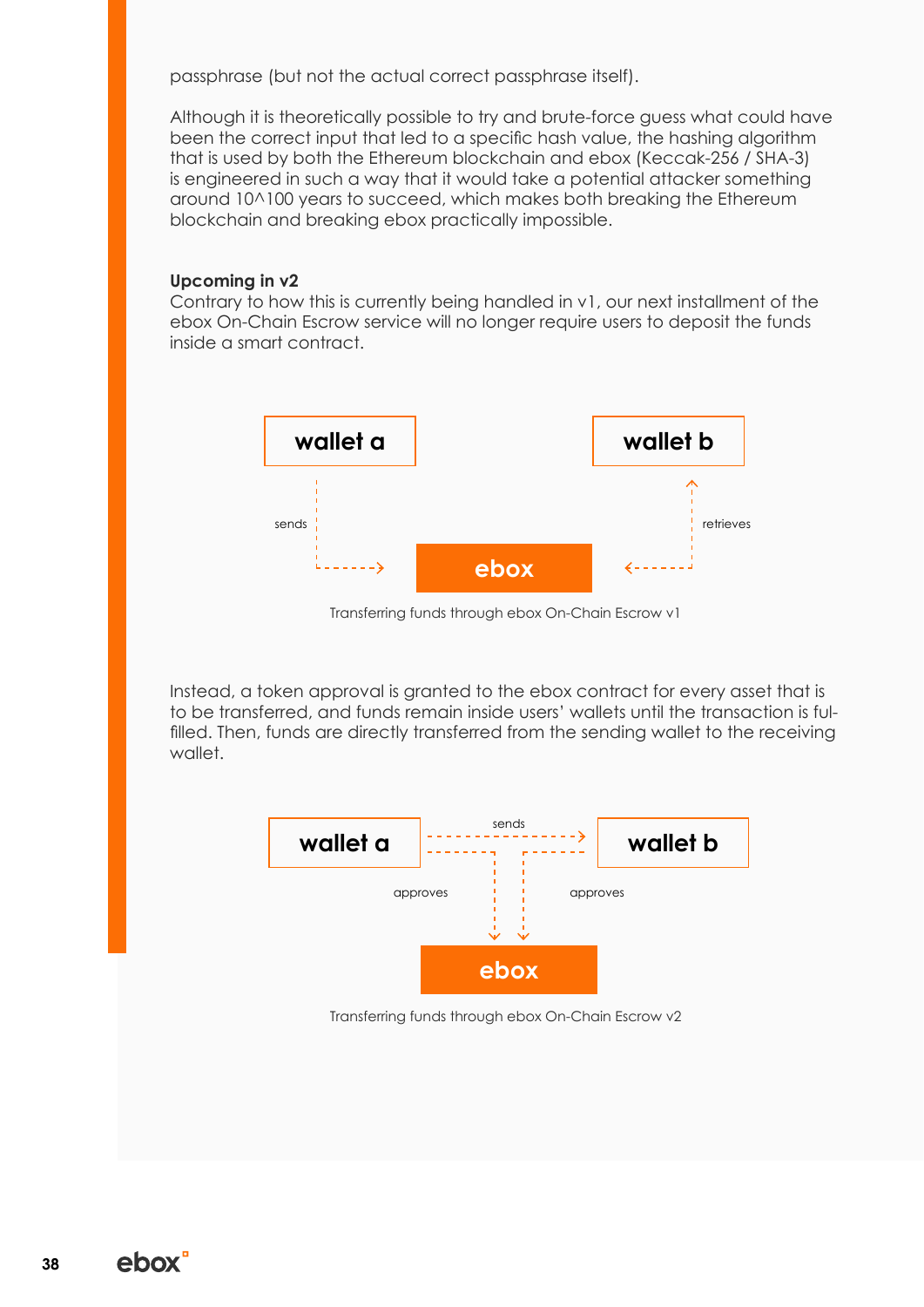# **OTC / NFT Trading Platform**

Our upcoming OTC / NFT Trading Platform is, simply put, a nicely styled wrapper for the ebox On-Chain Escrow service, coming as a separate website / dashboard. Essentially, it will offer the same functionality as our escrow, minus the non-OTC peer-to-peer sending, with full focus on requesting OTC trades from the general public.

This feature is currently available in our escrow Testnet v2 under the name "OTC Market (send to everyone)", and it's the reason we find a separate OTC platform something necessary. In order to be able to see through what could be millions of OTC trade requests, this has to be handled in its own (ideally full-screen) interface, allowing to properly filter and overlook.

*This service is currently under development and will be released in accordance with our roadmap.*

# **Everyday Tools**

#### **Approval Tracker**

Gathering information about an address's token approvals is easily done by analyzing all outgoing transactions and looking for the approval's very specific format. From this, we know the token contracts for which someone has been approved, and also who that someone is.

All that's left is checking how much of the allowance is left, and then displaying it in a clear & simple online dashboard, coupled with buttons for setting each unwanted allowance to zero.

This service is currently in planning and will be released in accordance with our roadmap. Further technical detail will be disclosed once available.

#### **Wallet Linker**

Let "wallet A" be the side wallet to which access has been lost after connecting it through the ebox Wallet Linker, and let "wallet B" be the main wallet from which wallet A's assets shall be accessed.

In order to set up the wallet link, wallet A's user grants the ebox Wallet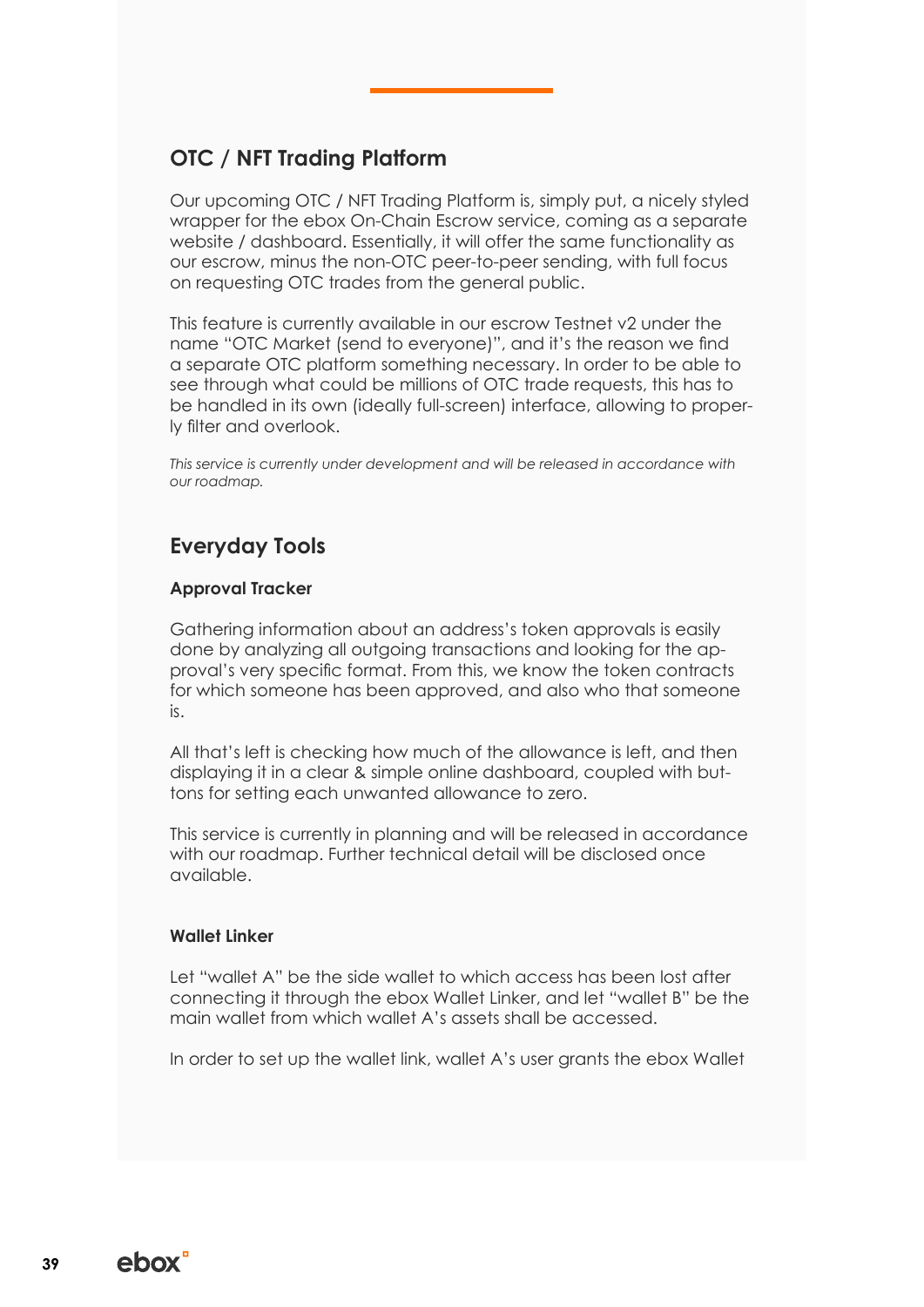Linker smart contract unlimited approval for the token that needs to be linked, and sets an arbitrary timeframe (ideally something longer, let's say 1 year). This timeframe is saved inside the smart contract.

When accessing the smart contract from wallet B before the timeframe expires, the user is told that there are no assets waiting to be taken control of. When accessing the smart contract from wallet A, the user is given the option to extend the timeframe arbitrarily, serving as a "I'm still here, still in control of this wallet" mechanism.

After the timeframe expires, the Wallet Linker contract lets wallet B access the funds by giving wallet B's user the option to deduct funds from wallet A through the approval the contract is holding. This will be served through the ebox On-Chain Escrow interface.

*This service is currently in planning and will be released in accordance with our roadmap. Further technical detail will be disclosed once available.*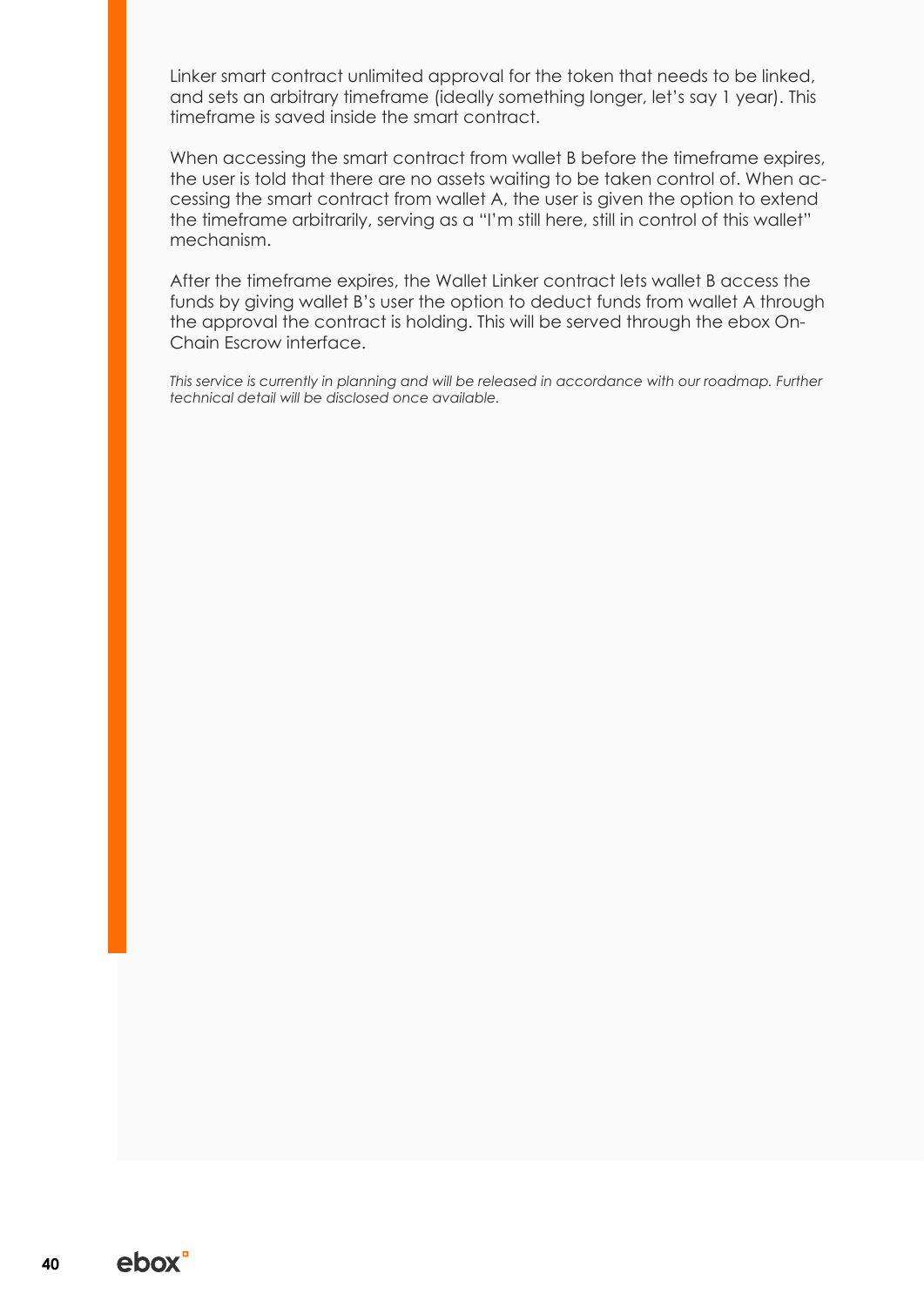## **ebox Business Solutions**

As much as our hearts beat for what we've created to be serving through our business-to-customer branch, the ebox Business Solutions are the juiciest part of it all. With many more interconnections to be made and perspectives to be considered, aiming for fully automated, complete solutions poses a bit more of a challenge than our usual end-user service.

With our rich practical experience, we see ourselves as more than fit for this challenge. Weaving together different methods and approaches, programming languages and platforms, we are building solutions that will leave project executives with so much more time at their hands, and, if we dare say, also a little speechless.

# **In-Wallet Staking & Yield Farming**

For a more detailed explanation on our In-Wallet Staking model, please see below under "Token Utility". The staking model will be explained in this chapter as well, but less in detail, as this section is more about the business-to-business implementation.

As of now, we are offering setup and implementation of our In-Wallet Staking & Yield Farming model through individual consultation only, as the dashboard solution is currently being worked on.

After all parameters have been defined, the internal ebox software takes over and leaves no work to be done by your project's administrators. Through a simple API served over a PHP endpoint, all relevant data and results for your project can be retrieved and displayed to users inside your (own) staking front-end.

The dashboard interface for this service is currently under development and will be released in accordance with our roadmap. Further detail will be disclosed once available.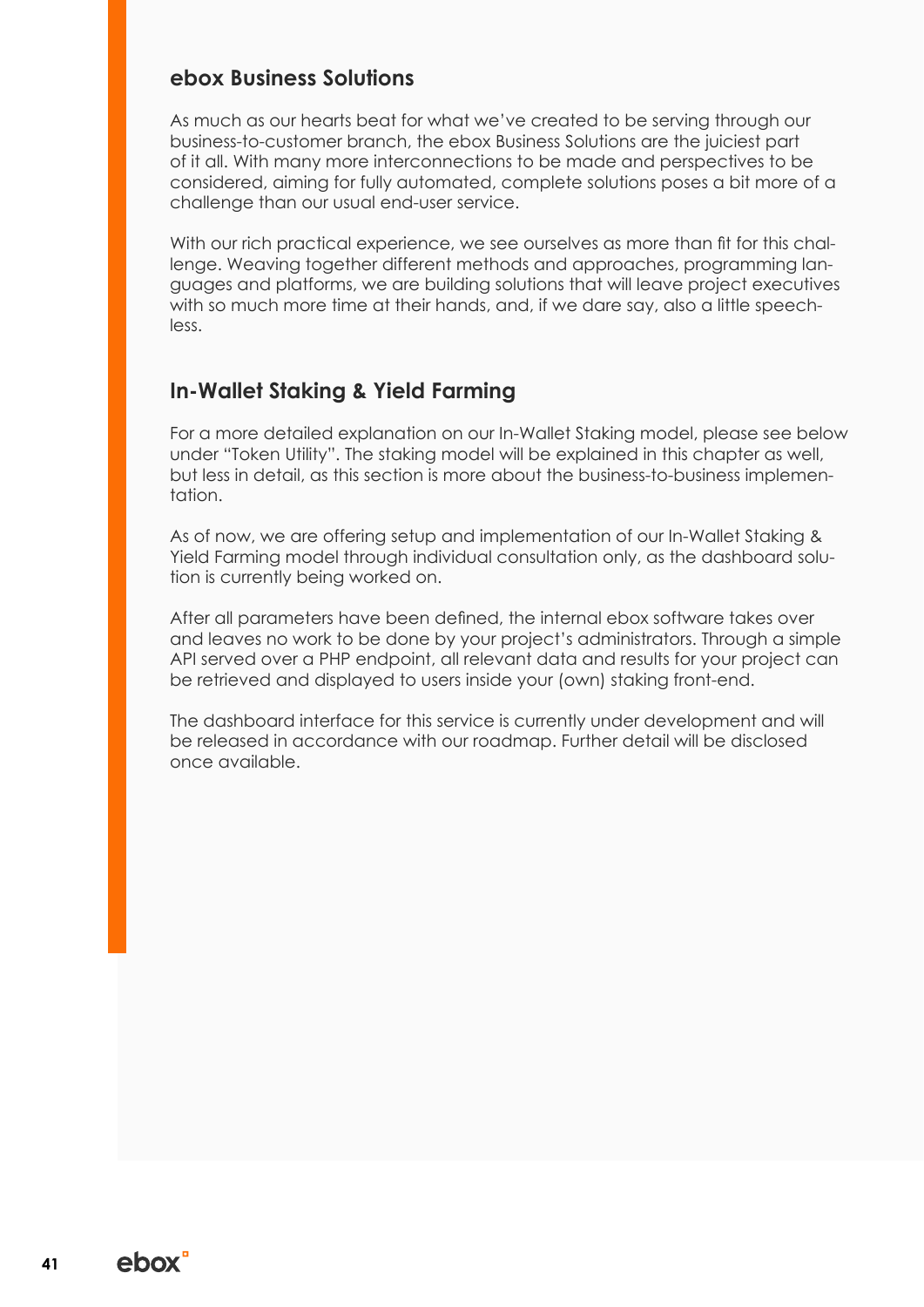# **ebox Investment Platform Service**

Technically, the ebox Investment Platform Service ("eIPS") comes in two phases, the first being setup and depositing of funds by users, after which follows the second phase, where participants can claim the token they paid for.

#### **Phase 1 – Setup, Investment Round**



Initiating a crowd sale takes place through an easy-to-use dashboard, where all the relevant parameters (such as maximum total / per-user allocation) are set by the project's administrator, which are then submitted to and stored inside the eIPS smart contract.

Once this is done, the sale round is completely set up, and users are free to deposit their funds according with the conditions specified by the administrator. This happens through another straight-forward dashboard interface, separate from the one shown to administrators, but also part of the eIPS solution.

Using smart contract logic, users are only allowed to deposit as much as was determined by the sale's rules and conditions. If a whitelist is being implemented and an user is not on it, the sale round won't even be displayed to that user in the first place – Even if one were to get around that, the contract would reject.

After the sale's maximum cap has been reached, no more deposits are accepted. The last user filling the allocation will get just as much as is left, and never be able to over-fill.

With the sale now finished, the project administrator can collect all the funds and buy the token in question, which is then introduced back into the eIPS platform.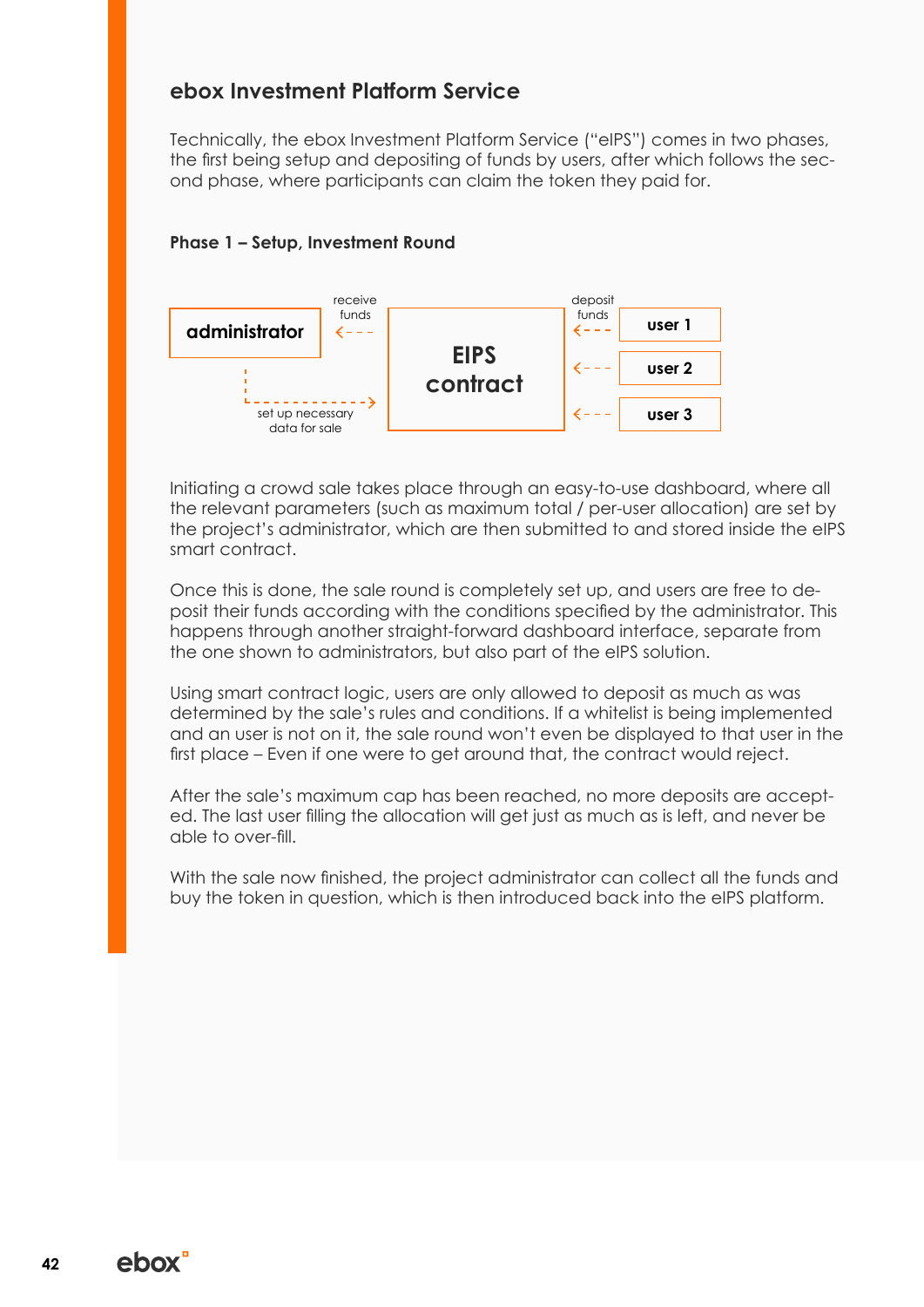#### **Phase 2: Token payout**



As soon as the token has been deposited inside the eIPS smart contract, all participating users' dashboards will indicate the new situation and offer a one-click claiming option, allowing each user to claim exactly the right share without any possibility for fault.

Any options regarding vesting or other types of token lock determined by the project administrator in the setup phase are being enforced at this point through the eIPS contract. Users are free to claim at the conditions that were given, even over prolonged periods of time if, for example, vesting is in place, without any further administrative work required.

*This service is currently under development and will be released in accordance with our roadmap. Further technical detail will be disclosed once available.*

### **Transactionless Governance**

*For an explanation of how our Transactionless Governance system works, please see below under "Token Utility", as this section is about the business-to-business implementation.*

Currently, we are offering setup and implementation of our Transactionless Governance system through individual consultation only, as the dashboard solution is currently being worked on.

After all parameters have been defined, the internal ebox software takes over and leaves no work to be done by your project's administrators. Through a simple API served over a PHP endpoint, all relevant data and results for your project can be retrieved and displayed to users inside your (own) governance front-end.

The dashboard interface for this service is currently under development and will *be released in accordance with our roadmap. Further detail will be disclosed once available.*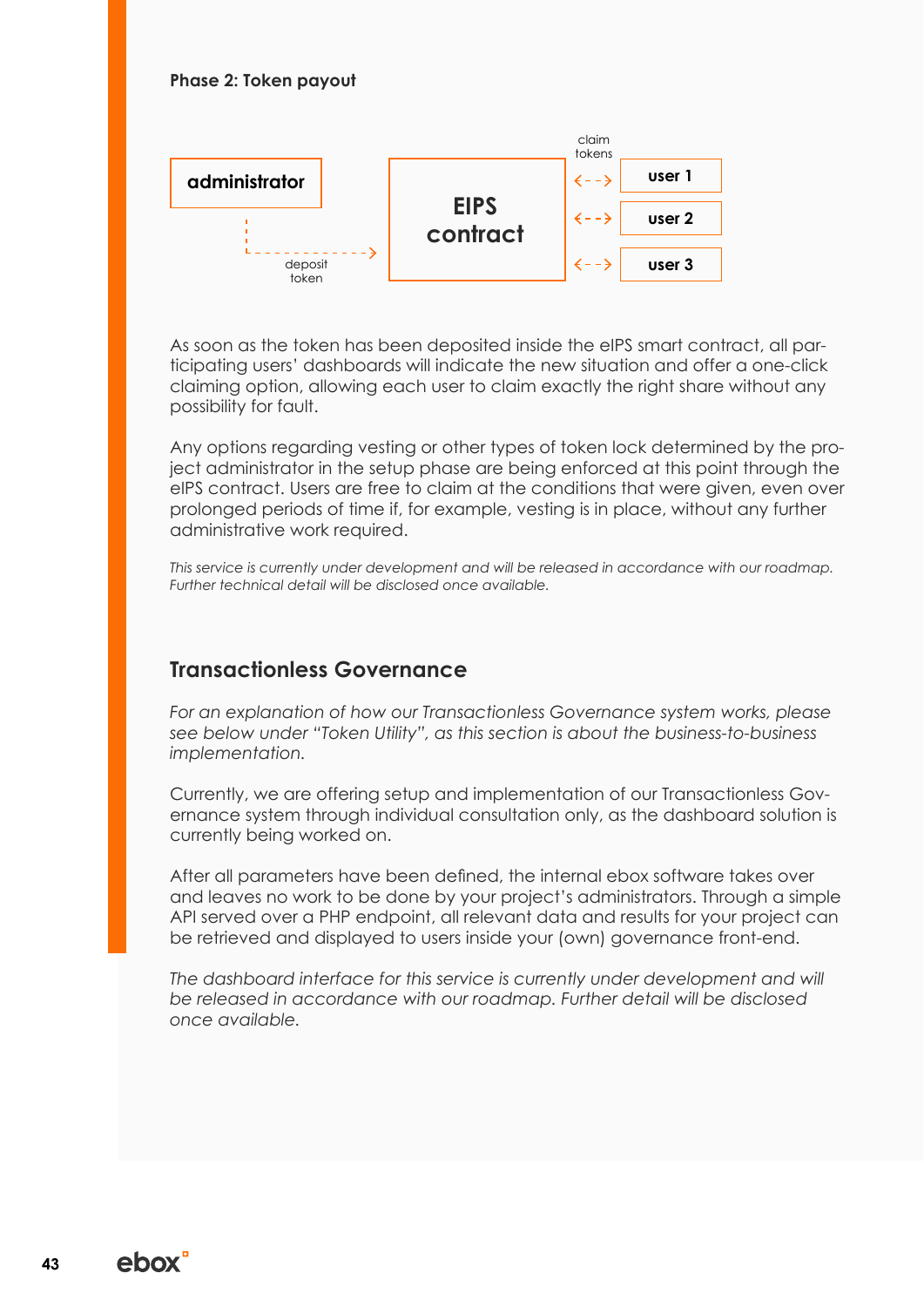## **Everyday Tools for Business**

#### **Liquidity Locker**

A wonderful example of how elegant smart contract solutions can be – Within a single transaction, funds are deposited inside the ebox Liquidity Locker, a time limit for unlocking is set, and that's that. The contract won't give back anything until the end of the locking time has been reached, as it has been programmed to do.

This service is currently under development and will be released in accordance with our *roadmap.*

#### **Multisend**

Contrary to what seems to be usual around the blockchain, we decided to handle sending funds to multiple recipients in parallel through an off-chain solution, rather than an on-chain smart contract, for the obvious reason of financial impact.

A list with all recipients and their individual share of funds is uploaded to the ebox server, and funds are transferred to a specific wallet. Once everything is set up, the funds are automatically distributed, being sent out almost instantaneously.

*This service is currently in planning and will be released in accordance with our roadmap. Further technical detail will be disclosed once available.*

#### **Claiming Platform**

Like our Liquidity Locker, this service is another one that shows what smart contracts can do for us. Again, within a single transaction, the administrator deposits funds inside the contract, and sets all the relevant parameters (recipients, their individual share, options such as vesting / time-lock and conditions for claiming).

After setting up a distribution round through the ebox Claiming Platform, users are free to claim their share at just a single button's click.

*This service is currently in planning and will be released in accordance with our roadmap.*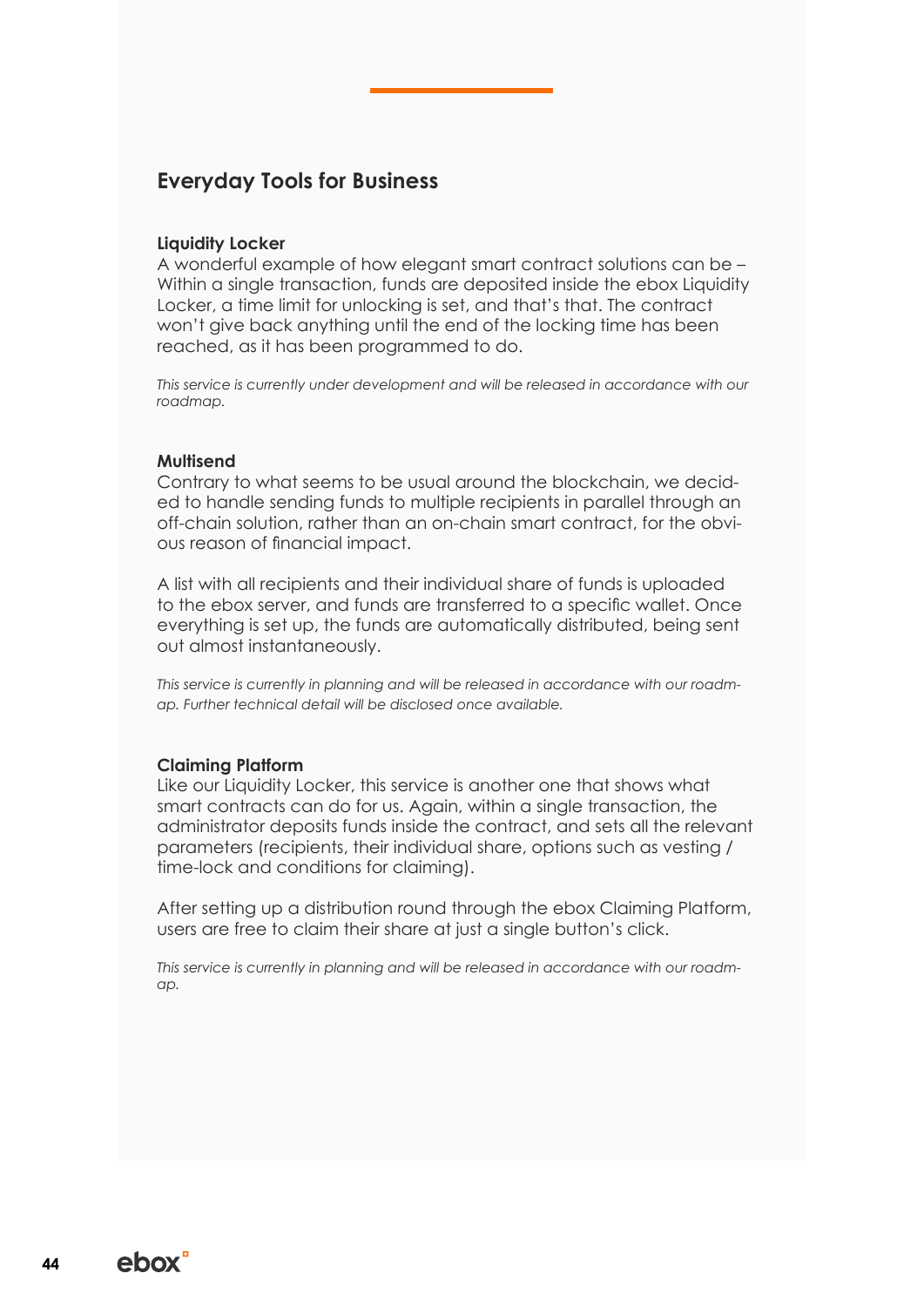# **ebox API**

For those readers of ours who are familiar with computer programming or, for that matter, any kind of engineering: As beautiful as things can sometimes get on the outside, it's what lies beneath the hood that makes everything happen. An engine with some wheels strapped to it is hypothetically (also practically) a vehicle, whereas a complete car with no engine will merely serve as decoration.

Aside, everyone has a different interpretation of what's beautiful and what isn't, so with all this in mind, it quickly becomes evident we need to offer our services & solutions in a way that both leaves room for individualism among projects integrating us, and also paves the way to mass adoption of ebox.

With the ebox API, we will be offering the simplest, most direct route possible that cuts right to the core of our technological foundation. Comprehensive documentation from our side will enable both projects and individuals alike to take part in what we've created, be it a contract-based on-chain service, or entirely off-chain.

Once released, our API will facilitate both deployment of ebox products, as well as interaction with existing ones, such as the ebox On-Chain Escrow. Integrating the ebox escrow into an existing financial service, or using it directly through API calls for your own purpose – The potential for interconnection and mutual benefit seems limitless here.

*The ebox API is currently in planning and will be released in accordance with our roadmap.*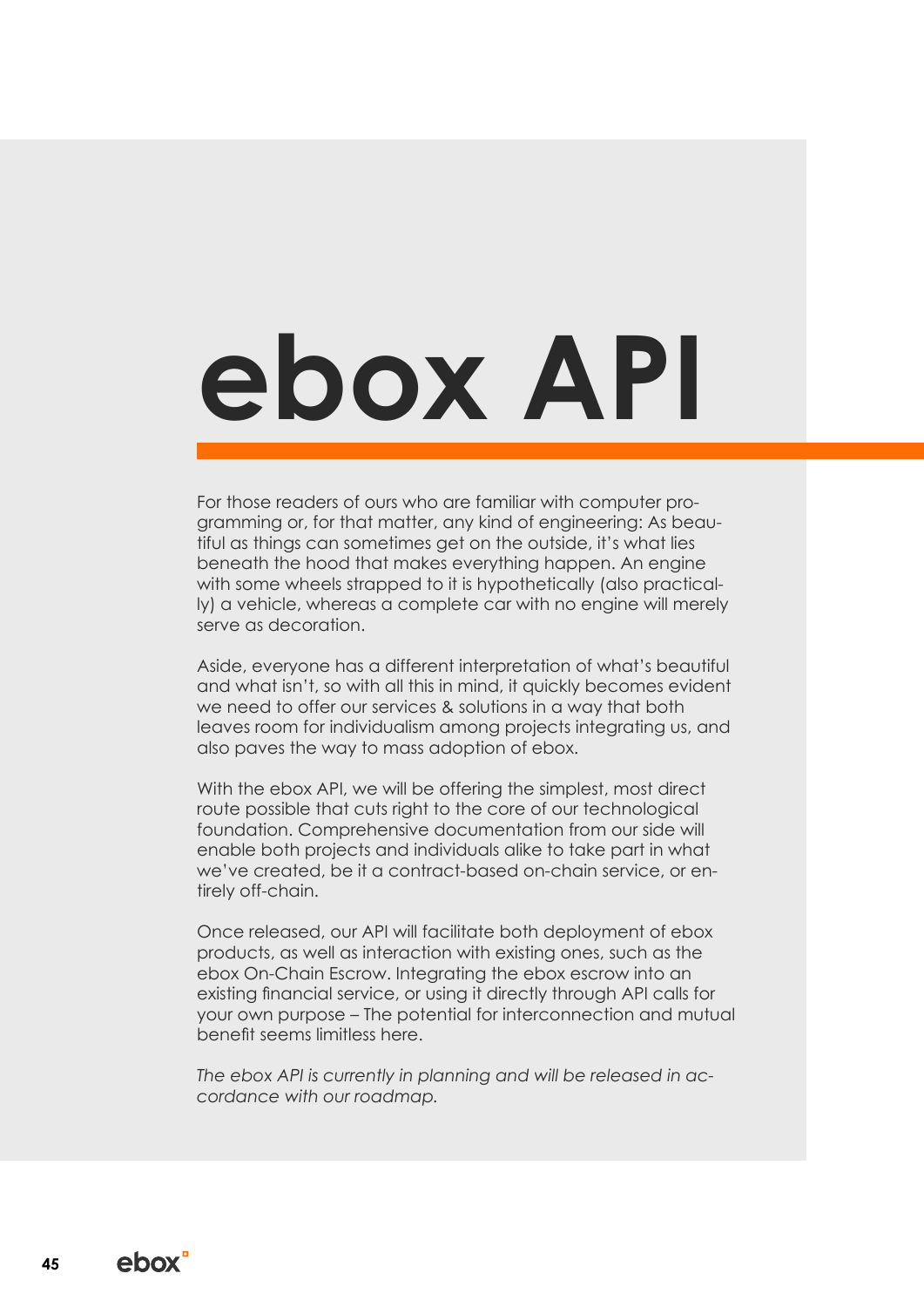# **token utility**

Over the course of the following pages, we will describe and elaborate the background tech that lets our staking take place in users' wallets without any locking required, and enables us to hold governance votings completely free of charge, yet just as safe as any blockchain transaction.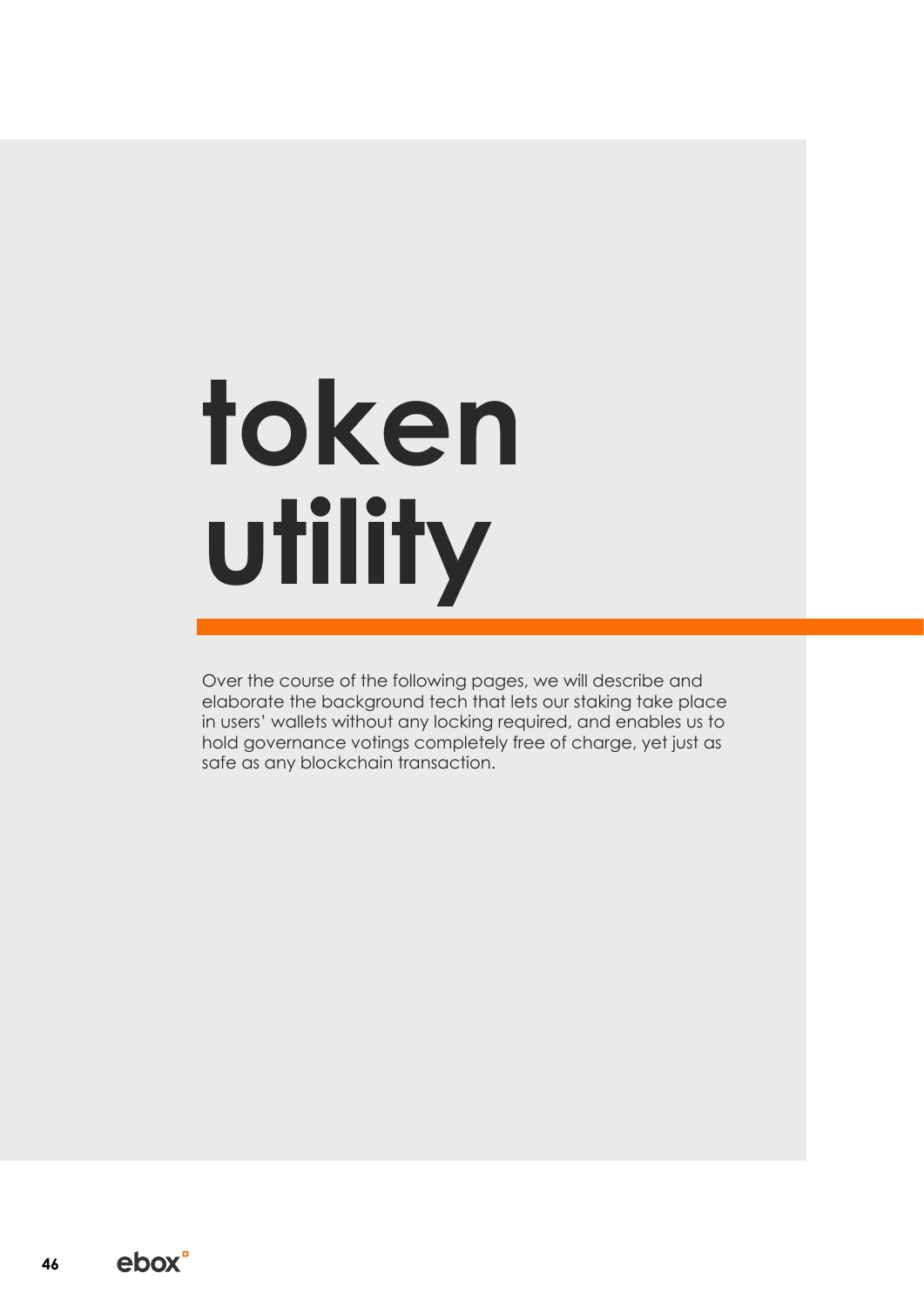# **In-Wallet Staking**

In order to facilitate maximum safety while at the same time minimizing transaction costs, our staking calculation takes place through an ebox-internal software developed specifically for tracking and managing on-chain events off the chain.

At the end of each staking period, followed by payday, the staking rewards are introduced into a smart contract and made available for claiming.



Variables used in the calculation of users' staking rewards:

| $S_{R}$ :                 | Base share rate                                      |
|---------------------------|------------------------------------------------------|
| S:                        | User's share rate                                    |
| $S_{\tau_{\text{OTAL}}}:$ | Sum of all user share rates                          |
| R:                        | User's reward in EBOX token                          |
| $\rm R_{_{Totat}}$        | Total rewards = $243,750$ EBOX<br>per staking period |

Calculating any individual user's share rate:

$$
S = [Amount of EBOX] * S_B * [Bonuses]
$$

Bonuses (DuckDAO, liquditiy providers, long-term holders) are applied in the form of a multiplicator, such as x1.10 for a +10% bonus.

Calculating the total share rate across all participating users:

$$
S_{\text{Total}} = S_1 + S_2 + S_3 + \dots + S_{X}
$$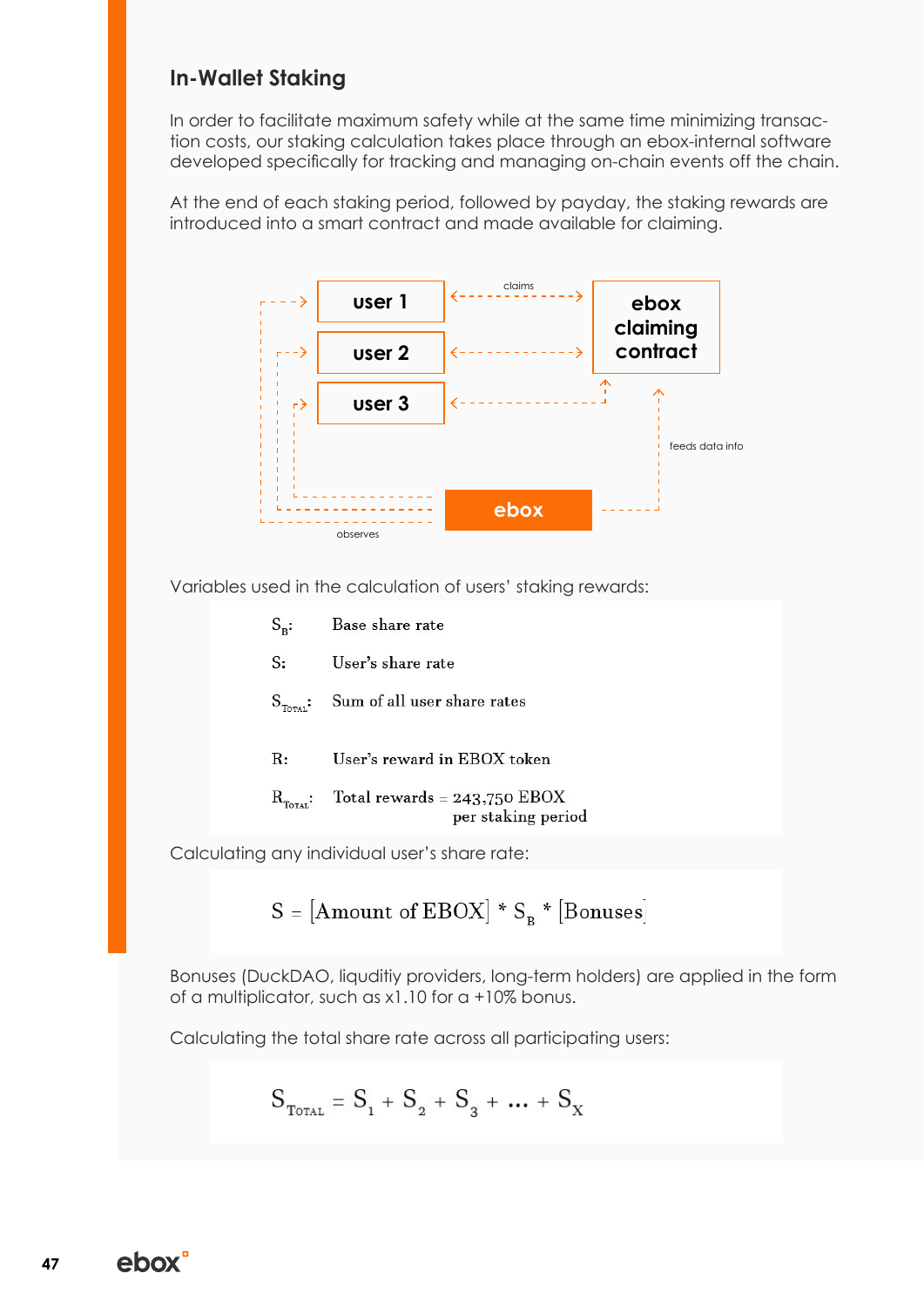Rewarding each individual user proportionally:

$$
R = \frac{S}{S_{\text{Total}}} * R_{\text{Total}}
$$

The calculation described herein and its base formula might seem simple and concise, however it is the software lying behind that makes it all happen, pulling string and keeping track of all relevant users' on-chain transactions of all involved tokens (EBOX, DUCK, liquidity tokens etc).

This is the very same mechanism that is being employed in providing other crypto projects with our innovations, through the ebox Business Solutions.

# **Payout**

Our payout goes along with our staking and requires holding 5.000 EBOX or above. As such, the list of users taking part in staking and that of users being eligible for payout is the same.

The share of ebox income that's reserved for payout is simply divided proportionally among those users, and made available for claiming over the same way as staking rewards, in order to avoid users having to pay two separate claiming transactions.

# **Transactionless Governance**

Very much in favor of what we had in mind for our governance model, the Ethereum chain and all compatible ones offer a way of creating a signed message that can be verified at any time, but never altered, at a level of safety equivalent to that of the blockchain.

Such signed messages are handled and processed entirely in the user's client-side interface, through in-browser JavaScript and the respective wallet being used, and are then sent to the ebox server for storage, processing and validation.

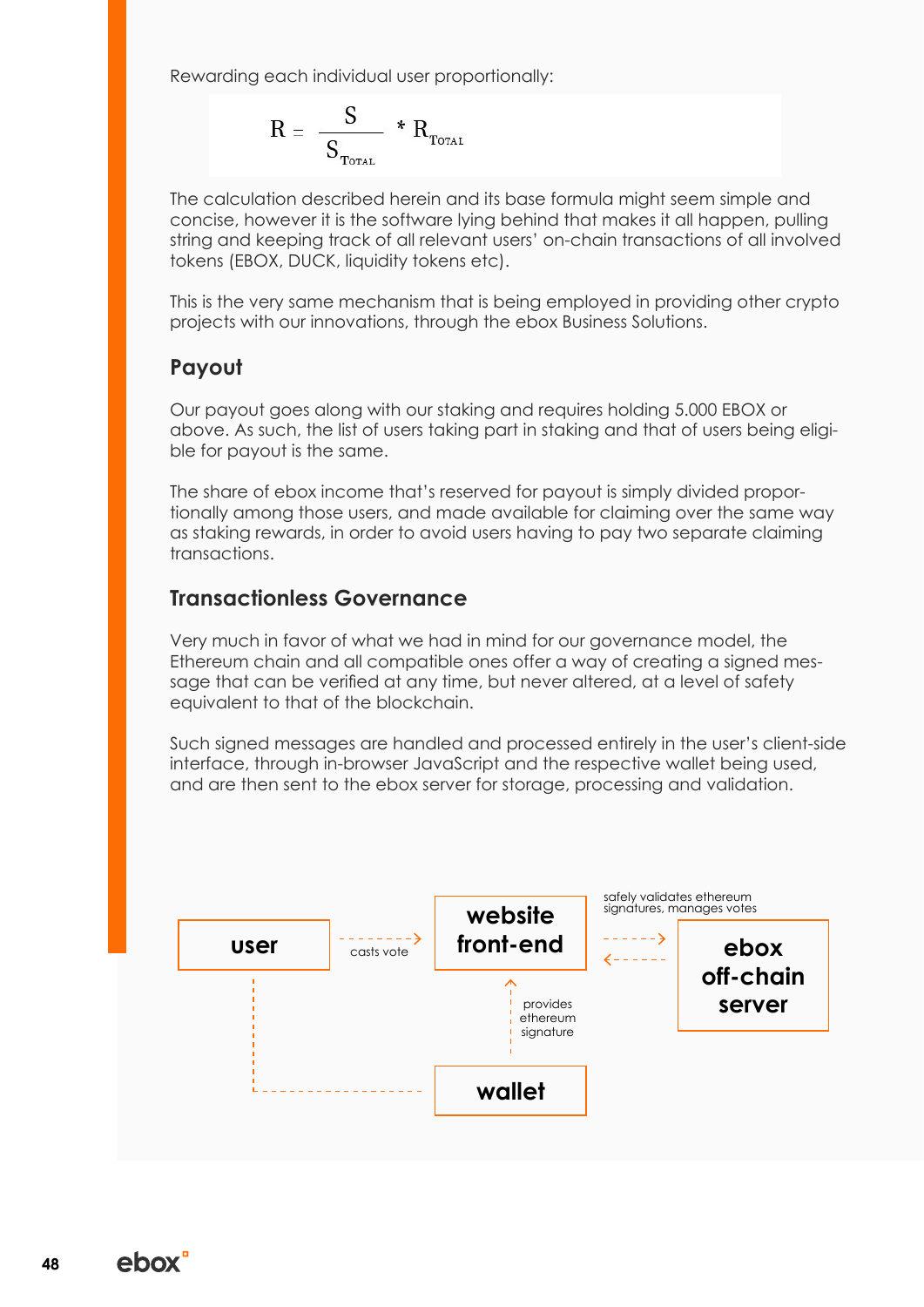| MetaMask Notification      |                  |                    | п | $\times$          |
|----------------------------|------------------|--------------------|---|-------------------|
| <b>Signature Request</b>   |                  |                    |   |                   |
| Account:<br>Account 1      |                  |                    |   | Balance:<br>0 ETH |
| Origin:                    |                  | https://ethbox.org |   |                   |
|                            | You are signing: |                    |   |                   |
|                            |                  |                    |   |                   |
| Message:<br>ethbox Vote #2 |                  |                    |   |                   |

When casting a vote, each voter gets to sign a specific message using the wallet of choice, below being shown how it looks when MetaMask asks for a signature request.

Using Ethereum-signed message ensures that each individual voter can only cast one single valid vote. In the event that someone were to trespass our systems with the intention of manipulating the voting outcome by changing users' votes or injecting fraudulent votes, this will be instantly detected. If an Ethereum-signed message is tampered with in any way, this becomes immediately apparent, and the vote will not be counted.

#### **Weighted Voting**

The power of each user's vote is based on the amount of EBOX held, but graded through a logarithmically declining function, in order to balance the value of each individual vote, and the significance of EBOX tokens being held:

 $x$ : User's EBOX balance

 $f(x)$ : Voting weight for user with x EBOX tokens



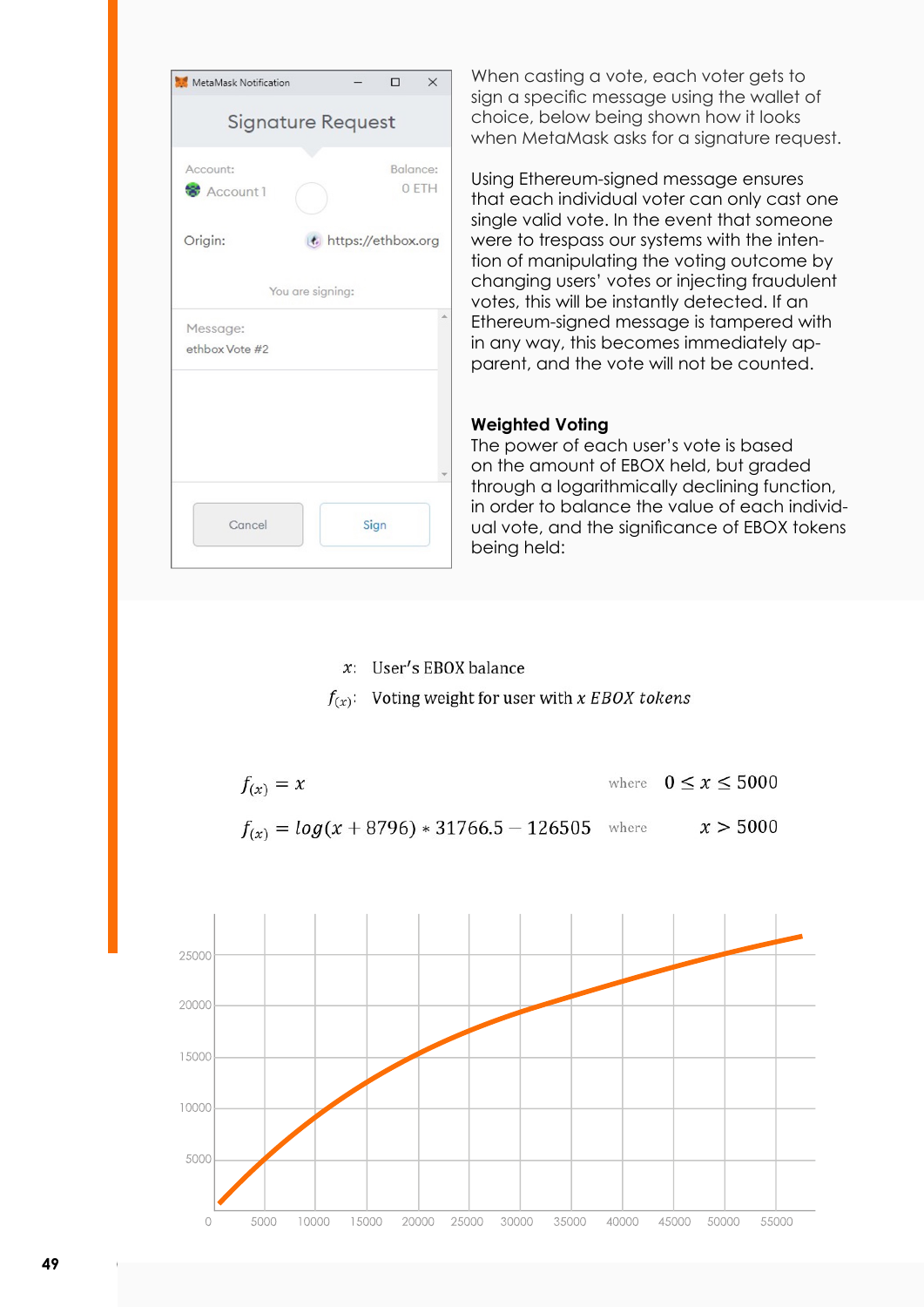As can be seen, from 0 EBOX to 5,000 EBOX, each token counts as a single vote (1:1), whereas above 5,000 EBOX the linear function transitions to a logarithmic one, meaning that it continuously grows without a top limit, but also flattens gradually.

We defined the curve in such a way that a voter holding 50,000 EBOX tokens at the specific snapshot moment gets the voting power of 25,000 votes. A voter holding 100,000 EBOX tokens is attributed 33,490.6 votes. This means that it takes roughly 6.7 voters with 5,000 EBOX vs 1 voter with 100,000 EBOX to attain a 50–50 voting tie.

The mathematical formula used here is openly subject to discussion, and we at ebox are willing to adapt and improve in the way that feels the most balanced and fair to our community members.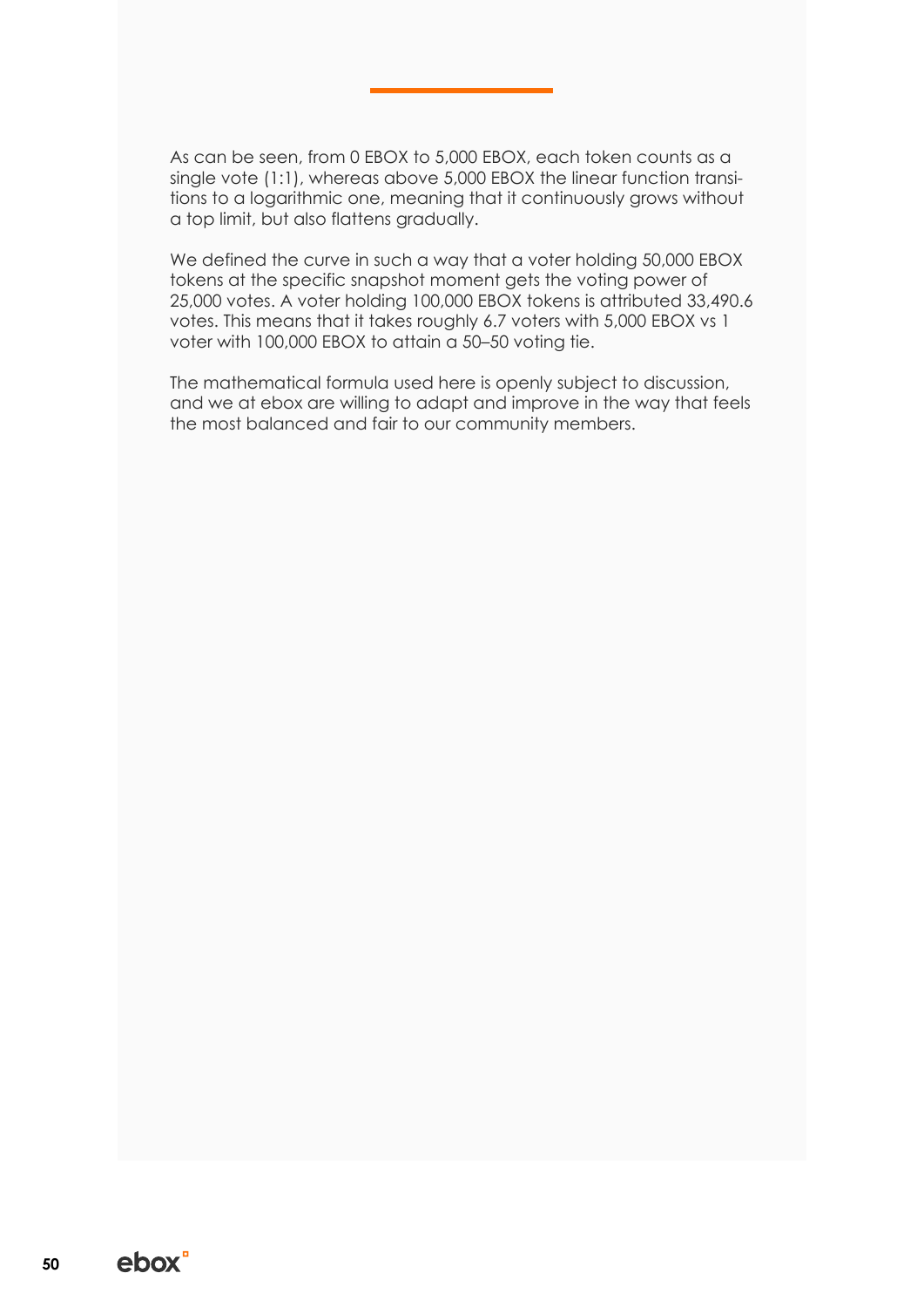# **roadmap**

Looking back at what has been achieved so far, we at ebox can surely say that it's been an incredible journey for us so far. Following up, we will recapitulate the most important events and give insight to our plans for the near and mid-term future.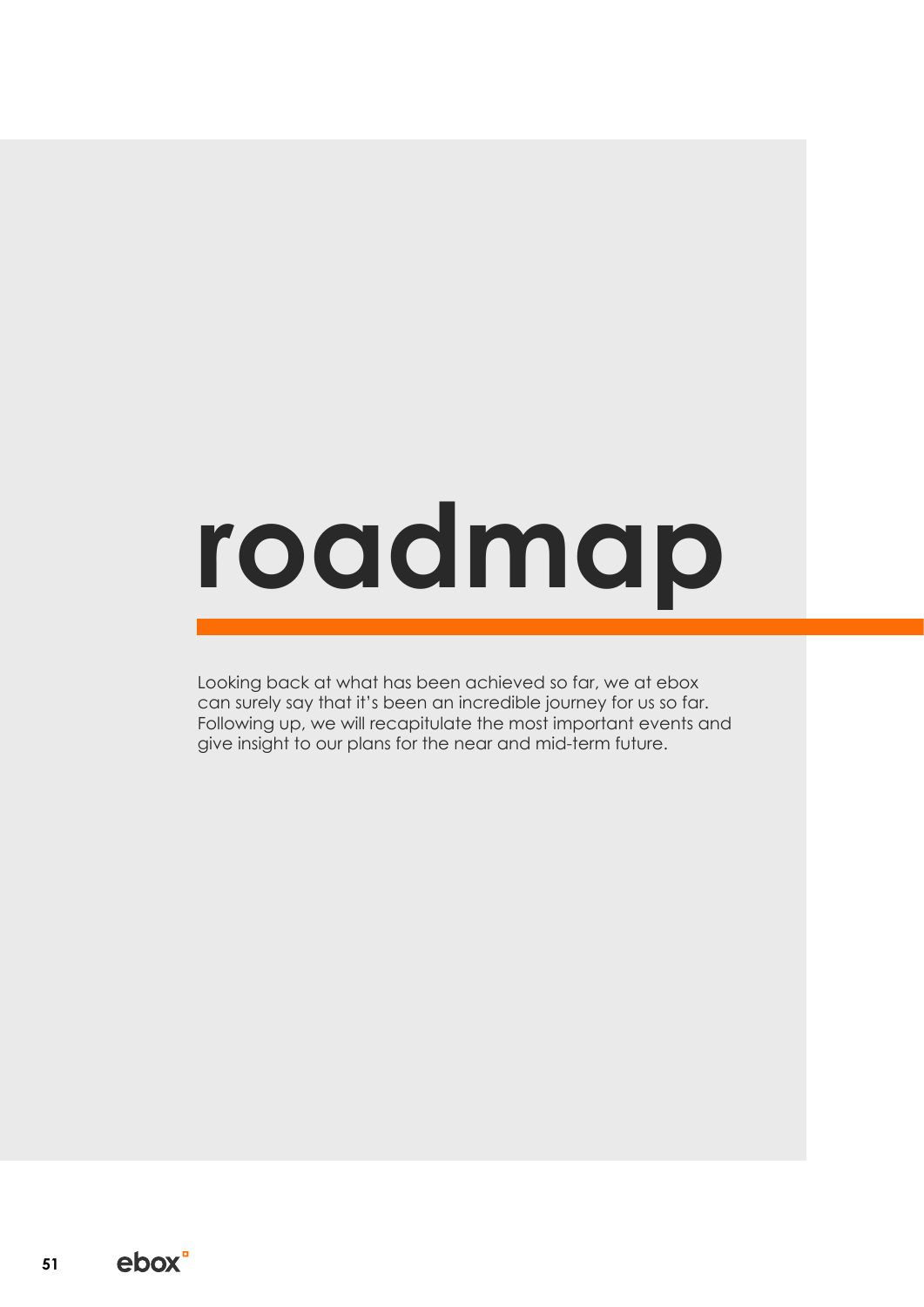# **achieved milestones**

| 05.02.2021 | Lightpaper v1                                                     |
|------------|-------------------------------------------------------------------|
| 05.02.2021 | Strategic partnership: DuckDAO                                    |
| 07.02.2021 | Testnet v1 live on Rinkeby testnet                                |
| 08.02.2021 | Whitepaper v1                                                     |
| 12.02.2021 | AMA: DuckDAO community                                            |
| 19.02.2021 | AMA: DeFiRacoons community                                        |
| 20.02.2021 | AMA: tutulamayanlar Turkish community                             |
| 26.02.2021 | Strategic partnership: VYSYN Ventures                             |
| 15.03.2021 | Strategic partnership: Boxmining (Michael Gu)                     |
| 15.03.2021 | ebox community event: Quiz                                        |
| 19.03.2021 | Token generation event                                            |
| 25.03.2021 | IDO through DuckDAO on DuckSTARTER.io                             |
| 25.03.2021 | Listing on CoinMarketCap.com                                      |
| 25.03.2021 | Provided liquidity for ebox Token (EBOX) on Uniswap<br>(Ethereum) |
| 25.03.2021 | ebox community event: Twitter contest                             |
| 28.03.2021 | ebox community event: Telegram early adopter event                |
|            |                                                                   |

| 01.04.2021 | In-wallet Staking released for ebox stakers                                                                                         |
|------------|-------------------------------------------------------------------------------------------------------------------------------------|
| 07.04.2021 | Strategic partnership: English Forward / Forward Protocol                                                                           |
| 16.04.2021 | ebox community event: Design contest                                                                                                |
| 16.04.2021 | ebox community event: Written content contest                                                                                       |
| 16.04.2021 | ebox community event: GIF / Meme contest                                                                                            |
| 17.04.2021 | AMA: DVA community                                                                                                                  |
| 20.04.2021 | AMA: CryptoBull community                                                                                                           |
| 29.04.2021 | Transactionless Governance released for ebox users                                                                                  |
| 17.05.2021 | Provided liquidity for ebox Token (EBOX) on PancakeSwap (BSC)                                                                       |
| 19.05.2021 | Strategic Partnership with World Token                                                                                              |
| 22.05.2021 | AMA: MultiChainApes community                                                                                                       |
| 26.05.2021 | Strategic partnership: ChipStars (DuckDAO-supported)                                                                                |
| 27.05.2021 | ebox community event: ebox poker tournament with ChipStars                                                                          |
| 30.06.2021 | Mainnet v1 live on Ethereum, Binance Smart Chain & Polygon                                                                          |
| 30.06.2021 | Business partnership: CHIHUA Token (DuckDAO-supported) becomes first<br>project to implement ebox In-Wallet Staking for their users |

**Q3 2021**

01.07.2021 Testnet v2 live on Rinkeby Testnet<br>07.07.2021 AMA: ebox Community AMA #1 07.07.2021 AMA: ebox Community AMA #1<br>07.07.2021 ebox community event: Early ad 07.07.2021 ebox community event: Early adopter quests<br>30.07.2021 AMA: DuckDAO community AMA: DuckDAO community

 $\bigcap$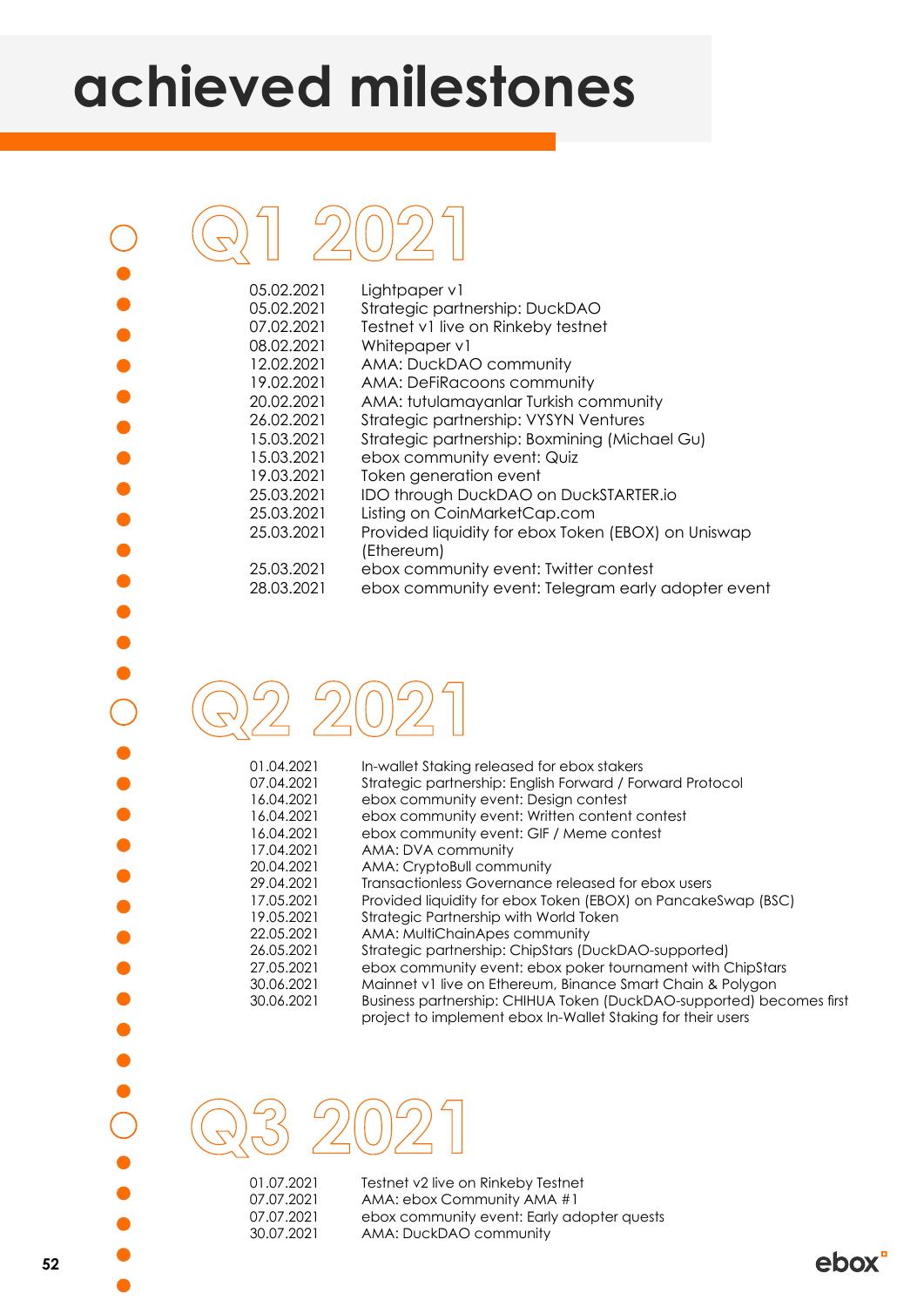

ebox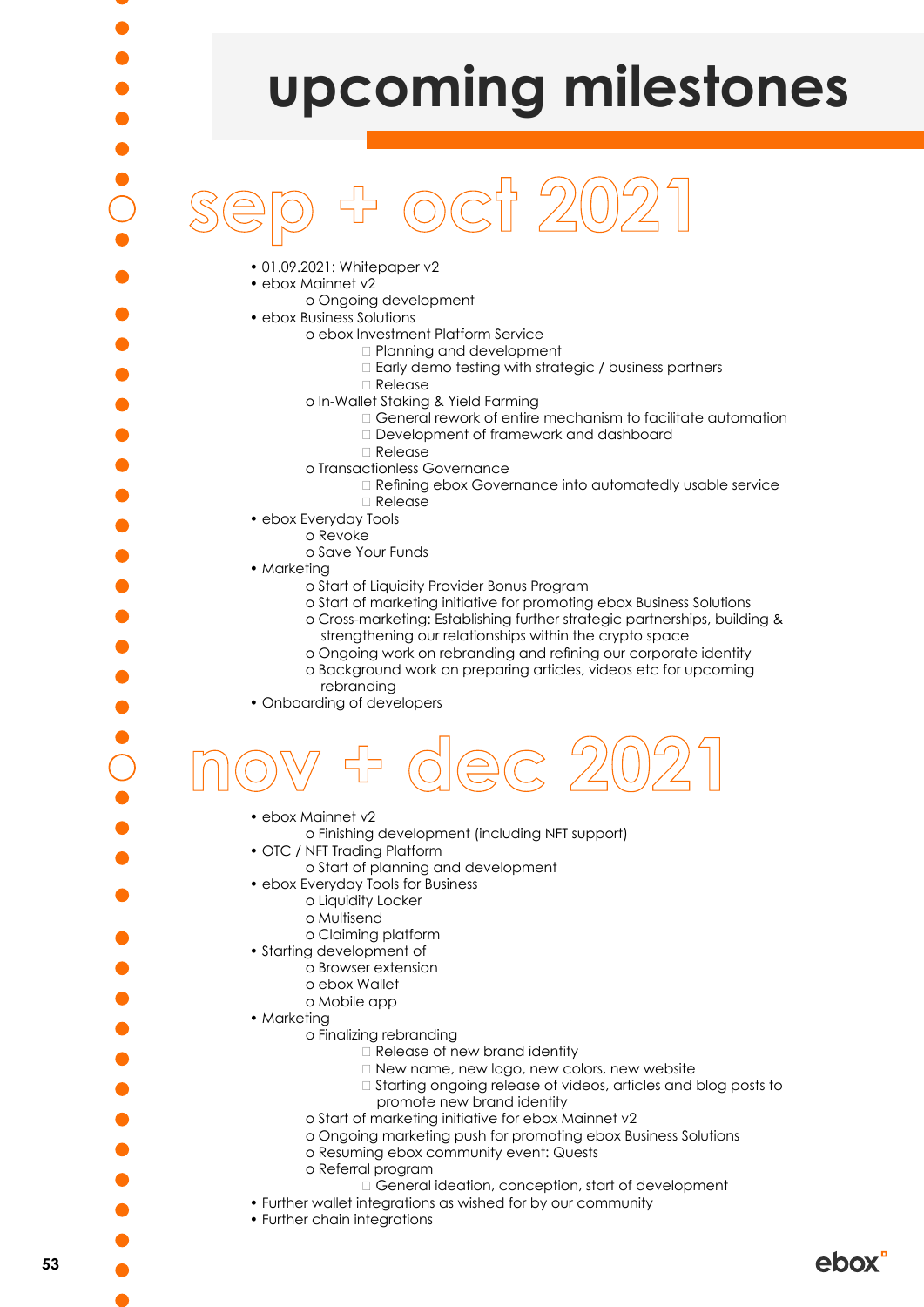**Q3-4 2022** • OTC / NFT Trading Platform o Beta testing with selected partners o Release • Release of o Browser extension o ebox Wallet o Mobile app • Further refining & polishing of all ebox Services & Business Solutions, including addition of minor features here and there • Further chain integrations **Q1-2 2022** • Tackling any feedback & wishes from our community that haven't been solved and fulfilled by then • Release of next roadmap

# **Perspective**

Always reaching out into the wildest beyond (we just can't stop doing that, but we have a feeling everyone involved is very fine with that), there's always the question where to go next.

With what we've established so far and are going to establish within the upcoming period of time as portrayed by our roadmap, we feel that we've set a very solid foundation for extending the goals we've already realized, and giving future milestones a place in our vision of ebox.

Before moving on to new horizons, we want to be absolutely certain that everything sits well, every single gear spins without friction and all mechanisms play together flawlessly. Marketing our brand identity and integrating ebox within the daily lives of people and business alike is something that takes time and effort, which we are both willing to invest.

We would now conclude with something along the lines of "therefore, the period following this roadmap will be one of consolidation", but as true as that stands, there'd be something left out. Dreamers never stop dreaming, and ebox never stops innovating.

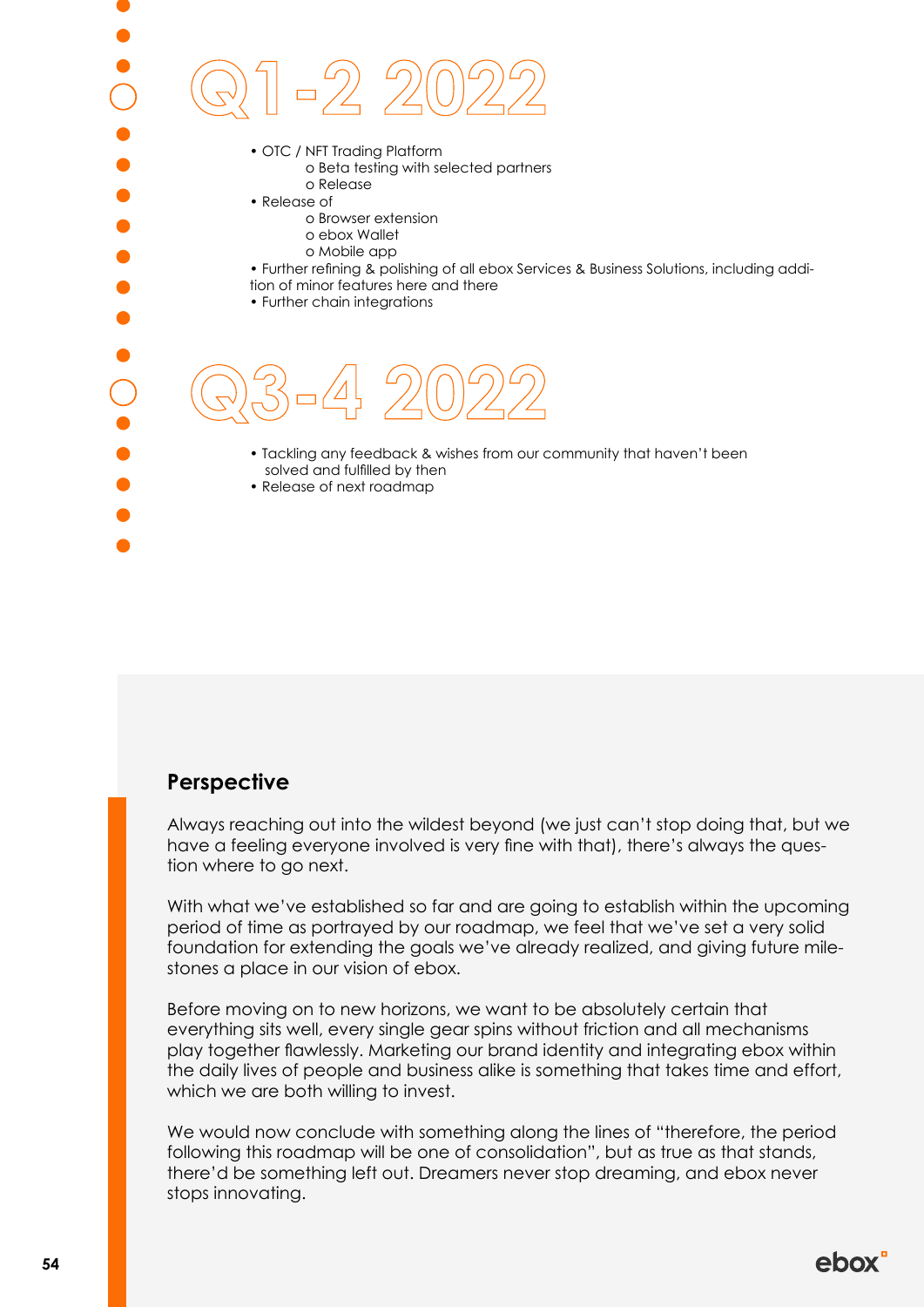As a last outlook towards potential major subjects to be tackled by ebox at some point in the future, left rather undefined on purpose as to not imply any certainty or probability whatsoever, here are some ideas that left a lasting impression on us:

- Extension of privacy concept
- Research of mechanisms suited for realizing on-chain privacy, such as zk-SNARKs
- Novel ideas such as "decoy boxes", being created and funded automatically by ebox with every privacy transaction being send (in order to make back-tracking the original sender impossible)
- Insuring all ebox smart contracts where user funds are stored against potential damage through hacking etc, as an addition to audits with CertiK Foundation
- Blockchain ID services for enabling on-chain validation of address owners
- Integration into ebox On-Chain Escrow, so that for example the sender can ask the recipient for ID before transacting
- Fiat onramp with direct integration into ebox On-Chain Escrow and OTC / NFT Trading Platform
- Patenting all ebox services & solutions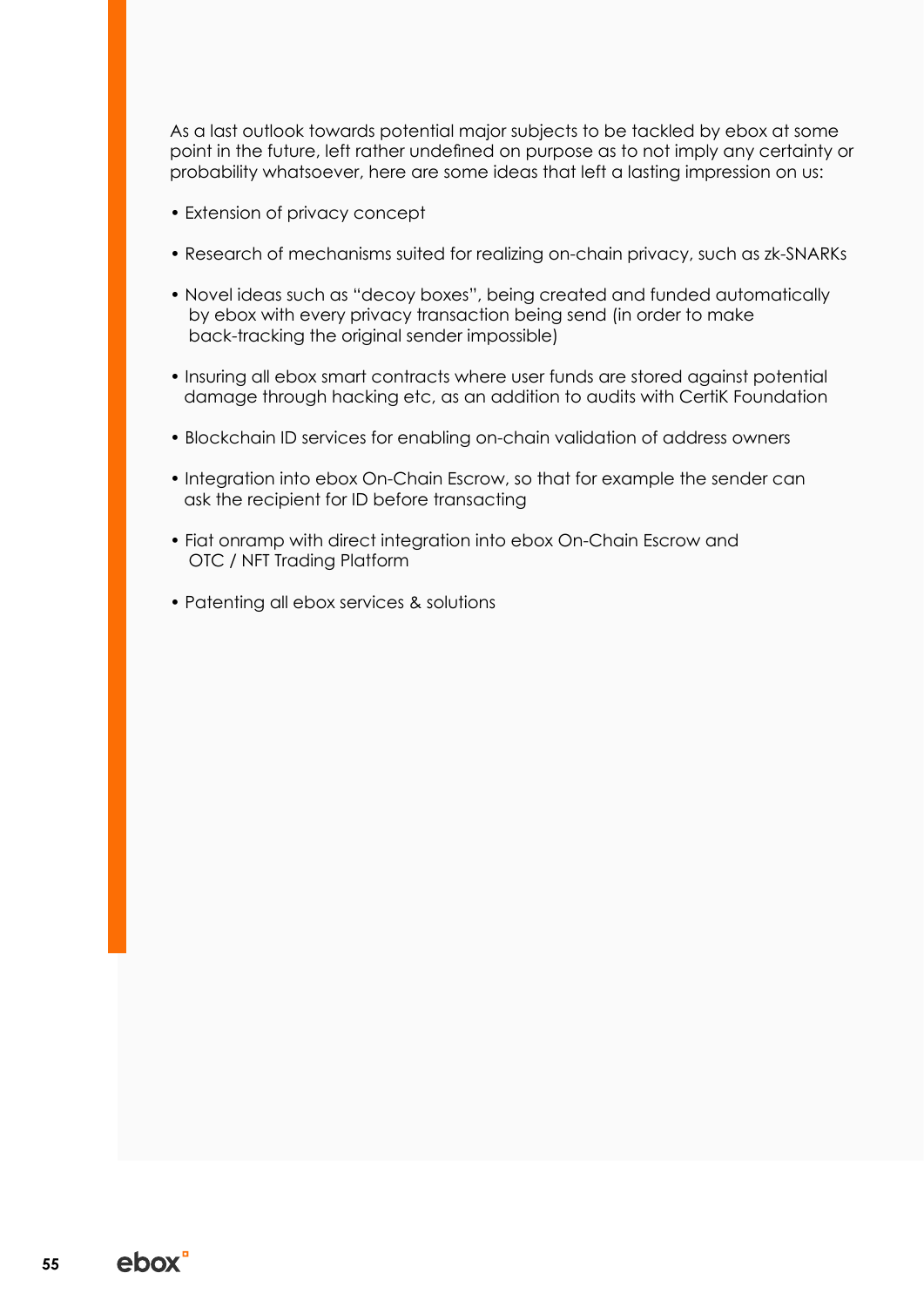# **team**

Forming the base of everything that is ebox, the three founders behind this project set the foundation with their long-lasting close friendship of over 15 years, bringing with them a solid background of mutual trust and respect, as well as experience and diligence in working situations and solutions out together.

Their experience throughout diverse fields makes the ebox founders a fitting combination for the mission they've set out to accomplish. With strong support from their community and their roots within the DuckDAO investor group since before day one, they give faith in realistically achieving the goals that ebox is aiming for.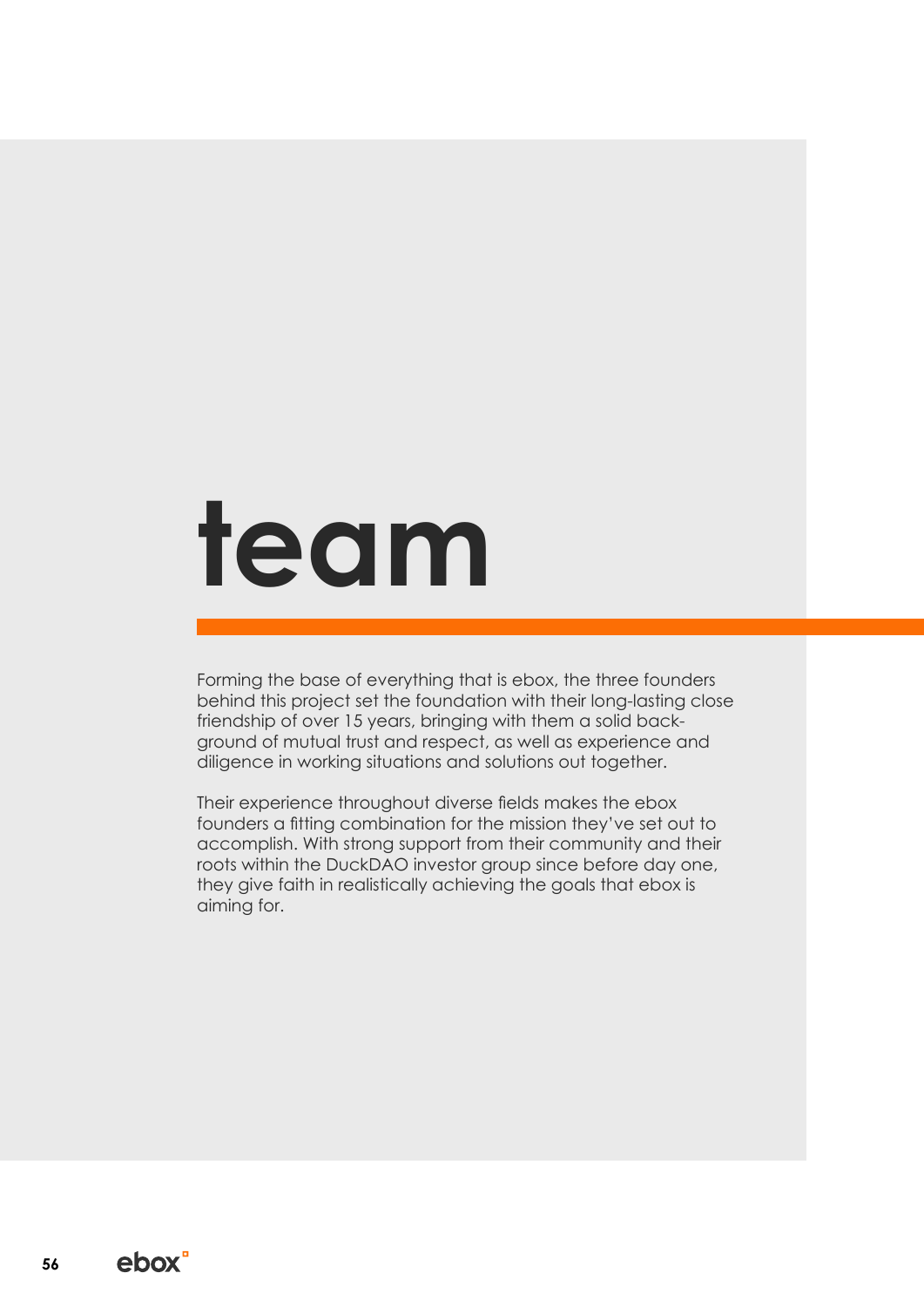

#### **Lukas Schiefer**

As a genuine crypto enthusiast and believer since before the beginning of Ethereum-powered ICO mania, Lukas Schiefer knows his way around the blockchain. There are few things that he hasn't seen, and he distills his experience into the ideas & concepts that power the vision of project ebox.



#### **Lukas Pratschner**

Coming from a corporate-institutional background with years of experience teaching scientifically in the field of chemistry, among other similar occupations, Lukas Pratschner is the one to fuse all of ebox together with his structured ways of thinking and working. He dove into crypto around the same time Lukas Schiefer did, and has been trading, investing and researching together with him ever since.



#### **Paul Simode**

Equipped with an arsenal of technological knowledge and a particular, sometimes peculiar way of looking at things, Paul Simode carves the engine that drives ebox, and brings the creative spark to light it all up. Paired with his experience in computer development of almost 20 years, he enriches ebox with a spirit of solid innovation.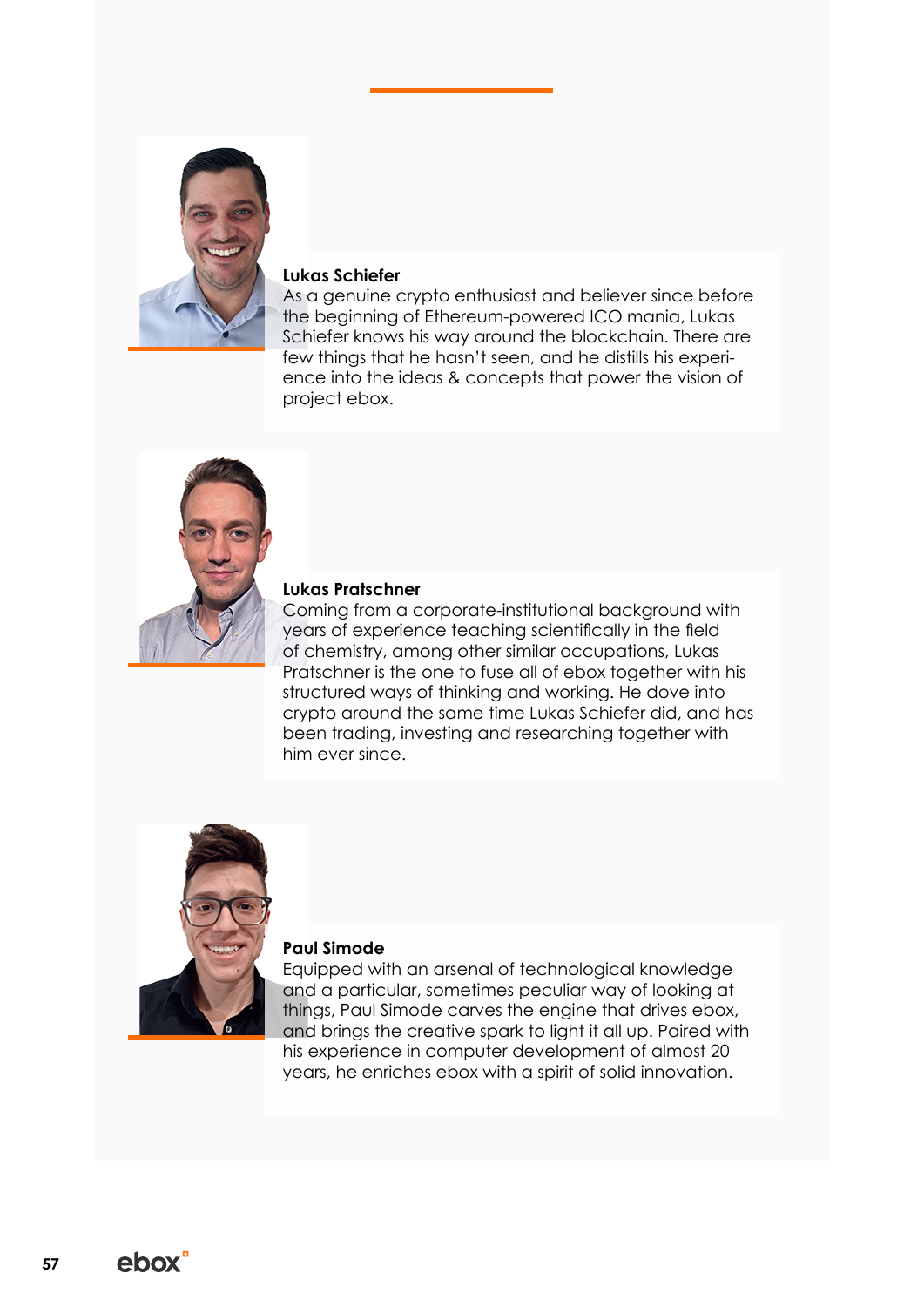# **links & contracts**